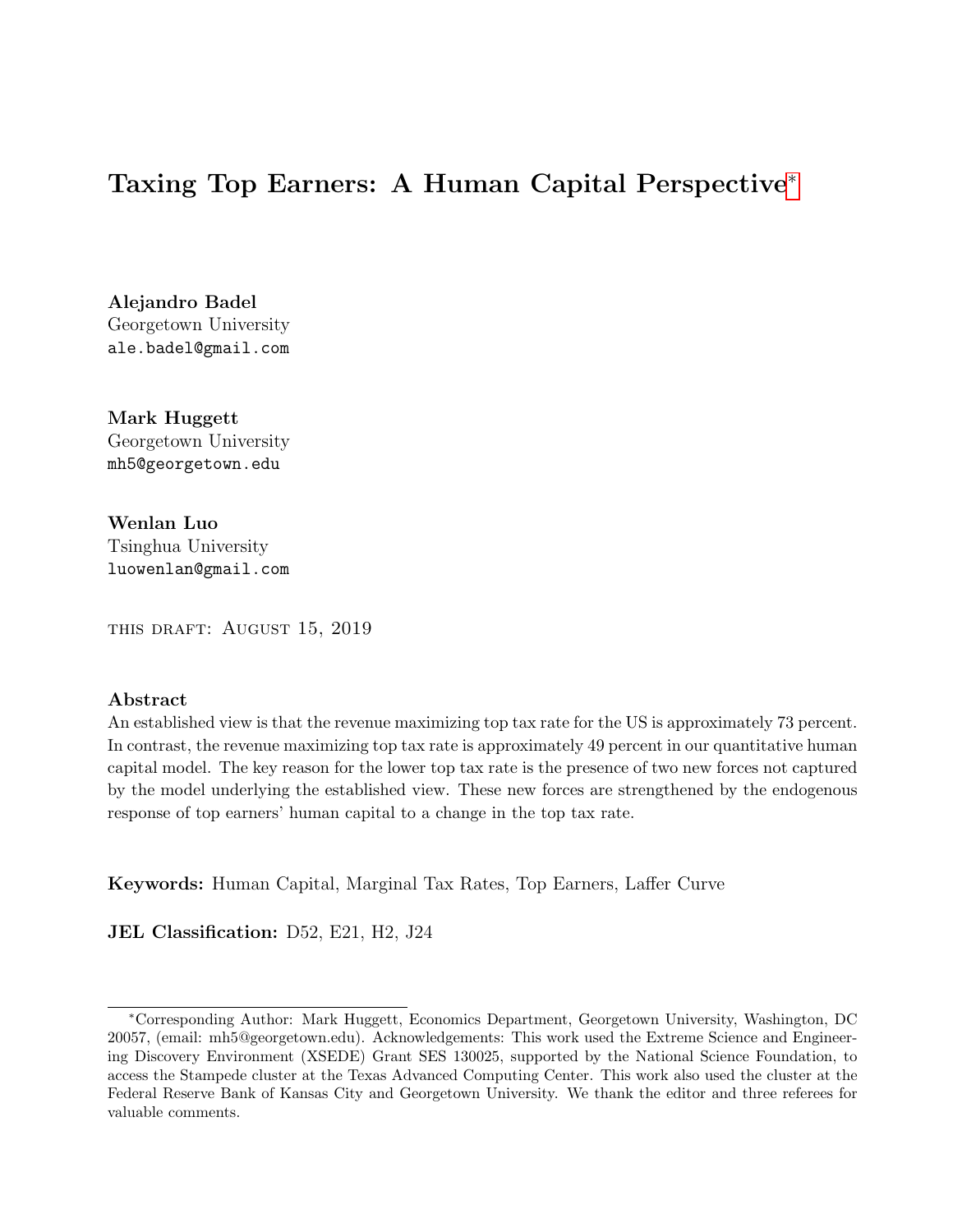# 1 Introduction

How should the tax rate on top earners be set? An established view is described by Diamond and Saez (2011) and Piketty and Saez (2013), among others, and is incorporated into the Mirrlees Review - an important document providing tax policy advice.<sup>[1](#page-0-0)</sup>

The established view is based on first determining the revenue maximizing top tax rate via a widely-used formula. The coefficient a in the formula is  $a = \bar{y}/(\bar{y} - y)$ , where y is an earnings threshold at which the top tax rate applies and  $\bar{y}$  is average earnings above this threshold. The parameter  $\epsilon$  is an earnings elasticity, corresponding to all earners beyond the threshold, with respect to a change in one minus the top tax rate. Diamond and Saez (2011) suggest that  $(a, \epsilon) = (1.5, 0.25)$  approximate US values and therefore that the revenue maximizing rate  $\tau^*$ in the US is approximately 73 percent. They then argue that a revenue maximizing top tax rate will approximate a welfare maximizing top tax rate under certain conditions.

$$
\tau^* = \frac{1}{1 + a \epsilon} = \frac{1}{1 + 1.5 \times 0.25} \doteq 0.73
$$

We analyze the revenue maximizing top tax rate using a dynamic human capital model in place of the static Mirrlees model that underlies the established view. In the human capital model, agents with high learning ability are disproportionately top earners and become top earners largely later in life. These high learning ability agents put more time into skill accumulation than other agents over the lifetime and have strikingly large earnings growth rates over the working lifetime.

We analyze a tax reform that increases the tax rate on the top 1 percent, holding all other tax rates and government spending unchanged. Any extra revenue collected in the new steady state is used to fund a lump-sum transfer to all agents. The human capital model is calibrated to properties of the US age-earnings distribution and the structure of US marginal tax rates. The steady state model Laffer curve peaks at a top tax rate equal to 49 percent.

Why does the human capital model have a revenue maximizing top tax rate of 49 percent when the established view suggests that 73 percent is revenue maximizing? Badel and Huggett (2017, Theorem 1) derive a generalization of the widely-used tax rate formula. The Badel-Huggett formula has three elasticities and applies very widely to static models and to steady states of dynamic models whereas the widely-used formula applies only to some static models.

$$
\tau^* = \frac{1 - a_2 \epsilon_2 - a_3 \epsilon_3}{1 + a_1 \epsilon_1}
$$

<sup>&</sup>lt;sup>1</sup>See chapter 2 of the Mirrlees Review by Brewer, Saez and Shephard (2010).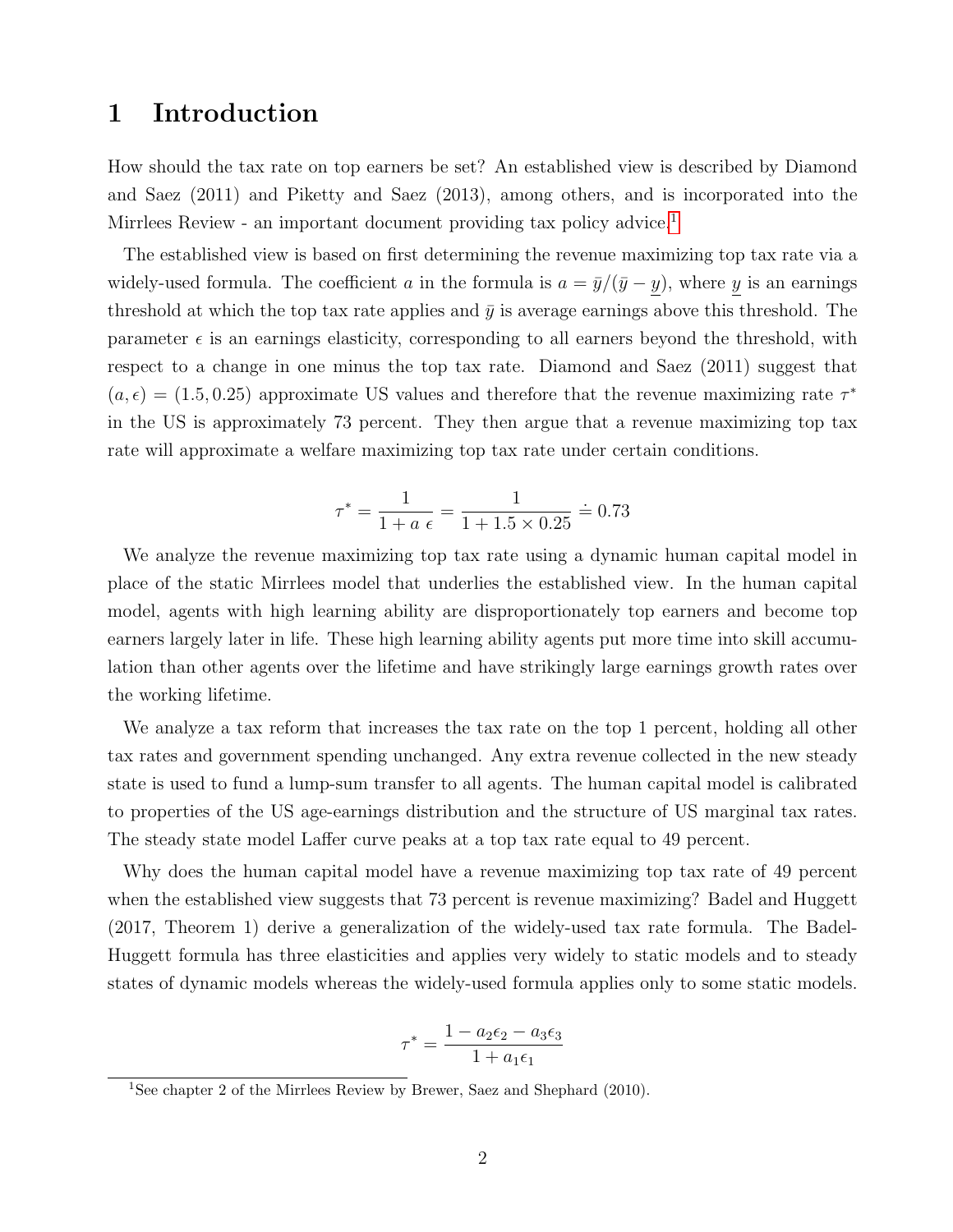In general there are three forces  $(a_1\epsilon_1, a_2\epsilon_2$  and  $a_3\epsilon_3)$  that determine the top of the Laffer curve. One old force is governed by the elasticity  $\epsilon_1$  of earnings (income) for all earners that are above the threshold for the top tax rate to a change in  $(1 - \tau)$  (i.e. one minus the top tax rate). One new force is governed by  $\epsilon_2$  which is the percentage change in all the taxes paid by agents who are below the threshold to a percentage change in  $(1 - \tau)$ . The other new force is governed by  $\epsilon_3$  which is the percentage change in all the other taxes paid by agents who are above the threshold to a percentage change in  $(1 - \tau)$ . In the US, consumption and sources of capital income with preferential rates are taxed separately from ordinary income and are some of these other taxes paid by top earners.<sup>[2](#page-0-0)</sup> When the two new elasticities are positive, then an increase in  $\tau$  results in a decrease in tax revenue from agents below the threshold and a decrease in other taxes paid by top earners. Thus, total revenue would be maximized when the taxes collected from top earners, based on the tax base that  $\tau$  applies to, are still increasing.

(\*) 
$$
\tau^* = \frac{1 - a_2 \epsilon_2 - a_3 \epsilon_3}{1 + a_1 \epsilon_1} = \frac{1 - 4.508 \times .040 - .120 \times .739}{1 + 1.7 \times .317} = 0.49
$$

We calculate all the terms entering the formula in the human capital model and apply the tax rate formula to determine the importance of the three forces. Equation (∗) indicates that the elasticities underlying the new forces are positive in the human capital model and depress the revenue maximizing top tax rate. The two new forces are quantitatively quite important as the counterfactual case of  $\epsilon_2 = \epsilon_3 = 0$  would imply a 65 percent (i.e.  $\tau^* = \frac{1-0-0}{1+1.7 \times .317} = .65$ ) revenue maximizing top rate.[3](#page-0-0)

Endogenous skill accumulation is quantitatively important for the model's revenue maximizing top tax rate. To determine this, we consider an observationally-equivalent, exogenous-skill model where skills evolve in the same way as in the benchmark human capital model independent of the value of the top tax rate. The revenue maximizing top tax rate is 59 percent in the exogenous-skill model and is larger because the skills of top earners fall when the top tax rate increases in the human capital model but are unaffected in the exogenous-skill model. This then implies that all three elasticities are smaller in the exogenous-skill model.

What is the mechanism by which the skills of top earners fall? An increase in the top tax rate decreases the marginal benefits of skill investment that are received later in life without changing the marginal cost of investment earlier in life. This leads to a fall in skill investment and a fall in skills later in life. For this logic to hold, top earners must have upward sloping earnings profiles. The model produces strikingly large earnings growth rates for top lifetime

<sup>&</sup>lt;sup>2</sup>The federal tax rate on long-term capital gains and qualified dividends was 15 percent in 2010 for those with high incomes whereas the top federal tax rate on ordinary income was 35 percent.

<sup>&</sup>lt;sup>3</sup>Section 3.3 explains why we focus on a value of  $a_1 = 1.7$ , rather than  $a_1 = 1.5$ , and what US data determines this value.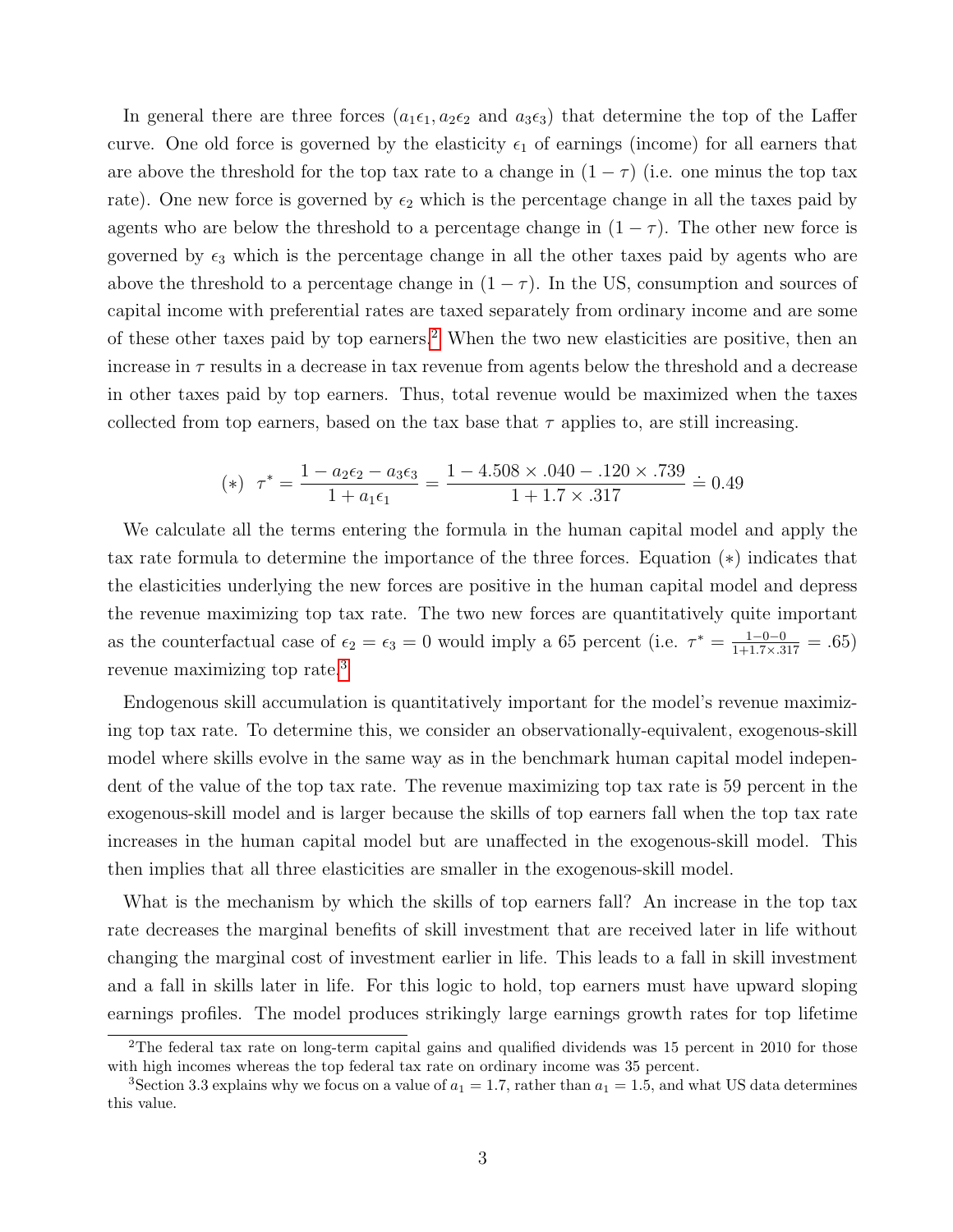earners that are roughly similar to those documented for top US lifetime earners.

In theory, all three elasticities  $(\epsilon_1, \epsilon_2, \epsilon_3)$  can be measured in dynamic models by the size of the shift in the log of the balanced-growth path of aggregate income and tax revenue measures as a ratio to a permanent change in  $log(1 - \tau)$  applying to top earners. We construct these three aggregate US time series and posit a reduced-form regression equation that relates these measures to an empirical proxy for a permanent change in  $log(1 - \tau)$ . We present regression evidence showing that the point estimates for  $(\epsilon_1, \epsilon_2, \epsilon_3)$  are all positive, consistent with the implications of the human capital model, although the standard errors on these point estimates are large.

The paper is organized as follows. Section 2 presents the model framework. Section 3 documents properties of the US age-earnings distribution and US marginal tax rates. Section 4 calibrates the model and analyzes model validity. Section 5 presents the model Laffer curve, uses the formula to decompose the determinants of the revenue-maximizing rate and presents regression evidence for the values of the two new elasticities. Section 6 concludes.

### Related Literature

The widely-used revenue maximizing top tax rate formula is described in Saez (2001). It was developed within a specific static model - the Mirrlees model. Brewer et al.  $(2010)$ , Diamond and Saez (2011), Piketty and Saez (2013) and others discuss and apply this formula and related optimal tax formulae. Badel and Huggett (2017) derive a generalization of this formula that applies very widely to static and dynamic models and to any component of income.

Badel and Huggett (2017), henceforth BH, "bench test" a deterministic version of the model analyzed in this paper to determine whether their formula accurately predicts the top of the Laffer curve.<sup>[4](#page-0-0)</sup> A model of top earners, to be used to provide quantitative insight into taxing top earners, needs to (i) address the role of earnings risk in becoming a top earner, (ii) be consistent with evidence on the low empirical value of the Frisch labor elasticity and (iii) be consistent with evidence on the income elasticity of top earners with respect to the net-of-tax rate. The model in BH does none of these, whereas the model in this paper does all of these.

The human capital model we employ adds valued leisure to the model developed by Huggett, Ventura and Yaron (2011). Heckman, Lochner and Taber (1998a), Erosa and Koreshkova (2007), Guvenen, Kuruscu and Ozkan (2014), Krueger and Ludwig (2016) and Heathcote, Storesletten and Violante (2017) analyze income tax progression using human capital models

<sup>&</sup>lt;sup>4</sup>The formula holds exactly when the inputs are calculated at the top but not when they are calculated away from the top of the Laffer curve. The previous literature (e.g. Diamond and Saez (2011)) uses such formulae to predict the revenue maximizing top tax rate when inputs are calculated away from the top. Thus, to credibly use such formulae in this way, bench testing specific models would seem to be important.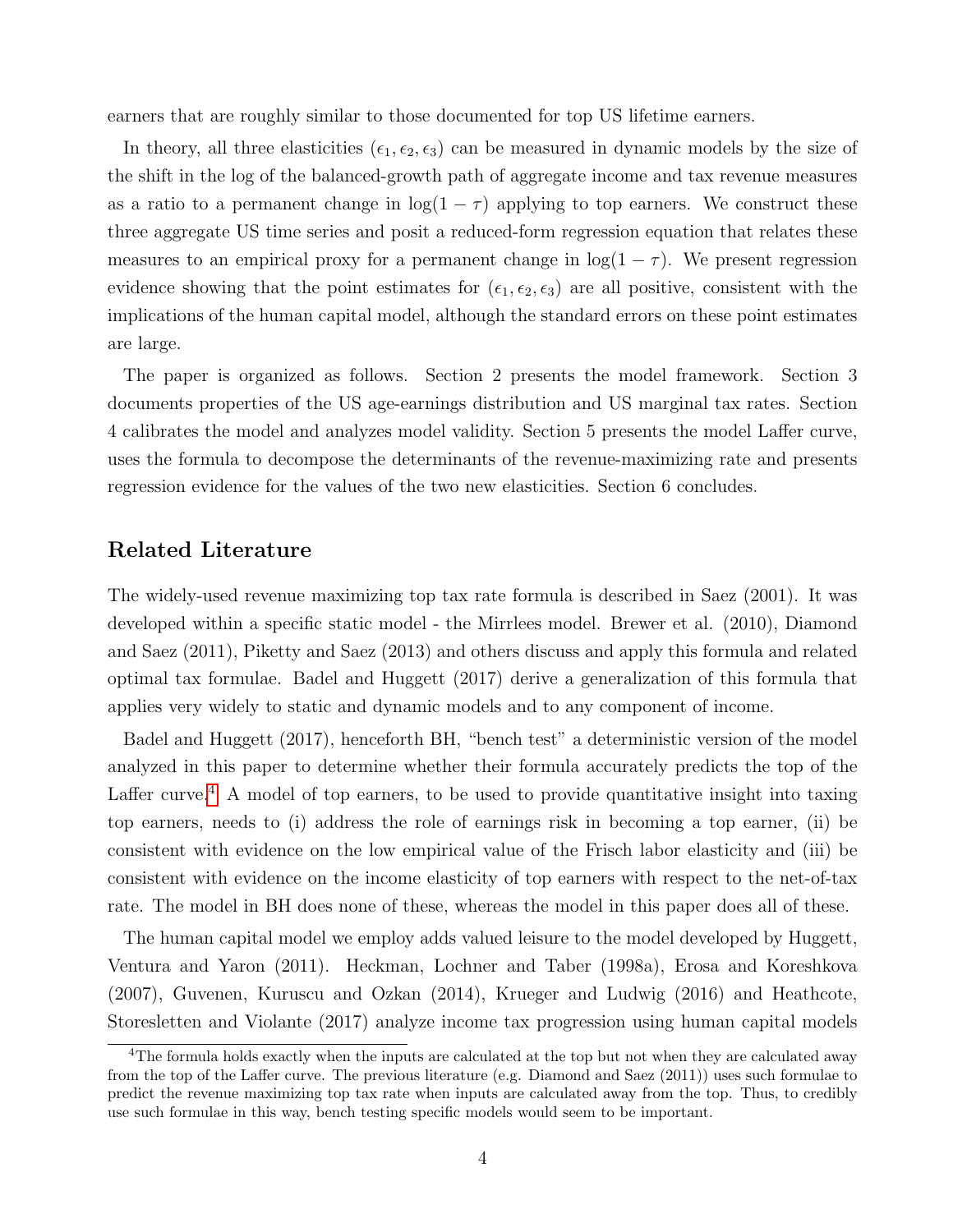but do not focus on tax reforms directed at the extreme upper tail. Blandin (2016) analyzes the elimination of the cap on social security earnings taxation in the US within a human capital model and finds that this reduces skill accumulation. The economic mechanism underlying his results is the same as the mechanism that we highlight.

Guner, Lopez-Daneri and Ventura (2016) and Kindermann and Krueger (2017) analyze tax reforms that are directed at the upper tail in models where an agent's productivity or skills are unaffected by a tax reform. The revenue maximizing top tax rate is aproximately 35 percent on the top 1 percent in Guner et al.  $(2016)$  but 77 percent in Kindermann and Krueger  $(2017).$ <sup>[5](#page-0-0)</sup> Guner et al. (2016) model skills as having a permanent fixed effect component and a persistent autoregressive component - a specification that is often estimated in the earnings and wage rate literature. In contrast, Kindermann and Krueger add a transient superstar shock to such a process. The superstar shock increases productivity by more than a factor of 100 and makes the earnings of superstars somewhat unresponsive to the top tax rate. The superstar shock is not estimated from panel data on earnings or wage rates. The model employed in our paper differs chiefly in that skills are endogenous and top earners become top earners late in life partly by their own costly investments. The endogeneity of skills reduces the revenue maximizing top rate compared to what would hold in an observationally-equivalent, exogenous-skill model similar to those used by all of these authors.

Bruggemann (2017) also analyzes tax reforms that are directed at the upper tail but within a model where top earners have entrepreneurial income and also experience superstar labor income shocks. Allowing for entrepreneurs reduces the top 1 percent tax rate that is welfare maximizing compared to an otherwise similar model without self-financing enterpreneurs. Self financing makes entreprenuerial income responsive to the top tax rate even though all skills are exogenously determined in the model. The welfare maximizing top tax rate in the model is 75 percent.

Many papers characterize the optimal wedges between marginal rates of substitution and transformation in a solution to a planning problem. Optimal wedges are not analyzed in our paper. Kapicka (2015) and Stantcheva (2017) present results on optimal wedges based on different assumptions about the observability of human capital or human capital investments and the type of human capital investment.

<sup>&</sup>lt;sup>5</sup>This comparison uses the same risk aversion coefficient (log utility) in both models.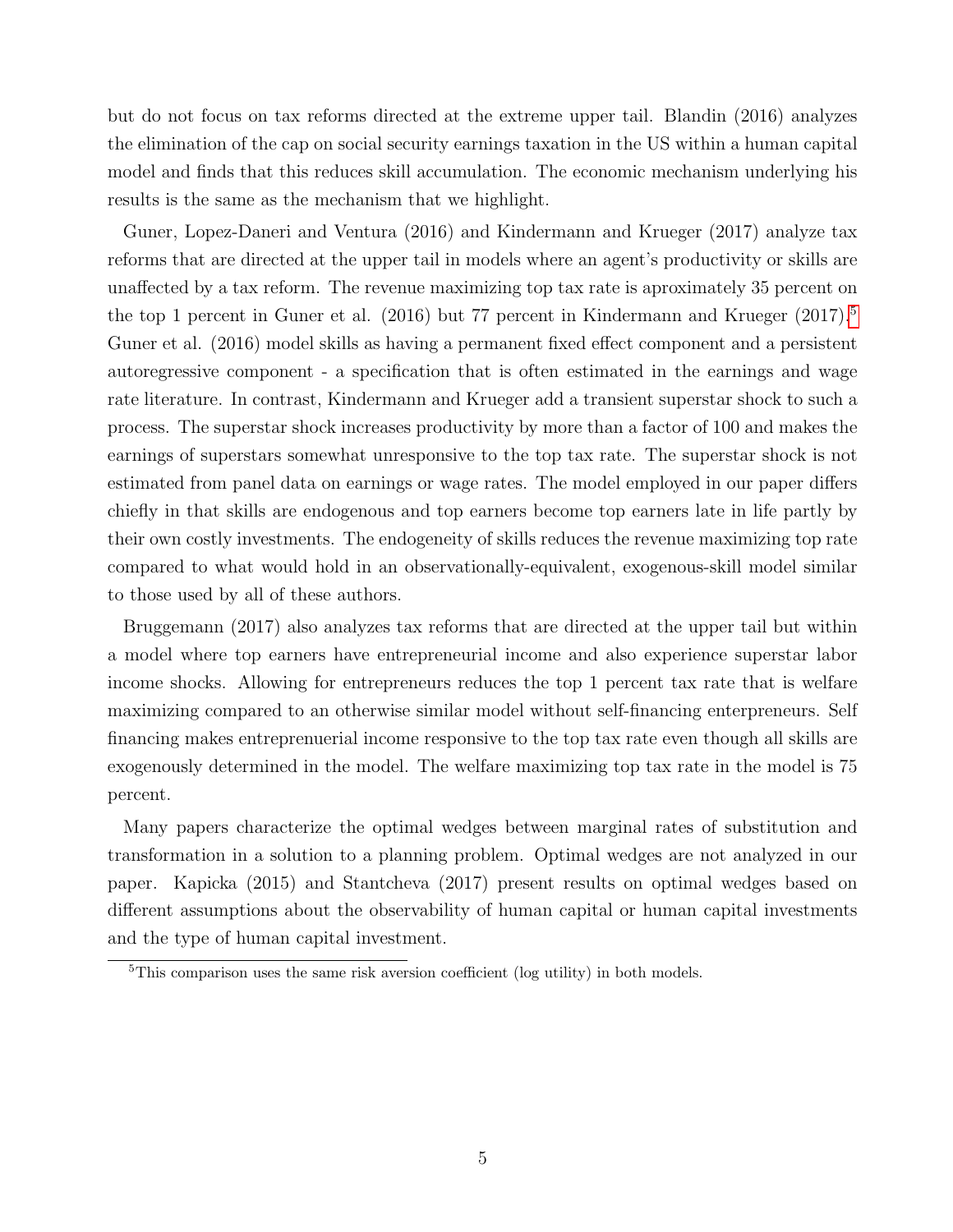# 2 Framework

An agent maximizes expected utility which is determined by consumption  $c = (c_1, ..., c_J)$ , work time  $l = (l_1, ..., l_J)$  and learning time decisions  $s = (s_1, ..., s_J)$ .

**Problem P1:** max  $E[\sum_{j=1}^{J} \beta^{j-1} u(c_j, l_j + s_j)]$  subject to

$$
c_j + k_{j+1} \le e_j + k_j(1+r) - T_j(e_j, c_j, rk_j) \text{ and } k_{j+1} \ge 0, \forall j \ge 1
$$
  

$$
e_j = wh_j l_j \text{ for } j < \text{Retire and } e_j = 0 \text{ otherwise}
$$
  

$$
h_{j+1} = H(h_j, s_j, z_{j+1}, a), 0 \le l_j + s_j \le 1 \text{ and } k_1 = 0.
$$

Consumption  $c_j$ , work time  $l_j$  and learning time  $s_j$  decisions at age j are functions of initial conditions  $\hat{x} = (h_1, a) \in \hat{X}$ , age j and shock histories  $z^j = (z_1, ..., z_j)$ . An agent enters the model with initial skill level  $h_1$  and an immutable learning ability level a. Shocks  $z_{j+1}$  impact an agent's skill level. Shocks are idiosyncratic in that the probabilities of shock histories coincide with the fraction of agents that receive that history.

An agent faces a budget constraint where period resources equal labor earnings  $e_j$ , the value of financial assets  $k_j(1+r)$  that pay a risk-free return of r less net taxes  $T_j$ . These resources are divided between consumption  $c_j$  and savings  $k_{j+1}$ . Each period an agent divides up one unit of available time into distinct uses: work time  $l_j$  and learning time  $s_j$ . Leisure time is  $1 - l_j - s_j$ . Earnings  $e_j$  equal the product of a rental rate w, skill  $h_j$  and work time  $l_j$  before an exogenous retirement age, denoted *Retire*, and is zero afterwards. Learning time  $s_i$  and learning ability a affect future skill through the law of motion  $h_{j+1} = H(h_j, s_j, z_{j+1}, a)$ .

The economy has an overlapping generations structure. The fraction  $\mu_j$  of age j agents in the economy satisfies  $\mu_{j+1} = \mu_j/(1+n)$ , where *n* is the population growth rate. There is an aggregate production function  $F(K, L)$  with constant returns by which output is produced from capital K and labor L. Physical capital depreciates at rate  $\delta$ .

The variables  $(K, L, C, T)$  are aggregate quantities of capital, labor, consumption and net taxes per agent. Aggregates are straightforward functions of the decisions of agents, population fractions  $(\mu_1, \mu_2, ..., \mu_J)$  and the distribution  $\psi$  of initial conditions. For example, aggregate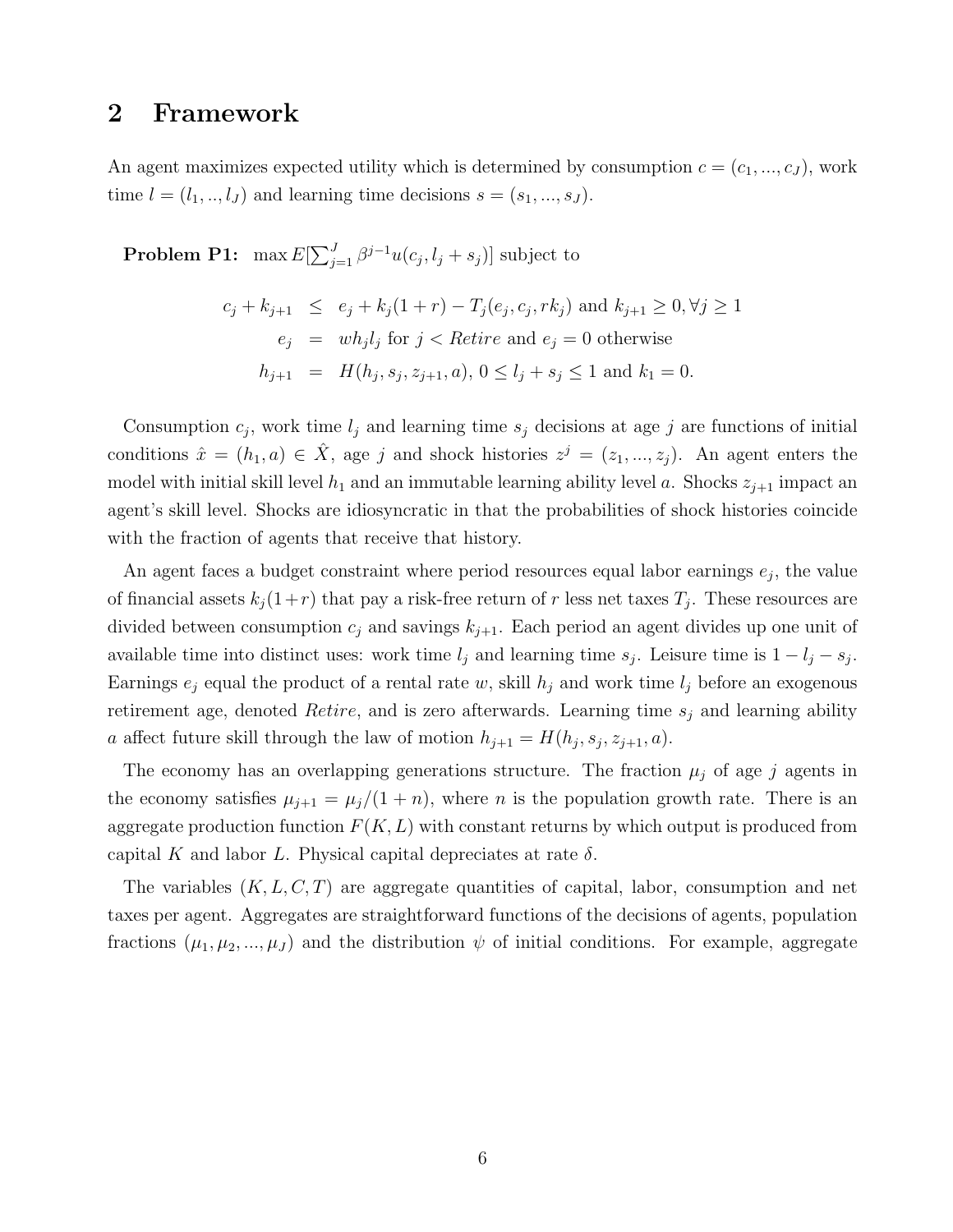capital and labor are the weighted sum of the mean capital and labor within each age group.

$$
K = \sum_{j=1}^{J} \mu_j \int_{\hat{X}} E[k_j(\hat{x}, z^j) | \hat{x}] d\psi \text{ and } L = \sum_{j=1}^{J} \mu_j \int_{\hat{X}} E[h_j(\hat{x}, z^j) l_j(\hat{x}, z^j) | \hat{x}] d\psi
$$
  

$$
T = \sum_{j=1}^{J} \mu_j \int_{\hat{X}} E[T_j(wh_j(\hat{x}, z^j) l_j(\hat{x}, z^j), c_j(\hat{x}, z^j), rk_j(\hat{x}, z^j) | \hat{x}] d\psi
$$

**Definition:** A steady-state equilibrium consists of decisions  $(c, l, s, k, h)$ , factor prices  $(w, r)$ and government spending G such that (1) Decisions:  $(c, l, s, k, h)$  solve Problem P1, (2) Prices:  $w = F_2(K, L)$  and  $r = F_1(K, L) - \delta$ , (3) Government Budget:  $G = T$  and (4) Feasibility:  $C + K(n + \delta) + G = F(K, L).$ 

This paper analyzes the steady state implications of changing the top tax rate in this model, while keeping government spending per person G unchanged. Transitional paths between steady states, that are due to changing the top tax rate, are also computed.

# 3 Empirics

Three issues are addressed. How does the US age-earnings distribution move with age? How do US marginal tax rates vary with a measure of income? What are US values for the coefficients  $(a_1, a_2, a_3)$  that enter the tax rate formula? The answers are used to calibrate the model.

# 3.1 Age Profiles

Tabulated Social Security Administration (SSA) male earnings data from Guvenen, Ozkan and Song (2014) and Panel Study of Income Dynamics (PSID) male hours data are used to describe how earnings and hours move with age. The statistics that we analyze at each age and year of the data sets are (i) real median earnings, (ii) the 10-50, 90-50 and 99-50 earnings percentile ratios, (iii) the Pareto statistic at the 99th percentile threshold of earnings and (iv) the mean fraction of time spent working. The Pareto statistic is  $\bar{y}/(\bar{y}-y)$ , where y is a threshold and  $\bar{y}$ is mean earnings for all observations above this threshold. Time spent working is measured as work hours divided by total discretionary time (i.e. 14 hours per day times 365 days per year). These data sets are described in Appendix A.

Figure 1 highlights age profiles. These profiles are determined by regressing each statistic, measured for each age and year in the data set, on a third-order polynomial in age and a time dummy variable. The estimated age polynomials are plotted in Figure 1 after adding a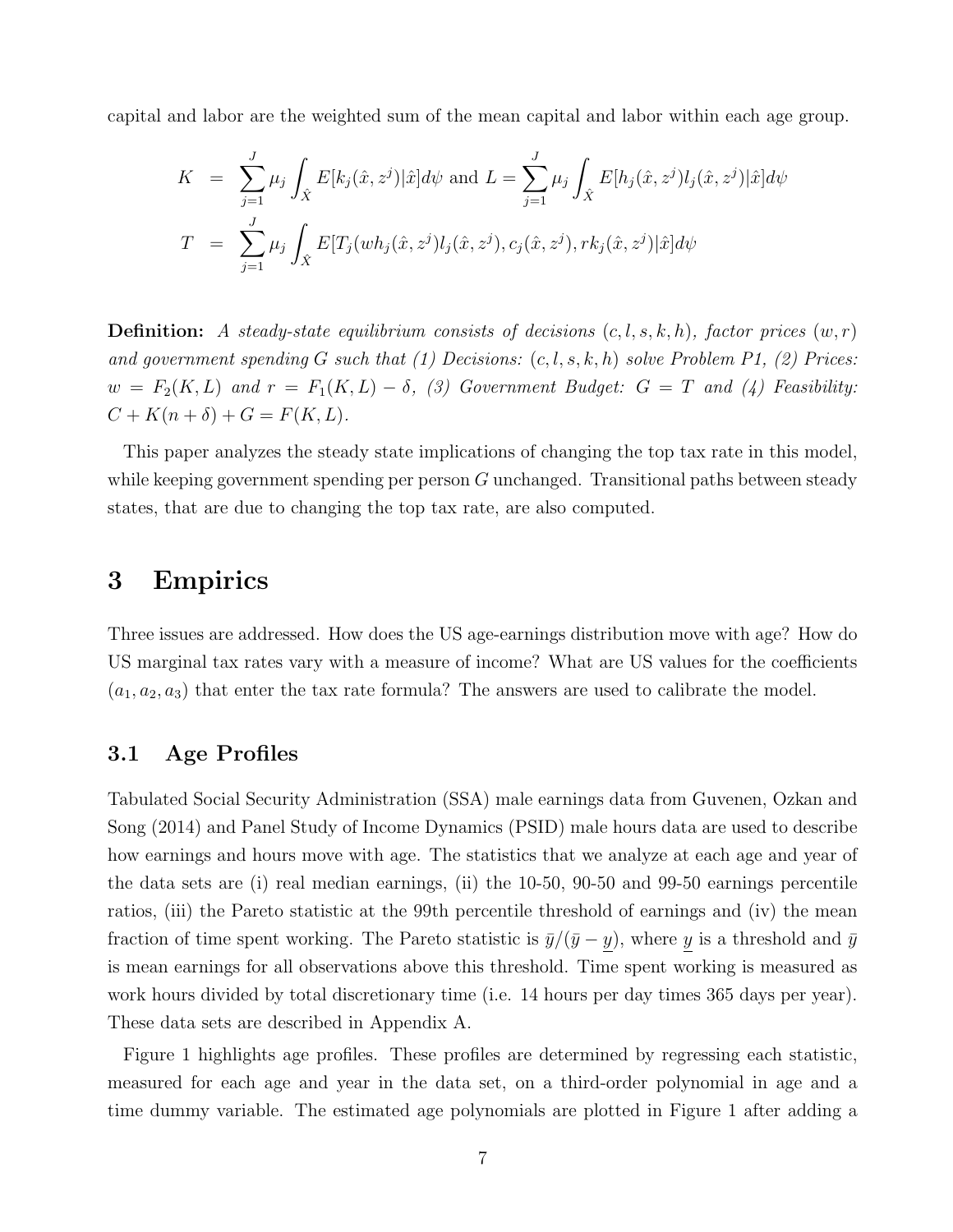constant term so that the adjusted polynomial passes through US data values at age 45 in 2010.[6](#page-0-0) Earnings profiles are plotted up to age 55 as SSA earnings data goes up to age 55.

Figure 1 shows that median earnings more than double over the working lifetime and that the 90-50 and the 99-50 earnings percentile ratio both increase over most of the working lifetime. The 99-50 earnings percentile ratio roughly doubles from more than 4 at age 25 to 9 at age 55, whereas the Pareto statistic decreases with age. These facts imply that earnings dispersion increases with age above the median and increases quite strongly at the very top.[7](#page-0-0)

### 3.2 Tax Function

TAXSIM is used to characterize marginal tax rates in 2010.<sup>[8](#page-0-0)</sup> Based on earnings for one earner in thousand dollar increments, TAXSIM calculates total taxes, which include federal and state income taxes and the employee and employer parts of all social security and medicare taxes, for a couple filing jointly living in a specific state. A marginal tax rate is computed as the change in total taxes divided by the change in total earnings, where total earnings also include the employer component of social security and medicare taxes.

Figure 2 displays the relationship between this income measure and marginal tax rates when averaged across states.<sup>[9](#page-0-0)</sup> The marginal tax rate schedule tends to increase with income. It jumps at thresholds where federal income tax brackets increase and it falls where some tax rates no longer apply (e.g. the cap on social security taxes). The schedule is somewhat flat for a range of income beyond 300 thousand dollars.

The model marginal tax rate function is constructed by passing a piecewise-linear function through the empirical schedule. The last point in this approximation is set to  $\tau = 0.422$  which is the marginal rate evaluated at the 99th percentile of income in the US in 2010. The 99th percentile of income is calculated in Table 1 in section 3.3. The tax function, labeled  $T^{prog}(e; \tau)$ , is constructed by integrating the model marginal tax rate function.

# 3.3 Tax Formula Coefficients

The coefficients  $(a_1, a_2, a_3)$  and elasticities  $(\epsilon_1, \epsilon_2, \epsilon_3)$  that enter the tax rate formula are defined in theoretical terms in section 5.3. In terms of data, the coefficients  $(a_1, a_2, a_3)$  are simple

<sup>6</sup>This holds for all the statistics except median earnings, which is scaled to equal 1 at age 25. The profile for the average fraction of time spent working is based on estimating age and time dummy variables rather than time dummies and an age polynomial.

<sup>7</sup>Appendix B examines the robustness of the profiles in Figure 1 to controlling for cohort effects.

<sup>8</sup>TAXSIM is a computer program that encodes the relationship between sources of income and statutory federal and state income taxes, given household characteristics. See Feenberg and Coutts (1993).

<sup>9</sup>Averages are calculated using state employment as weights. Source: http://www.bls.gov/lau/rdscnp16.htm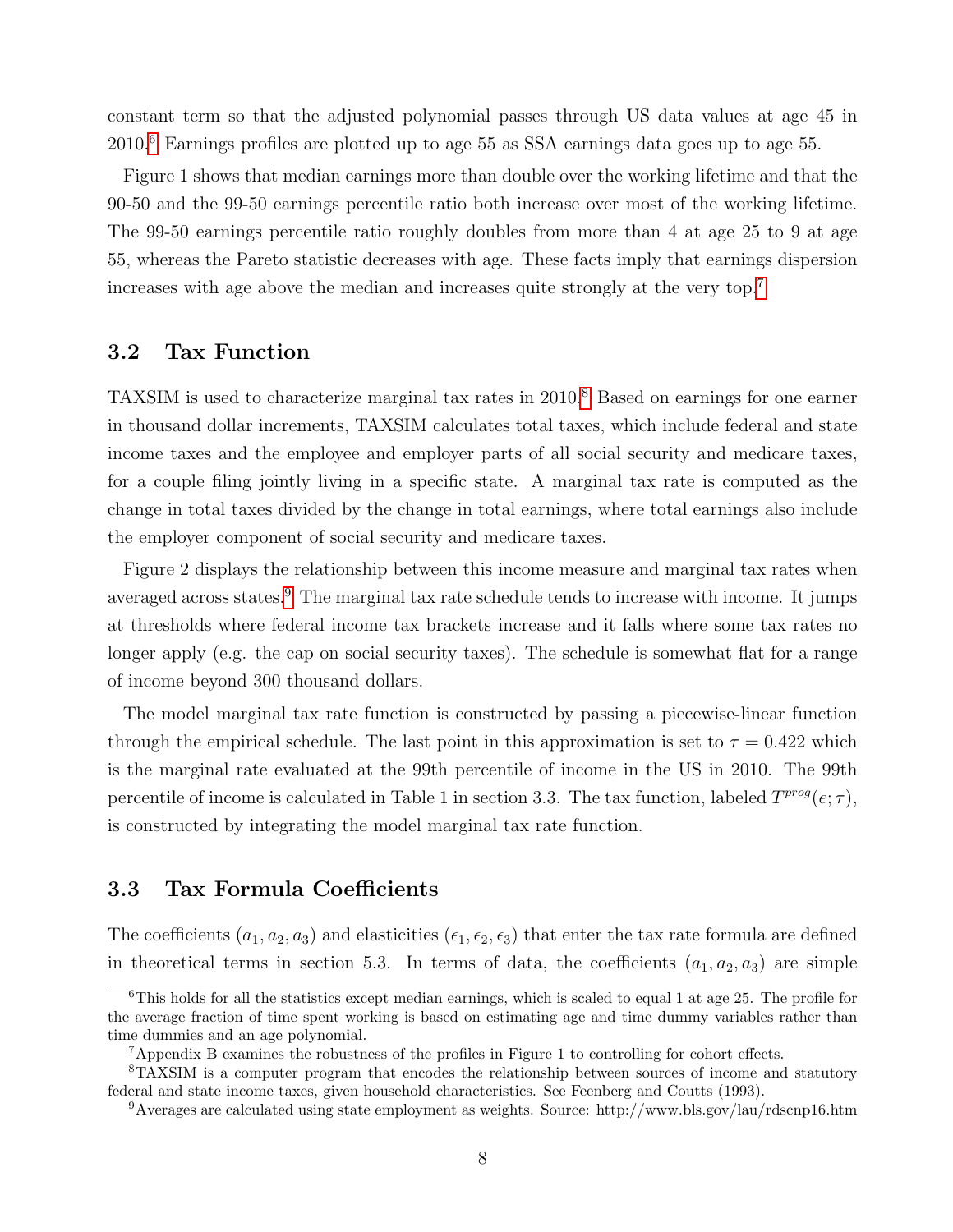ratios of income received or taxes paid to a measure of income above a threshold. To calculate these coefficients using US data, start with an empirical measure  $Tax$  of aggregate taxes and decompose Tax into the three components stated below: (i)  $N_1 T a x_1 + N_1 T a x_3$  are total taxes paid by tax units with income above a threshold y, (ii)  $N_2Tax_2$  are total taxes paid by tax units below the threshold. The total tax paid by units above  $y$  is decomposed into a component  $N_1$ Tax<sub>1</sub> paid on one specific income type and a component  $N_1$ Tax<sub>3</sub> which captures all other taxes paid by these top earners. Let N denote the total number of tax units and let  $N_1$  and  $N_2$  denote the number of tax units above and below the threshold  $y$ .

$$
Tax = N_1Tax_1 + N_1Tax_3 + N_2Tax_2
$$
 and  $N = N_1 + N_2 = .01N + .99N$ 

$$
a_1 = \frac{N_1 \bar{y}}{N_1(\bar{y} - \underline{y})} = \frac{\bar{y}}{\bar{y} - \underline{y}}, \ \ a_2 = \frac{N_2 T a x_2}{N_1(\bar{y} - \underline{y})} = 99 \frac{T a x_2}{(\bar{y} - \underline{y})} \ \text{and} \ \ a_3 = \frac{N_1 T a x_3}{N_1(\bar{y} - \underline{y})} = \frac{T a x_3}{(\bar{y} - \underline{y})}
$$

Table 1 summarizes the results of applying this accounting framework to US data when the threshold  $y$  is the 99th percentile of income, the income measure is based on the income categories for tax units in Statistics of Income (SOI) data and  $\bar{y}$  is mean income for tax units beyond the income threshold.<sup>[10](#page-0-0)</sup>

To understand the logic behind these calculations, start with Panel (a) of Table 1. Tax is the sum of personal taxes, social insurance taxes and taxes on production from Bureau of Economic Analysis (BEA) tables.<sup>[11](#page-0-0)</sup> Personal taxes equal federal, state and local income taxes. Social insurance taxes equal social security and medicare taxes. Taxes on production include sales, excise and property taxes.

Panel (b) calculates the part of each aggregate tax measure paid by the top 1 percent based on SOI data. This involves first calculating y, the 99th percentile of our income measure. The value  $N_2Tax_2$  is calculated as a residual based on Tax and the part of these taxes paid by the top 1 percent.

Panel (c) divides the taxes paid by the top 1 percent into two parts.  $N_1Tax_3$  equals the sum of taxes on production paid by the top 1 percent plus a measure of capital income taxes paid by the top 1 percent, whereas  $N_1 T a x_1$  equals personal taxes and social insurance taxes paid by the top 1 percent less these capital income taxes. The quantity *capital income tax* equals the

 $10$ Our measure is the sum of (i) wages and salaries, (ii) interest, (iii) non-qualified dividends, (iv) business income, (v) IRA distributions, (vi) pensions and annuities, (vii) total rent and royalty, (viii) partnership and S-corporation income and (ix) estate and trust income. It excludes qualified dividends and capital gains.

<sup>&</sup>lt;sup>11</sup>The main tax category in BEA tables that our empirical analysis does not account for is corporate income taxes.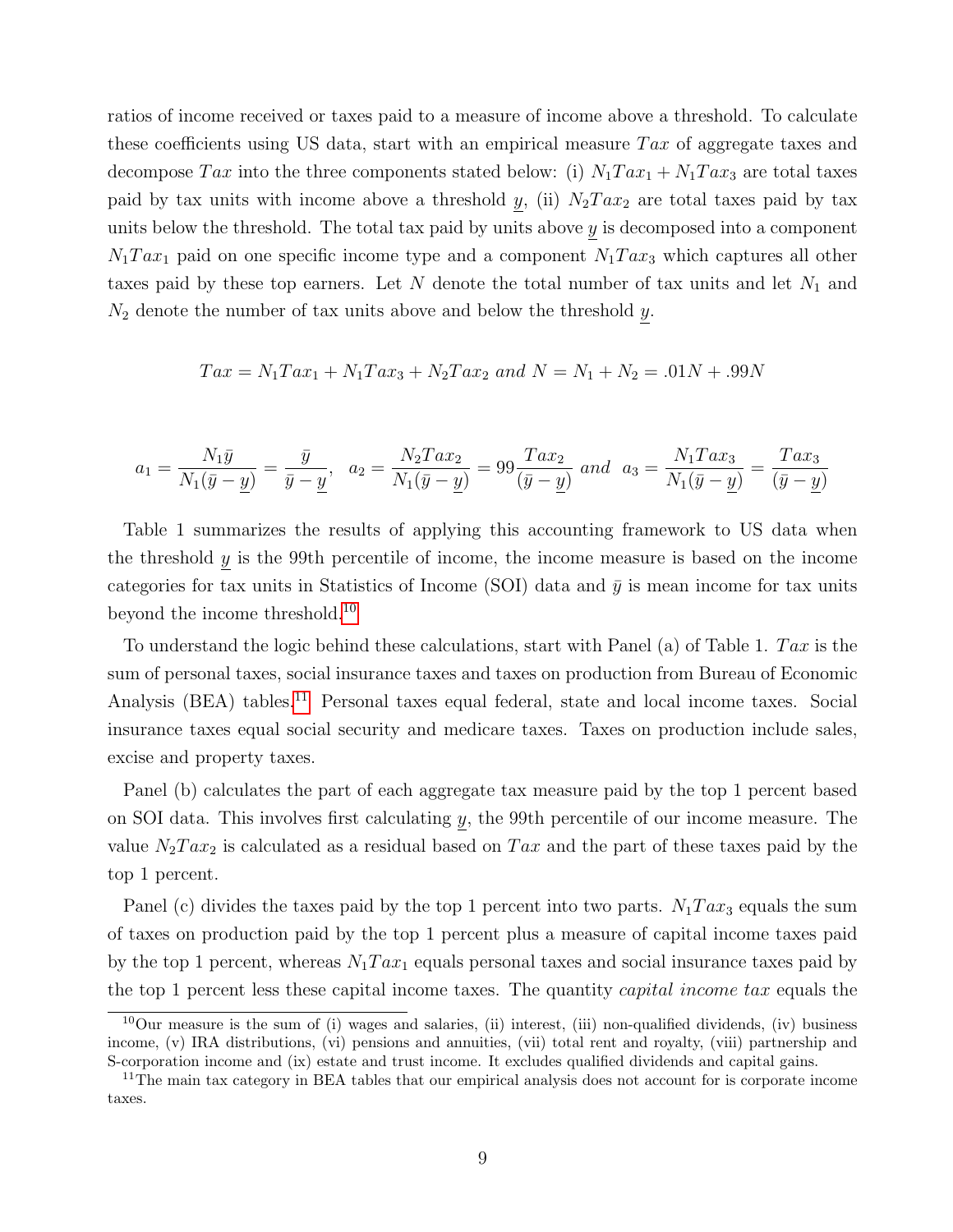| Panel (a) | $Tax =$ Personal Taxes + Social Insurance Taxes + Taxes on Production<br>$Tax = 1239.3 + 844.0 + 1057.1 = 3140.4$ billion dollars<br>$N = 156.167$ million tax units<br>$N_1 = 0.01 \times N$ and $N_2 = 0.99 \times N$                                                              |
|-----------|--------------------------------------------------------------------------------------------------------------------------------------------------------------------------------------------------------------------------------------------------------------------------------------|
|           | Panel (b) $N_1 T a x_1 + N_1 T a x_3 = (1) + (2) + (3) = 548.44$ billion dollars<br>$(1)$ personal taxes = 453.73<br>$(2)$ social insurance taxes = 47.24<br>$(3)$ taxes on production = 47.47<br>$N_2 Tax_2 = Tax - (N_1 Tax_1 + N_1 Tax_3) = 2591.96$                              |
|           | Panel (c) $N_1 T a x_1 = (1) + (2)$ - capital income tax = 434.91 billion dollars<br>$N_1 T a x_3 = (3) +$ capital income tax = 113.52<br>capital income $\text{tax} = 66.05$                                                                                                        |
|           | Panel (d) $a_1 = \frac{\bar{y}}{\bar{y}-y} = 1.70$ , $a_2 = 99 \frac{Tax_2}{(\bar{y}-y)} = 3.64$ and $a_3 = \frac{Tax_3}{(\bar{y}-y)} = 0.16$<br>$(y,\bar{y}) = (319.5, 775.8)$ and $(Tax_1, Tax_2, Tax_3) = (278.5, 16.8, 72.7)$<br>[income and taxes are in thousand dollar units] |

Table 1 - Tax Formula Coefficients: 2010 US Data

sum of all the qualified dividends and capital gains received by tax units with income beyond  $y$ multiplied by the tax rate  $\tau_k = 0.20$  calculated in section 4 based on federal and state tax rates in 2010. Capital income taxes are subtracted from personal taxes because, for tax units with high income, qualified dividends and long-term capital gains are taxed at a 15 percent federal tax rate as compared to the top federal rate of 35 percent in 2010 on ordinary income. We do so because the goal is to determine the revenue consequences of increasing the top tax rate without changing other aspects of the tax system, including the preferential rate on sources of capital income.

The Pareto statistic  $a_1 = \bar{y}/(\bar{y} - y)$  is 1.70 in Table 1 at the 99th percentile of our income measure. Diamond and Saez (2010) present evidence that  $a_1 = 1.5$  for the US in 2005 for a range of top income thresholds, including the 99th percentile, based on using adjusted gross income (AGI) as an income measure. AGI includes capital gains and qualified dividends that are taxed at preferential rates. Our income measure excludes capital gains and qualified dividends. If one wants to determine the top tax rate on ordinary income that is revenue maximizing, holding other tax rates fixed, then  $a_1$  needs to be calculated excluding income sources taxed at preferential rates.

Notes: Appendix A describes the data sources and the details for all the calculations in Table 1.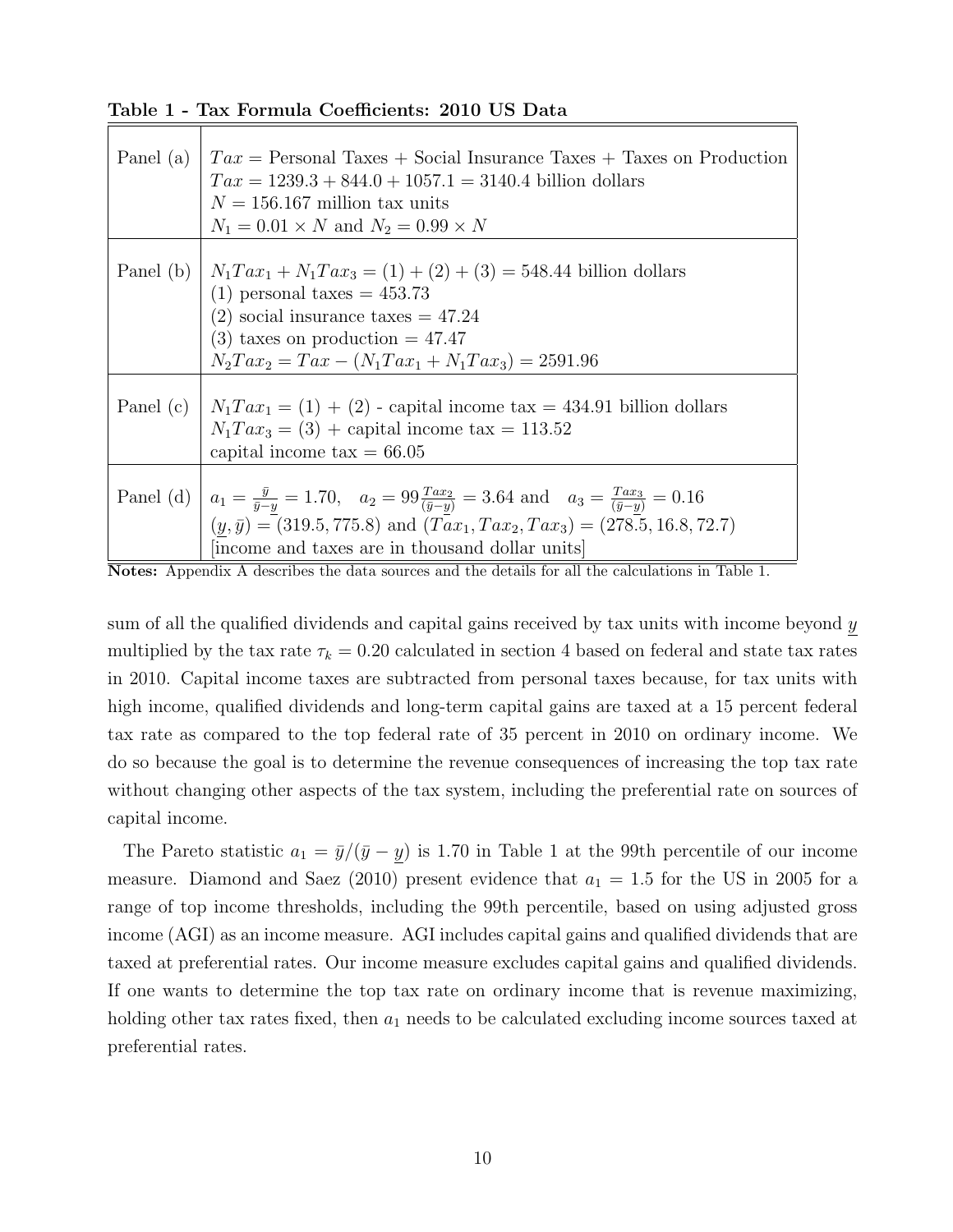# 4 Model Calibration and Validation

We calibrate the model and then analyze its validity.

### 4.1 Calibration

The functional forms for the utility function  $u$ , production function  $F$  and human capital law of motion  $H$  are widely used in the literature and are stated below. The bivariate distribution  $\psi$  of initial conditions is characterized by 6 parameters. Marginal distributions for learning ability and initial human capital are both Pareto-Log-Normal (PLN) distributions.[12](#page-0-0)

Benchmark Model Functional Forms:

Utility:  $u(c, l + s) = \log(c) - \phi \frac{(l+s)^{(1+\frac{1}{\nu})}}{1+\frac{1}{\nu}}$  $1+\frac{1}{\nu}$ 

Production:  $Y = F(K, L) = AK^{\gamma}L^{1-\gamma}$ 

Human Capital:  $H(h, s, z, a) = \exp(z)[h + a(hs)^{\alpha}]$  and  $z \sim N(\mu_z, \sigma_z^2)$ 

Initial Conditions:  $a \sim PLN(\mu_a, \sigma_a^2, \lambda_a)$ ,  $\log h_1 = \beta_0 + \beta_1 \log a + \log \epsilon$  and  $\epsilon \sim LN(0, \sigma_{\epsilon}^2)$ 

Some parameters are set to fixed values without computing equilibria to the model economy. Parameters governing demographics, technology and the tax system are set in this way. The parameter governing the standard deviation of human capital shocks is set to an estimate from Huggett, Ventura and Yaron (HVY) (2011). The remaining parameters are set so that equilibrium properties of the model best match empirical targets. Appendix B describes the computation of an equilibrium and the objective that is minimized.

**Demographics** An agent enters the model at a real-life age of 23, retires at age 65 and lives up to age 85. These three ages correspond to  $j = 1, 43$  and 63. The population growth rate  $n = 0.01$  is set to the geometric average growth rate of the U.S. population over the period 1960-2015. Population fractions  $\mu_j$  sum to 1 and decline with age by the factor  $(1 + n)$ .

Technology US national accounts data imply that capital's share, the investment-output ratio and capital-output ratio averaged  $(0.352, 0.174, 3.22)$  over the period 1960-2015. Set  $\gamma$ to match capital's share. Set  $\delta$  to be consistent with the investment-output ratio and the capital-output ratio, given n. Normalize A so that the wage is 1 when the model produces the capital-output ratio measured in the data.

<sup>&</sup>lt;sup>12</sup>Initial human capital, thus, has a Pareto tail. Appendix B presents basic properties of PLN distributions. The random variable  $\epsilon$  used in the construction is independent of learning ability.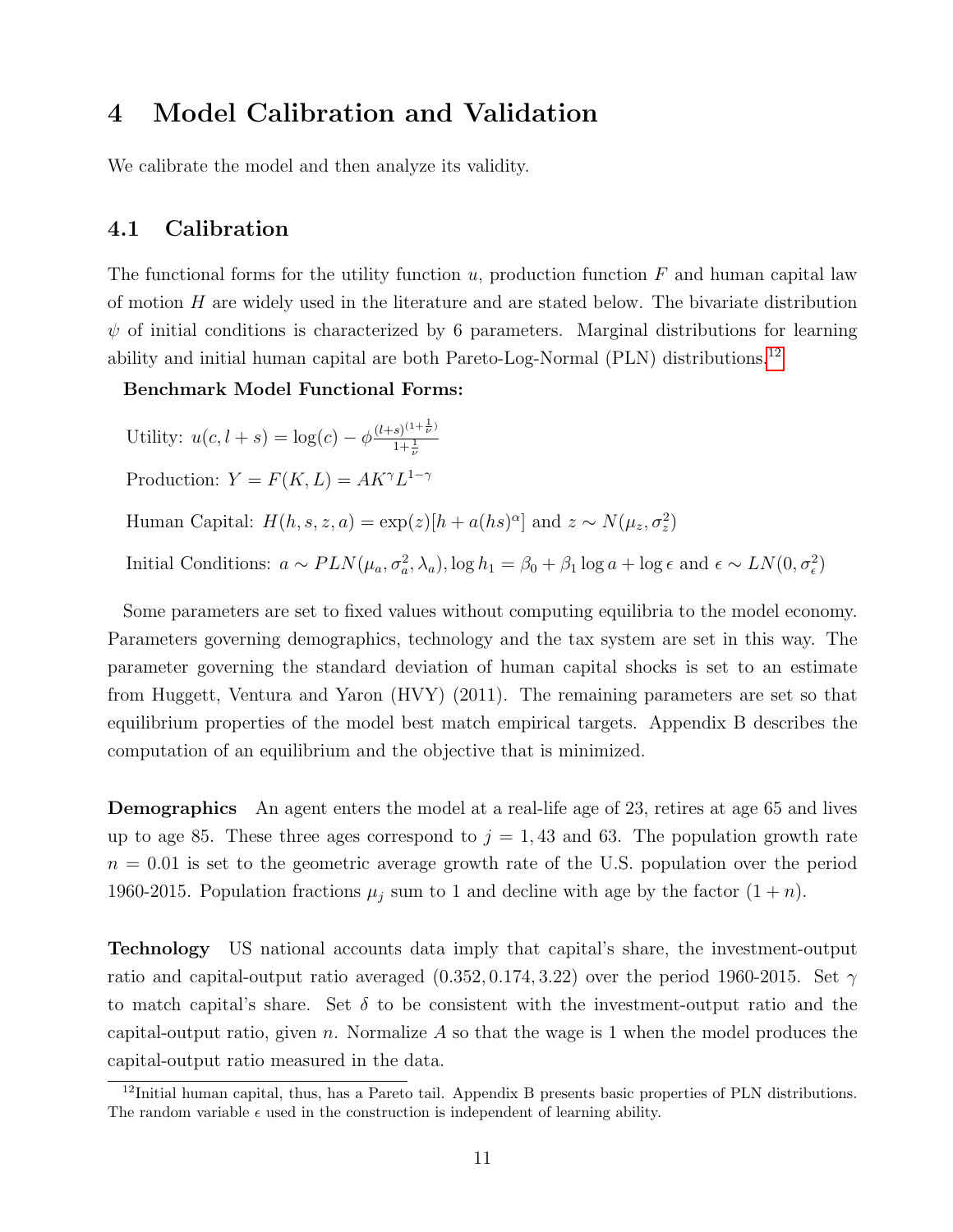| Category           | Functional Forms                                                                 | Parameter Values                                              |
|--------------------|----------------------------------------------------------------------------------|---------------------------------------------------------------|
| Demographics       | $\mu_{j+1} = \mu_j/(1+n)$                                                        | $Retire = 43, n = 0.01$                                       |
|                    |                                                                                  | $j = 1, , 63$ (ages 23-85)                                    |
| Technology         | $Y = F(K, L) = AK^{\gamma}L^{1-\gamma}$ and $\delta$                             | $(A, \gamma, \delta) = (0.878, 0.352, 0.044)$                 |
| Tax System         | $T_j = T^{prog}(e; \tau) + \tau_c c + \tau_k kr$ for $\overline{j} < R$ etire    | $\overline{T^{prog}}$ see Figure 2                            |
|                    | $T_i = \tau_c c + \tau_k kr - transfer$ for $j \geq Retire$                      | $\tau_c = 0.10$ and $\tau_k = 0.20$                           |
|                    |                                                                                  | $transfer = 18115$                                            |
| Preferences        | $u(c, l + s) = \log c - \phi \frac{(l+s)^{1+\frac{1}{\nu}}}{1+\frac{1}{\nu}}$    | $\phi = 12.4, \beta = 0.962, \nu = 0.614$                     |
|                    |                                                                                  |                                                               |
| Human Capital      | $H(h, s, z, a) = \exp(z) [h + a(hs)^\alpha]$                                     | $\alpha = 0.543$                                              |
|                    | and $z \sim N(\mu_z, \sigma_z^2)$                                                | $(\mu_z, \sigma_z) = (-0.047, 0.111)$                         |
|                    |                                                                                  | $\sigma_z$ follows HVY (2011)                                 |
| Initial Conditions | $a \sim PLN(\mu_a, \sigma_a^2, \lambda_a)$ and $\epsilon \sim LN(0, \sigma_e^2)$ | $(\mu_a, \sigma_a^2, \lambda_a) = (0.383, 3.0E - 8, 3.58)$    |
|                    | $\log h_1 = \beta_0 + \beta_1 \log a + \log \epsilon$                            | $(\beta_0, \beta_1, \sigma_\epsilon^2) = (3.60, 1.01, 0.211)$ |

Table 2 - Benchmark Model Parameter Values

Note: Demographic, Technology and Tax System parameters and  $\sigma_z$  are set without solving for equilibrium. All remaining model parameters are set so that equilibrium values best match targeted moments. Parameters are typically rounded to display 3 significant digits.

**Tax System** Taxes in the model are  $T_j(e_j, c_j, k_jr) = T^{prog}(e_j) + \tau_c c_j + \tau_k k_jr$  for  $j < R \text{etire}$ and  $T_j(e_j, c_j, k_j r) = \tau_c c_j + \tau_k k_j r - transfer$  for  $j \geq Retre$ . The function  $T^{prog}$  was calculated in section 3. The consumption tax rate  $\tau_c = 0.10$  is the ratio of taxes on production in 2010 to total consumption expenditures from BEA Table 3.1 and Table 1.1.5. The common social security transfer equals 18115 dollars. This is the yearly old-age benefit for a worker retiring in 2010 based on an earnings history equal to average earnings.<sup>[13](#page-0-0)</sup>

We calculate a marginal tax rate  $\tau_k$  on capital as follows. For each state, input long-term capital gains in thousand dollar increments into TAXSIM for a couple filing jointly with earnings equal to 160 thousand dollars in 2010. The marginal tax rate equals the change in total taxes divided by the change in income. The US schedule is the employment-weighted average of the state marginal rate schedules and is flat beyond 280 thousand dollars of capital gains. Set  $\tau_k = 0.20$  which is the US marginal rate calculated at this level. The federal marginal rate on long-term capital gains was 15 percent in 2010.

**Preferences** The period utility function over consumption is log utility. This choice controls the strength of the income effect of a tax reform. Chetty (2006, p.1830) states "A large literature on labor supply has found that the uncompensated wage elasticity of labor supply is not very negative. This observation places a bound on the rate at which the marginal utility of consumption diminishes, and thus bounds risk aversion in an expected utility model. The central estimate of the coefficient of relative risk aversion implied by labor supply studies is 1

<sup>13</sup>See Table 2.A26 in the 2010 Annual Statistical Supplement of the Social Security Bulletin available at https://www.ssa.gov/policy/docs/statcomps/supplement/2010/2a20-2a28.pdf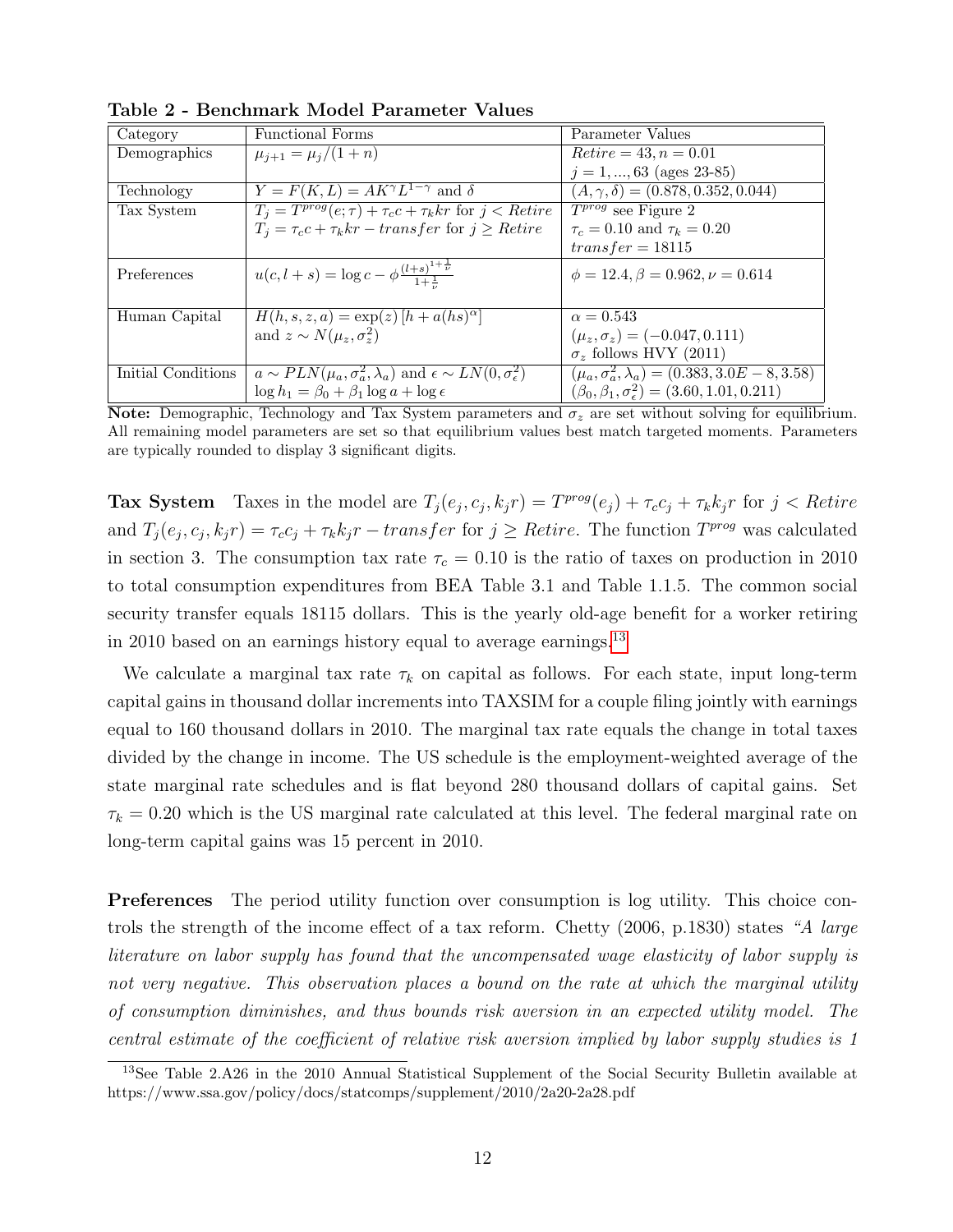(log utility) and an upper bound is  $2 \ldots$ ."

Remaining Parameters All remaining model parameters are set to minimize the sum of squared differences between model moments and data moments.<sup>[14](#page-0-0)</sup> We use the following data moments as targets: (i) the age profiles documented in Figure 1, (ii) the cross-sectional Pareto statistic  $a_1 = 1.7$  and income threshold calculated in Panel (d) of Table 1, (iii) the US capitaloutput ratio  $K/Y = 3.22$  and (iv) the regression coefficient estimated by MaCurdy (1981). Remaining parameters are those governing (i) initial conditions, (ii) the elasticity of the human capital production function  $\alpha$  and the mean of the human capital shock  $\mu_z$  and (iii) the utility function parameters  $(\beta, \phi, \nu)$ .

The last target mentioned above is based on evidence from the literature on the Frisch elasticity of labor supply. The regression equation used by MaCurdy (1981) is stated below. The target value for  $\theta_1$  is 0.125.<sup>[15](#page-0-0)</sup>

$$
\Delta \log hours_j = \theta_0 + \theta_1 \Delta \log wage_j + \epsilon
$$

To connect to this evidence, calculate model wages as earnings divided by model hours and estimate the coefficients in the linear regression based on agents age 25-55. Appendix B discusses the results of the estimation of this regression, the instrumental variable methods employed and reasons why the model regression coefficient is below the model value of  $\nu$ . Disciplining the model to match the empirical regression coefficient  $\theta_1$  would seem to be important. This evidence is behind the view that labor hours are not very elastically supplied by prime-age males and has been used to support the view (see Keane (2011) and Saez, Slemrod and Giertz (2012 p. 3-4)) that a very high top tax rate may be revenue maximizing.

Figure 3 graphs the age profiles in US data and in the model using the model parameters which best match these targets. The model exactly reproduces (up to three digits) the Pareto statistic  $a_1 = 1.70$ , the 99th income threshold, the capital-output ratio  $K/Y = 3.22$ . The regression coefficient is  $\theta_1 = 0.125$  from US data while it is  $\theta_1 = 0.124$  in the model. The model parameters that produce these results are stated in Table 2.

Figure 3 shows that the 99-50 earnings ratio increases with age and that the Pareto statistic  $(\bar{y}_j/(\bar{y}_j - \underline{y}_j)$  at the 99th percentile of the earnings distribution decreases with age. The model economy has two forces that can produce these properties: shocks and learning ability differences. Shocks lead ex-ante identical agents to have different earnings ex-post, whereas learning

<sup>14</sup>Appendix B5 specifies the objective that is minimized and the minimization procedure.

 $15$ This is the average from MaCurdy (1981, Table 1 row 5-6) who uses data for white males age 25-55. Altonji (1986) finds similar results. Domeij and Floden (2006, Table 5) estimate  $\theta_1 = 0.16$  for male household heads age 25-60 using 1984-94 PSID data. Keane (2011) and Keane and Rogerson (2012) review this literature.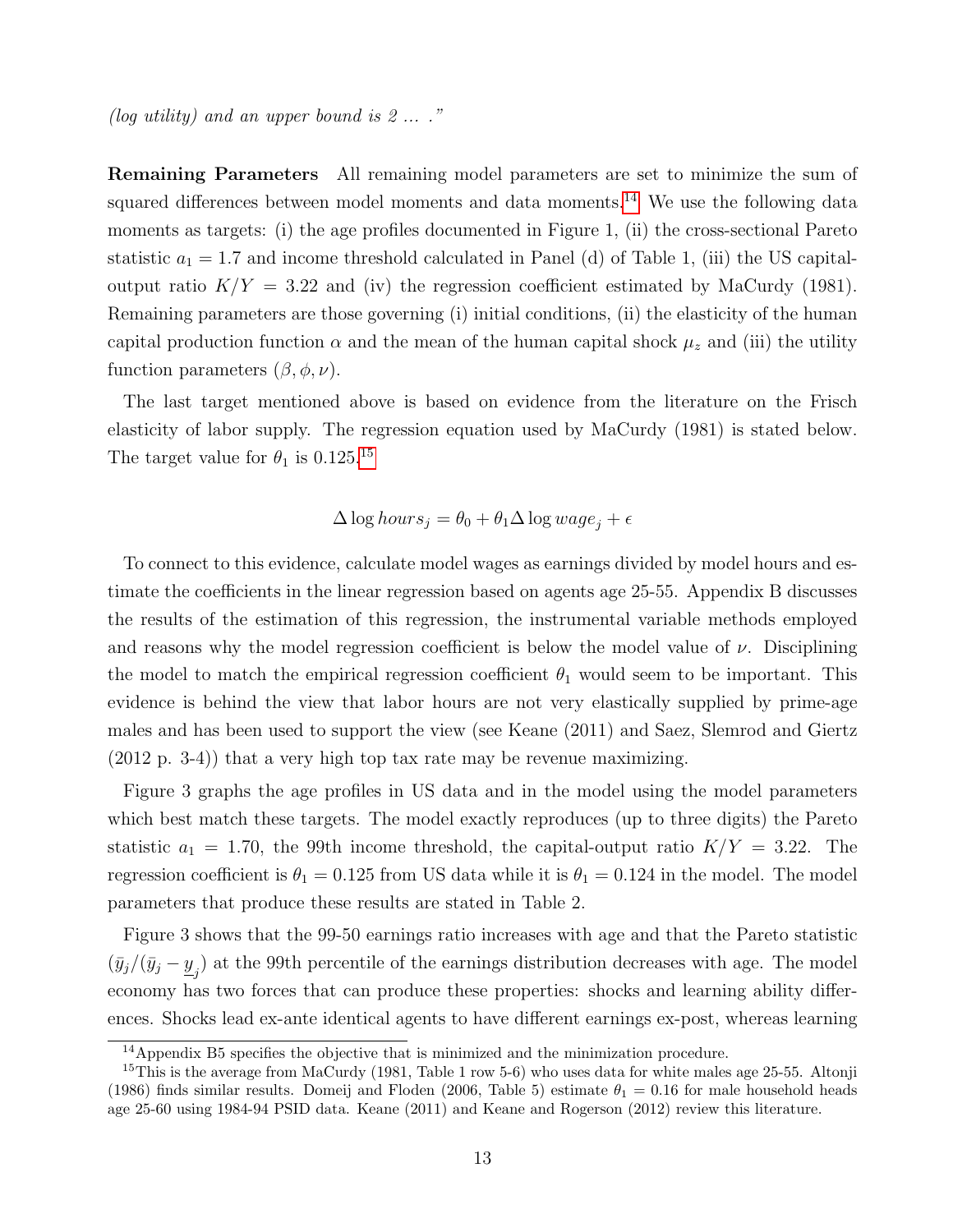ability differences rotate age-earnings profiles. Good learners have steep mean age-earnings profiles as a result of human capital investment. The standard deviation of shocks  $\sigma_z = 0.111$ is set to an estimate from Huggett, Ventura and Yaron (2011), who estimate this parameter using specific moments of log wage rate changes for older workers in panel data. Given this estimate, the parameters of the distribution of initial conditions are set to match the earnings facts. Table 2 shows that learning ability dispersion is needed to match the facts. Thus, the growing earnings dispersion at the top with age in the data dictates a role for learning ability differences beyond that due to shocks impacting earnings.

### 4.2 Validation

We conduct three validation exercises by examining the degree to which the model matches data properties that were not used to calibrate the model.

#### 4.2.1 Short-term Income Elasticities

Evidence on the response of income measures to a change in the net-of-tax rate comes from the elasticity literature. Saez, Slemrod and Giertz (SSG) (2012) review this literature. They highlight the panel regression framework as the framework that most convincingly identifies a short-term income response to a change in the net-of-tax rate arising from a tax reform. The panel approach regresses the growth in income of tax unit  $i$  on the growth of the marginal net-of-tax rate for unit *i*, an income control  $f(z)$  and time dummies  $\alpha_t$ .

$$
\log\left(\frac{z_{it+1}}{z_{it}}\right) = \epsilon \log\left(\frac{1 - \tau_{t+1}(z_{it+1})}{1 - \tau_t(z_{it})}\right) + \beta f(z_{it}) + \alpha_t + \nu_{it+1}
$$

We apply this regression framework to a tax reform in the model and compare model regression results to those from US data. We compute a transition path for the model economy due to a tax reform in model period 3 that permanently increases the tax rate at the 99th percentile in Figure 2 from  $\tau = 0.422$  to  $\tau = 0.49$ . Figure 4 plots the transition path arising from the reform. Aggregate capital and labor input per agent fall by a similar percentage.<sup>[16](#page-0-0)</sup> The aggregate labor input falls immediately in the reform year by an adjustment in work time and adjusts slowly afterwards due to skill change.

We construct 100 randomly-drawn, balanced panels each with 30 thousand agents with earnings in the top 10 percent in model period 1 and follow these agents from period 1 to period 7. This mimics the structure of the US 1991-1997 panel used by SSG (2012, Table 2). The key

<sup>&</sup>lt;sup>16</sup>Along the transition path, any extra tax revenue collected beyond that needed to fund government purchases is returned as a lump-sum transfer each period.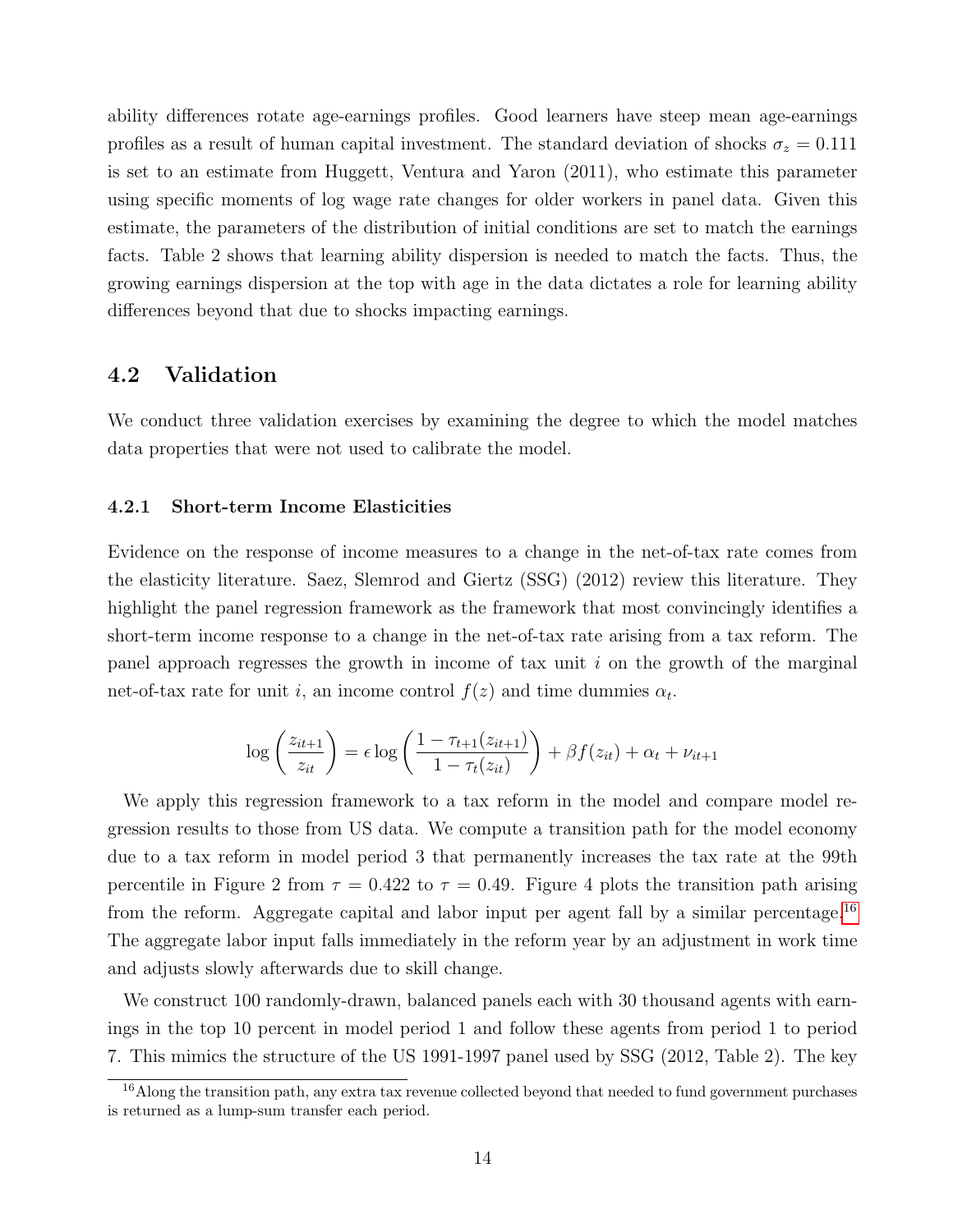point for US data is that in 1993 a tax reform increased the marginal tax rate on the top 1 percent without a substantial tax rate change at lower income levels.

|                                                                     | ้ 1        | $\left( 2\right)$    | 3)      | $\left(4\right)$     | $\left(5\right)$ | $\left(6\right)$ |
|---------------------------------------------------------------------|------------|----------------------|---------|----------------------|------------------|------------------|
| Mean Elasticity $\epsilon$                                          | 0.236      | 0.214                | 0.379   | 0.475                | 0.379            | 0.475            |
| S.D.                                                                | (0.048)    | (0.089)              | (0.032) | (0.031)              | (0.032)          | (0.031)          |
| Income Control $f(z) = \log z$                                      | No         | $\operatorname{Yes}$ | No      | $\operatorname{Yes}$ | N <sub>o</sub>   | Yes              |
| Time Effects $\alpha_t$                                             | No         | N <sub>0</sub>       | Yes     | Yes                  | Yes              | Yes              |
| Instrument 1: $1_{\{i \in T_2\}}$                                   | Yes        | Yes                  |         |                      |                  |                  |
| Instrument 2: $1_{\{i \in T_2\}} 1_{\{t=2\}}$                       |            |                      | Yes     | Yes                  |                  |                  |
| Instrument 3: $\log(\frac{1-\tau_{t+1}(z_{it})}{1-\tau_t(z_{it})})$ |            |                      |         |                      | Yes              | Yes              |
| Use data for time periods                                           | $t = 2, 3$ | $t = 2, 3$           | All     | All                  | All              | All              |

Table 3 - Panel Regression Based on Model Data

Note: Means and standard deviations of the point estimates of  $\epsilon$  are based on 100 randomly drawn balanced panels. We employ the same instrument definitions and estimation technique (i.e. two-stage-least squares) as were employed in Saez et al. (2012, Table 2 Panel B2). Instrument 1 is  $1_{\{i \in T_2\}}$ , where  $T_2$  is the set of agents in the top 1 percent at  $t = 2$ . Instrument 2 is the interaction of being in the top 1 percent in year 2 and the year being  $t = 2$ . Instrument 3 is the predicted log marginal net-of-tax rate change.

Table 3 reports means and standard deviations of the point estimate of the model regression coefficient  $\epsilon$  across the 100 panels. The instruments and income controls used in Table 3 were employed in SSG (2012, Table 2, Panel B1) who find that point estimates based on US data vary widely using only two years of data and depend sensitively on controls. For example, using 1992 and 1993, they find that point estimates range from −0.721 to 1.395. SSG (2012, Table 2, Panel B2) find that, based on using all years of the 1991-1997 data and using income controls, point estimates range from 0.143 to 0.564 depending on the precise instruments employed. This is the type of evidence that underlies the view that  $\epsilon = 0.25$  is a relevant US (short term) estimate to input into the widely-used formula  $\tau^* = 1/(1 + a\epsilon)$ . Table 3 shows that, using model data for all seven time periods, the mean of the model point estimates range from a low of 0.379 to a high of 0.475.[17](#page-0-0) Broadly, the model regression coefficients are consistent with the range of estimation results documented by SSG.[18](#page-0-0)

#### 4.2.2 Earnings Growth By Lifetime Earnings Group

We examine the relationship between lifetime earnings for individual males in Social Security Administration panel data and the growth rate of earnings over the lifetime. Guvenen, Karahan, Ozkan and Song (2015) divide males into 100 equal-sized bins based on percentiles of lifetime earnings. Figure 5 plots the ratio of mean real bin earnings at age 55 to mean real bin earnings at age 25 and at age 30. Mean earnings grow dramatically over the working lifetime for the top

<sup>&</sup>lt;sup>17</sup>As the model tax reform occurs at exactly the 99th percentile, Instrument 2 and 3 are perfectly (negatively) correlated.

<sup>&</sup>lt;sup>18</sup> Appendix B examines US long-run response estimates and runs the same regressions on model data.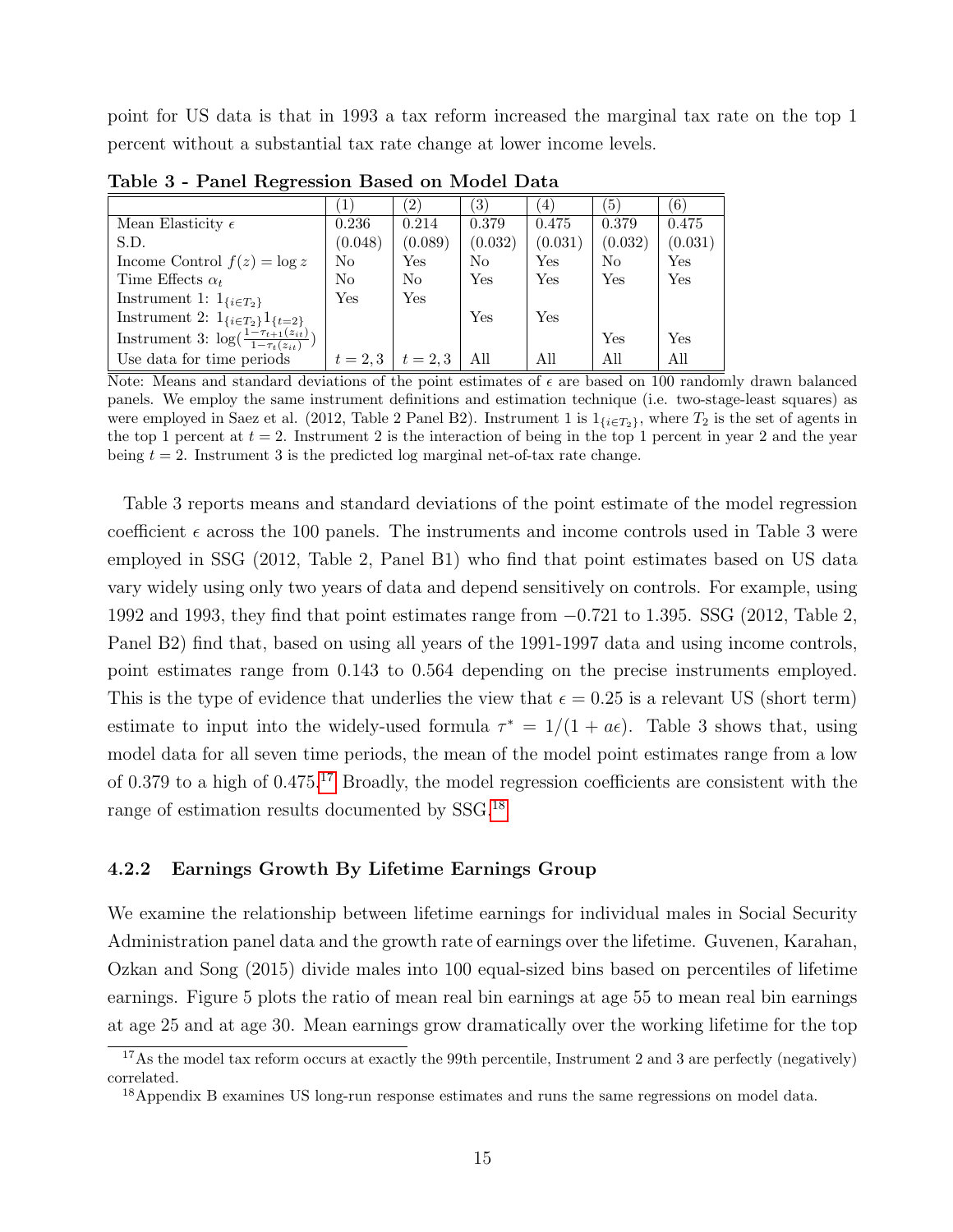several bins of lifetime earnings. For example, real earnings increase in the top bin by a factor of 15 between age 25 and 55 and by a factor of 7 between age 30 and 55.

Figure 5 shows that the human capital model displays the qualitative patterns observed in US data for top lifetime earners when model agents are put into 100 bins following the procedure used on US data. The key model feature that produces the data patterns is that agents differ in learning ability and better learners optimally choose steeper mean earnings profiles via time investments in skill formation. Top lifetime earners are disproportionally those entering the model with high learning ability.[19](#page-0-0) Some existing quantitative-theoretical models of top earners that rely on shocks with a transitory impact on earnings (e.g. Kaymak and Poschke (2016) and Heathcote, Storesletten and Violante (2017)) do not produce the strikingly large earnings growth rates documented for US top lifetime earners.

Badel, Daly, Huggett and Nybom (2018) use administrative earnings data for males from Canada, Denmark and Sweden and apply the same data construction procedure used on US data. Figure 5 shows that earnings ratios over the working lifetime are strikingly large for the top several bins of lifetime earnings in all countries.<sup>[20](#page-0-0)</sup> Thus, theories of top earners will broadly need to account for this empirical regularity.

#### 4.2.3 Distribution of Taxes

Table 4 describes the distribution of US federal income taxes and model taxes by income group. US federal income taxes are largely paid by the top of the income distribution. In 2010, the top 1 and top 10 percent of taxpayers by AGI paid roughly 37 and 71 percent of total federal income taxes. A comparison of this tax with model taxes cannot be made directly as model taxes combine federal and state income taxes and payroll taxes. Nevertheless, the second column labeled "Model Federal Income Tax" is an attempt to arrive at such an apples-toapples comparison. Model federal income taxes are very concentrated at the top but are less concentrated than in US data. Total model income taxes plus payroll taxes are less concentrated at the top compared to model federal income taxes because payroll taxes are capped and because state income taxes are roughly a flat tax.

<sup>&</sup>lt;sup>19</sup>Table 2 shows that (log) learning ability and (log) initial human capital are positively correlated in the model.

 $^{20}$ Results for Canada are not graphed to allow a clear visualization, but are very similar to the US profile.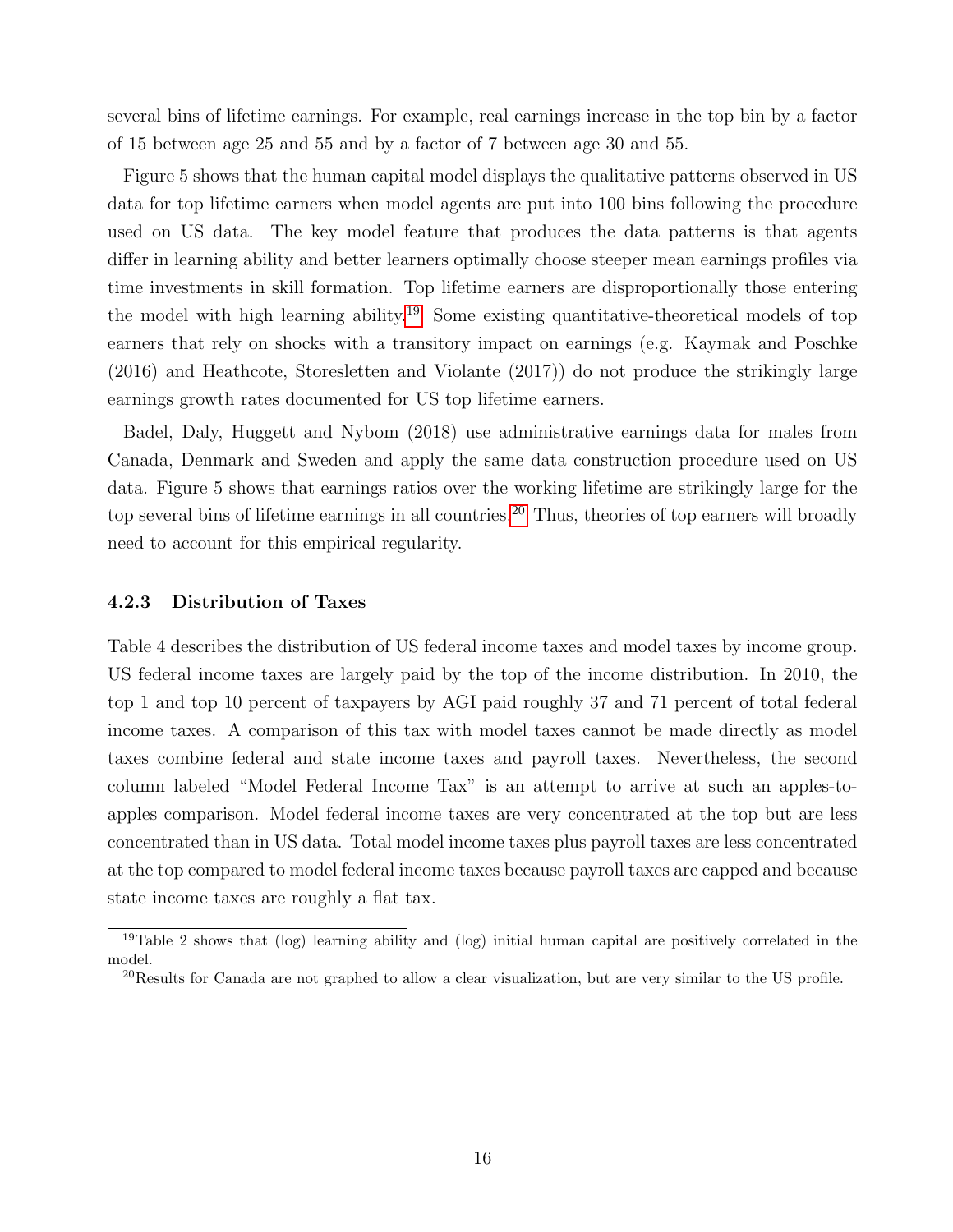| Income Group   | US Data: Federal | Model Federal | Model Income Tax |  |
|----------------|------------------|---------------|------------------|--|
|                | Income Tax 2010  | Income Tax    | plus Payroll Tax |  |
| Top 50 percent | 97.6             | 97.0          | 91.7             |  |
| Top 20 percent | 83.0             | 81.0          | 71.2             |  |
| Top 10 percent | 70.6             | 67.0          | 55.4             |  |
| Top 1 percent  | 37.4             | 31.0          | 22.0             |  |

Table 4 - Distribution of Taxes: Model vs. Data

Note: US Data is http://www.irs.gov/uac/SOI-Tax-Stats-Individual-Income-Tax-Rates-and-Tax-Shares. Model income is earnings plus interest income. Model Federal Income Tax is based on adding earnings taxes and interest income taxes, where earnings taxes are based on applying TAXSIM to model earnings and where interest income taxes are based on mutiplying model interest income by 15 percent - the federal capital gains tax rate in 2010. Model Income Tax plus Payroll Tax are total model taxes less model consumption taxes.

# 5 Analyzing the Tax Reform

# 5.1 Laffer Curve and Welfare

We analyze a reform that permanently alters the top tax rate on earnings but leaves all other tax rates and government spending unchanged. The top tax rate is increased at the earnings threshold for the top tax rate. If more revenue is collected under the new tax system, then the extra revenue is returned in equal, lump-sum transfers to all agents.

Figure 6 displays the Laffer curve in the benchmark model. The horizontal axis measures the top tax rate and the vertical axis measures the aggregate lump-sum transfer as a percentage of pre-reform output. The Laffer curve peaks at a 49 percent tax rate. The transfer is below a tenth of one percent of the pre-reform, steady-state output level. Thus, the Laffer curve in the benchmark model is flat in that little additional revenue is raised.

Figure 6 also presents Laffer curves when the target value for  $\theta_1$ , governing the Frisch hours elasticity with respect to wage rate, is altered from the empirical benchmark value of  $\theta_1 =$ 0.125. The target value is varied by multiples of MaCurdy's estimate of the standard error  $SE(\theta_1) = 0.139$ . The peak of the model Laffer curves occur at larger top tax rates when the target value for  $\theta_1$  decreases and at smaller top tax rates when the target value for  $\theta_1$  increases. We display the resulting Laffer curves only for the cases when the target values are decreased. The Laffer curve peaks at  $\tau^* = 0.55$  when the target value is  $\theta_1 = 0.056$  and at  $\tau^* = 0.63$ when the target value is  $\theta_1 = -0.014$ . When the target value for  $\theta_1$  decreases then the utility function parameter  $\nu$  decreases.<sup>[21](#page-0-0)</sup>

The steady state welfare consequences of increasing the top tax rate are measured as the

 $21$ When the one target is changed then we reestimate all model parameters to minimize the same distance measure between model and data moments used in Table 2. The value of the utility function parameter  $\nu$  is 0.614, 0.489, 0.427 when the target value of  $\theta_1$  is 0.125, 0.056, -0.014.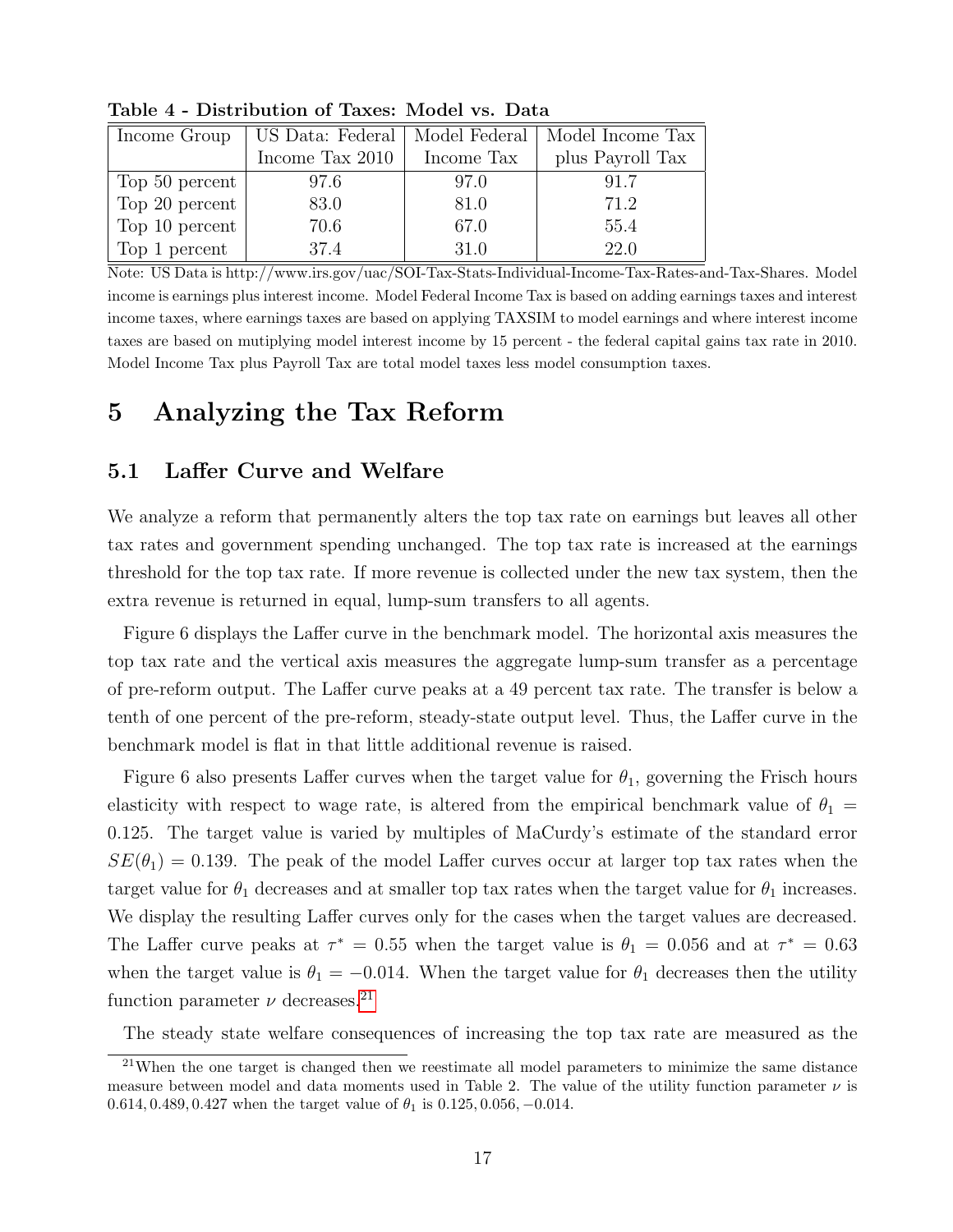percentage change in consumption at all ages in the benchmark model that is equivalent in ex-ante expected utility terms for age  $j = 1$  agents (age 23 in real life) to the ex-ante expected utility achieved at alternative values of the top tax rate. Figure 6 shows that there is a small welfare loss of 0.037 percent of consumption in the benchmark model from increasing the top tax rate to the revenue-maximizing level. While there is a redistributional and insurance benefit arising from the lump-sum transfer, there is also a small fall in the wage  $w$ . Factor prices change very little across steady states as aggregate capital and labor input fall by nearly the same percentage when the top tax rate increases.

The small equivalent consumption change in Figure 6 for all age 1 agents masks larger changes, conditional on initial conditions. Moving to the revenue maximizing top tax rate of  $\tau = 0.49$  is equivalent to a decrease in consumption of 3 percent at each age over the lifetime for agents in the top 1 percent of learning ability and to a small increase in consumption for agents in the bottom 99 percent of learning ability. Good learners will be directly impacted by the tax later in life if they cross the income threshold associated with the top tax rate.

While the steady-state comparison in Figure 6 does not produce a large welfare gain, the reform is quite popular. Specifically, we compute the transition path associated with the reform that permanently increases the top tax rate to  $\tau = 0.49$ . It turns out that, among the agents that are alive at the first period of the reform, 95 percent of the agents increase their discounted expected utility. Thus, 95 percent of these agents prefer the reform to the status quo. While not a single top earner (i.e. those in the top 1 percent of the earnings distribution before the reform) prefers the reform, almost all of the retired agents prefer the reform. The lump-sum transfer that these retired agents receive more than compensates for the small initial fall in the interest rate. This transfer declines over time as the economy converges to the new steady state. Figure 4 previously indicated that this reform produces a monotonic decline in aggregate capital, labor and output that is eventually about 1 percent below the initial steady state levels. The steady state fall in output and consumption per capita that is associated with a permanent increase in the top tax rate to  $\tau = 0.73$  is 3.5 and 4.5 percent respectively.

### 5.2 Understanding the Role of Human Capital Accumulation

What role does skill change play in accounting for the shape of the model Laffer curve? To answer this question, we construct an exogenous human capital model with the same preferences, technology, initial conditions and tax system as the benchmark model. Both models are observationally equivalent in that they produce the same joint distribution of consumption, wealth, earnings and income by age and in that they have the same dynamics of these variables over time for individual agents under the benchmark tax system. The key difference is that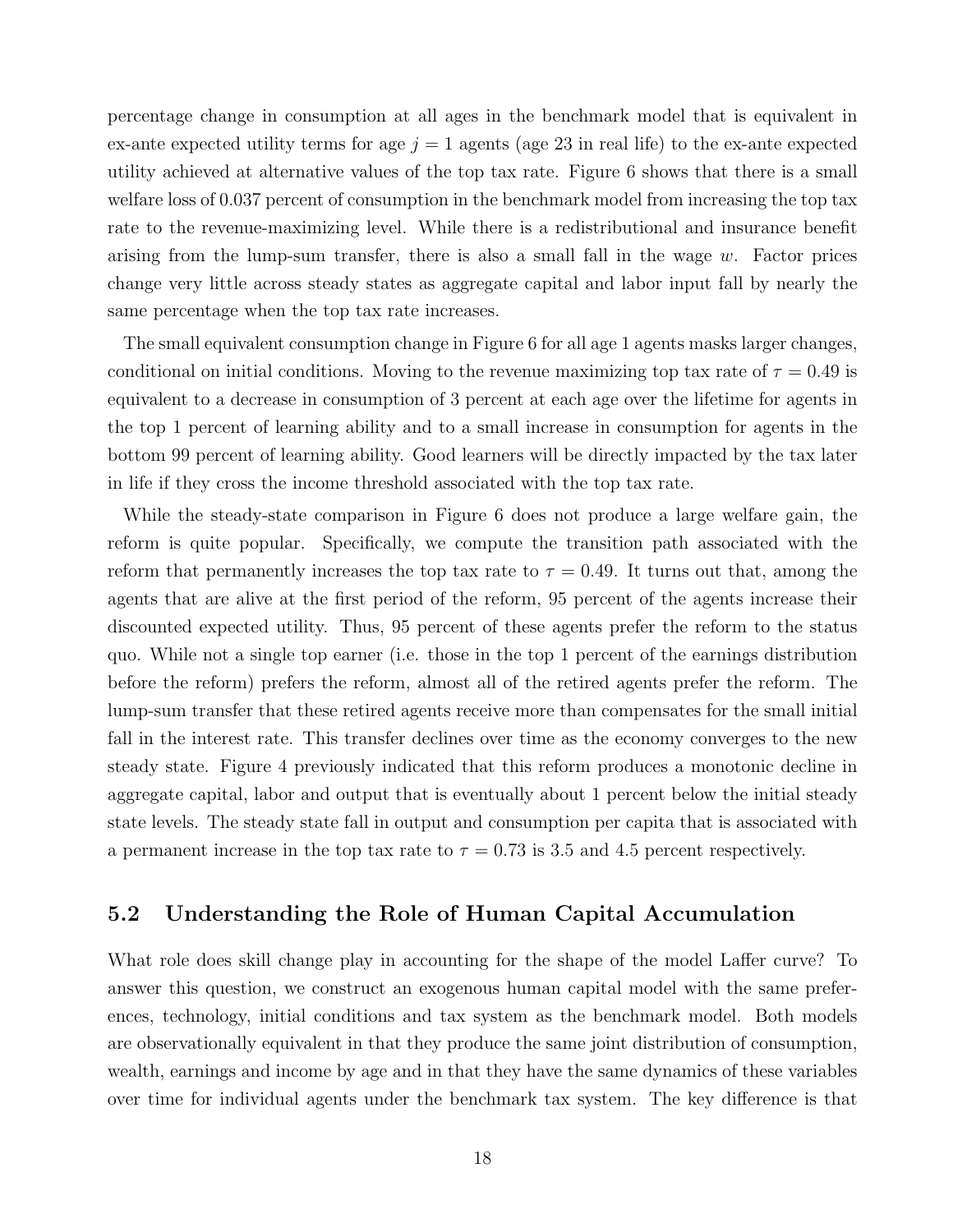when the tax system changes then human capital investments change in the human capital model but remain unchanged in the exogenous human capital model.<sup>[22](#page-0-0)</sup>

Figure 7 plots the Laffer curve in both models. The top of the Laffer curve for the exogenous human capital model raises additional tax revenue of roughly two-tenths of one percent of output in the benchmark model steady state. Thus, endogenous skill change flattens out the Laffer curve compared to an otherwise similar model that ignores the possibility of skill change in response to changes in the tax system. The top of the Laffer curve in the exogenous human capital model occurs at a top tax rate of 59 percent.

Intuitively, the Laffer curves differ because labor input is more elastic with respect to a change in the top rate in the human capital model. We decompose the change in the aggregate labor input across steady states and find that slightly more than half of the fall in the aggregate labor input from the original steady state to the steady state with top rate set to 49 percent is due to skill change at fixed work time levels as opposed to changes in work time at fixed skill levels.<sup>[23](#page-0-0)</sup> The largest percentage fall in skills occurs at the end of the working lifetime from agents endowed with high learning ability. $^{24}$  $^{24}$  $^{24}$ 

$$
wh_j(1 - \tau'_j) = \sum_{k=j+1}^{Retire-1} \left(\frac{1}{1 + \hat{r}}\right)^{k-j} \frac{dh_k}{ds_j}wl_k(1 - \tau'_k)
$$

The mechanism behind the fall in skill is easily grasped from the Euler equation governing skill investment above, where we abstract from idiosyncratic risk for simplicity. At a best choice an agent equates the marginal cost  $wh_j(1-\tau'_j)$  of an extra unit of time spent in skill production at age j to the discounted marginal benefit of the extra skill production  $\frac{dh_k}{ds_j}$  in future periods, where  $\hat{r}$  is the after-tax real interest rate. Now consider an increase in the top tax rate. Absent any adjustment, the left-hand side of the Euler equation does not change for an agent with earnings below the top tax rate but some of the marginal net-of-tax-rate terms  $(1 - \tau_k')$  decrease for an agent that will be above the threshold in the future. Thus, some adjustment must occur. A decrease in time investment in skill production increases the future marginal product terms  $dh_k$  $\frac{dh_k}{ds_j}$ . If future labor hours  $l_k$  decrease in response to the increase in the top tax rate, consistent with model behavior for many agents with high learning ability, then an even larger fall in skill investment occurs at age  $j$ . In summary, an increase in the top tax rate decreases the marginal benefit of skill investment without changing the marginal cost for agents who become top earners later in life.

 $^{22}$ In the exogenous human capital model all decisions, other than the time investment decision, are allowed to be adjusted to maximize expected utility when the tax system changes. Appendix B describes computation. <sup>23</sup>The decomposition is  $\Delta L = \sum_j \mu_j \int E[\hat{h}_j l_j - h_j l_j] \hat{x} d\psi + \sum_j \mu_j \int E[\hat{h}_j \hat{l}_j - \hat{h}_j l_j] \hat{x} d\psi$ , where hat variables

are calculated at the new tax rate.

<sup>&</sup>lt;sup>24</sup>Skills early in life (i.e. at age  $j = 1$  in the model) are assumed to be invariant to the top tax rate.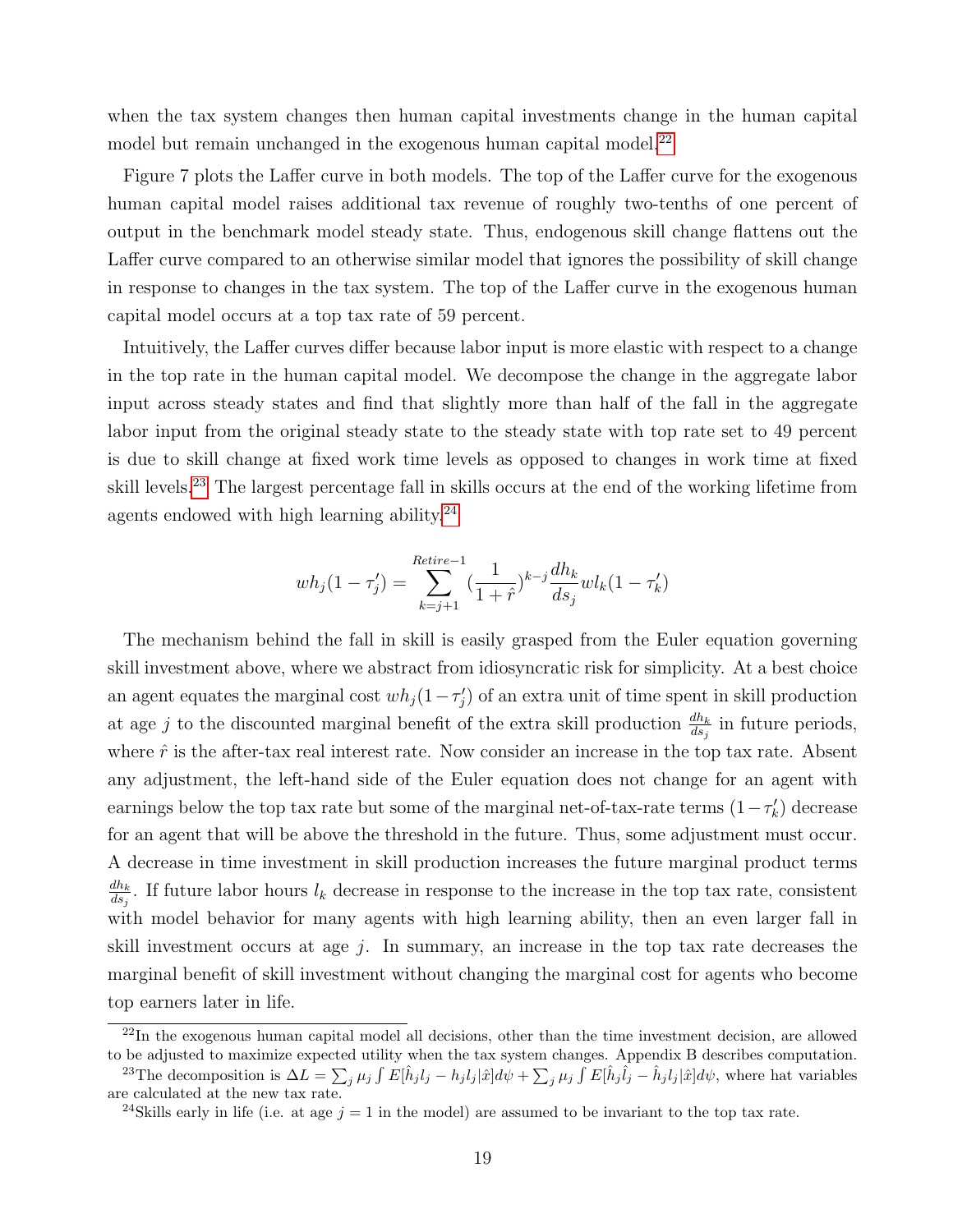### 5.3 Applying the Tax Rate Formula

The goal of this section is to apply the formula in Badel and Huggett (2017, Theorem 1) to the model to understand the quantitative role of the three proximate forces that determine the tax rate at the top of the model Laffer curve. The formula is based on three elements: (i) a probability space of agent types  $(X, \mathcal{X}, P)$ , (ii) functions  $(y_1, ..., y_n)$  that map agent type  $x \in X$ and a top tax rate  $\tau$  into income and expenditure decisions and (iii) a class of tax functions T indexed by  $\tau$ . T is separable (i.e.  $T(y_1, ..., y_n; \tau) = T_1(y_1; \tau) + T_2(y_2, ..., y_n)$ ) and has a constant top tax rate  $\tau$  beyond a threshold (i.e.  $T_1(y_1; \tau) - T_1(\underline{y}; \tau) = \tau[y_1 - \underline{y}], \forall y_1 > \underline{y})$ .

The formula is stated below. The variables entering the formula are integrals over the sets  $X_1 \equiv \{x \in X : y_1(x, \tau^*) > y\}$  and  $X_2 \equiv \{x \in X : y_1(x, \tau^*) \leq y\}$ . These are the sets of agent types that have "income"  $y_1$  above and below the threshold  $y$ .

$$
\tau^* = \frac{1 - a_2 \epsilon_2 - a_3 \epsilon_3}{1 + a_1 \epsilon_1}
$$

$$
(a_1, a_2, a_3) = \left(\frac{\int_{X_1} y_1 dP}{\int_{X_1} [y_1 - \underline{y}] dP}, \frac{\int_{X_2} T(y_1, ..., y_n; \tau^*) dP}{\int_{X_1} [y_1 - \underline{y}] dP}, \frac{\int_{X_1} T_2(y_2, ..., y_n) dP}{\int_{X_1} [y_1 - \underline{y}] dP}\right)
$$

$$
(\epsilon_1, \epsilon_2, \epsilon_3) = \left( \frac{d \log(\int_{X_1} y_1 dP)}{d \log(1-\tau)}, \frac{d \log(\int_{X_2} T(y_1, ..., y_n; \tau^*) dP)}{d \log(1-\tau)}, \frac{d \log(\int_{X_1} T_2(y_2, ..., y_n) dP)}{d \log(1-\tau)} \right)
$$

Why are there three elasticities  $(\epsilon_1, \epsilon_2, \epsilon_3)$  in the formula above but only a single elasticity in the widely-used formula? To see why, write aggregate tax revenue below, restate it in three useful parts and note that  $\tau^*$  maximizing revenue is equivalent to  $\tau^*$  maximizing an objective with three terms.<sup>[25](#page-0-0)</sup> When the top tax rate  $\tau$  changes there are exactly three broad reasons why aggregate taxes change: (1) taxes from "top earners" based on income source  $y_1$  change, (2) other taxes collected from "top earners" change and (3) taxes on agent types who are not "top earners" change. The widely-used formula accounts for only the first source of tax revenue variation whereas the Badel-Huggett formula accounts for all three.

$$
\int_X T(y_1, ..., y_n; \tau) dP = \int_{X_1} T_1(y_1; \tau) dP + \int_{X_1} T_2(y_2, ..., y_n) dP + \int_{X_2} T(y_1, ..., y_n; \tau) dP
$$

<sup>25</sup>We suppress the arguments of the functions being integrated to allow for a compact presentation.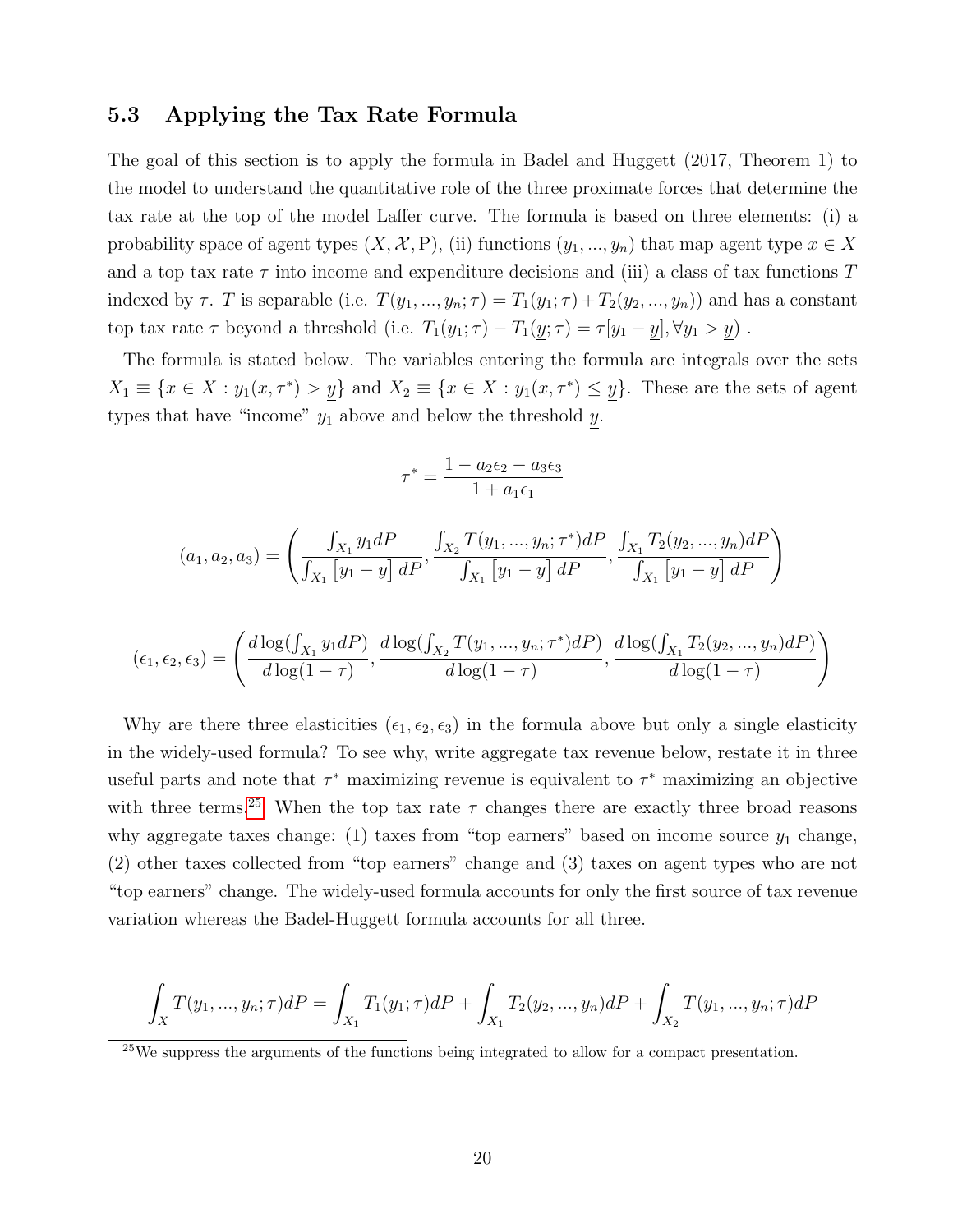$$
\tau^* \in argmax \int_X T dP \Leftrightarrow \tau^* \in argmax \int_{X_1} T_1 dP + \int_{X_1} T_2 dP + \int_{X_2} T dP
$$

To apply the formula to the model, define an agent type  $x = (h_1, a, j, z^j)$  to be a quadruple of initial skill  $h_1$ , learning ability a, age j and (partial) shock history  $z^j$  and set  $(y_1, y_2, y_3)$  to be labor income, consumption and capital income. For example,  $y_1(x, \tau) \equiv w(\tau)h_j(h_1, a, z^j; \tau)l_j(h_1, a, z^j; \tau)$ for  $j <$  Retire and 0 otherwise, where  $\tau$  is the top tax rate,  $w(\tau)$  is the equilibrium wage and the functions  $(h_j, l_j)$  describe human capital and labor input. Lastly, set  $T(y_1, y_2, y_3; \tau)$  to equal the sum of the earnings, consumption and capital income taxes in the model.

Table 5 calculates the model coefficients and elasticities in the human capital model and the exogenous human capital model from the last section. The coefficients  $(a_1, a_2, a_3)$  are the same in both models because the distribution of incomes, expenditures and taxes at the initial steady state is exactly the same in both models. The model economy value  $a_1 = 1.70$  exactly equals the Pareto statistic  $a_1 = 1.70$  calculated in US data in Table 1 as this was a calibration target. The model coefficient  $a_2 = 4.508$  is above the US data value of  $a_2 = 3.64$  from Table 1, whereas the model coefficient  $a_3 = 0.12$  is below the US value of  $a_3 = 0.16$  from Table 1.<sup>[26](#page-0-0)</sup>

| Terms'                                                            | endogenous human capital model | exogenous human capital model |
|-------------------------------------------------------------------|--------------------------------|-------------------------------|
| $a_1 \times \epsilon_1$                                           | $1.700 \times .317 = .539$     | $1.700 \times .222 = .377$    |
| $a_2 \times \epsilon_2$                                           | $4.508 \times .040 = .180$     | $4.508 \times 0.020 = 0.090$  |
| $a_3 \times \epsilon_3$                                           | $0.120 \times .739 = .089$     | $0.120 \times .633 = .076$    |
| $=$ $\frac{1-a_2\epsilon_2-a_3\epsilon_3}{}$<br>$1+a_1\epsilon_1$ | .476                           | .604                          |
| $\tau$ at peak of                                                 | .49                            | .59                           |
| Laffer curve                                                      |                                |                               |

Table 5 - Revenue Maximizing Top Tax Rate Formula

Note: Coefficients  $(a_1, a_2, a_3)$  are calculated at the original steady state with  $\tau = 0.422$ . Calculate the set  $X_1$  of top earner types using the earnings threshold for the top tax rate. Calculate elasticities ( $\epsilon_1, \epsilon_2, \epsilon_3$ ) as a difference quotient using  $\tau = 0.422$  and the tax rate at the top of the Laffer curve.

Table 5 shows that the two models have different revenue maximizing top tax rates because the exogenous human capital lowers all three elasticities compared to the human capital model. The economic mechanism behind the lower elasticity for  $\epsilon_1$  was articulated in section 5.2. This mechanism also reduces  $(\epsilon_2, \epsilon_3)$ . For example,  $\epsilon_3$  is lower because the consumption and wealth accumulation of top earners are reduced to a lesser degree in the exogenous human capital model by an increase in the top tax rate and, thus, taxes paid on consumption and capital

<sup>&</sup>lt;sup>26</sup>One reason why the model value  $a_2$  is above the data value is that the data value for the denominator includes earnings and some capital income (e.g. interest income and non-qualified dividends) that are taxed at the ordinary income tax rate, whereas for tractability reasons the model value of the denominator covers only labor market earnings of top earners.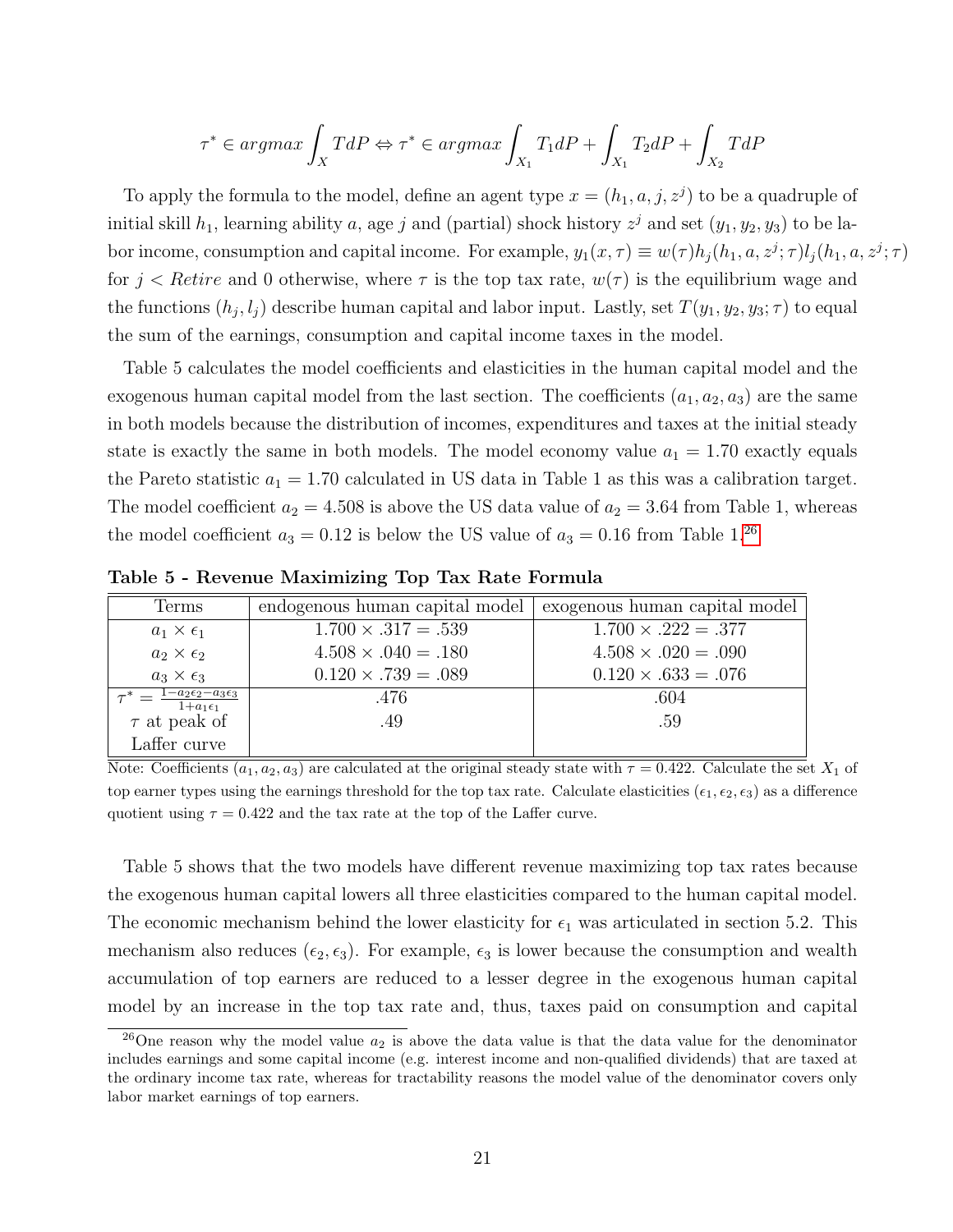income are reduced to a lesser degree.<sup>[27](#page-0-0)</sup> Factor price changes play little role in determining the three elasticities in the human capital model because aggregate capital and labor decrease by about the same percent when the top tax rate increases.

Why does the Laffer curve for the human capital model peak at a lower tax rate than the 73 percent rate suggested by the established view? Table 4 gives a concise answer. There are two new forces, captured by the terms  $a_2 \epsilon_2$  and  $a_3 \epsilon_3$ , that in general need to be considered that are not accounted for in the formula  $\tau^* = 1/(1 + a\epsilon)$ . These new forces are positive in the human capital model and depress the revenue maximizing top tax rate.

How important are the two new forces? This question is answered by plugging into the formula the model values for  $\epsilon_1 = .317$  but the counterfactual values  $\epsilon_2 = \epsilon_3 = 0$ . The revenue maximizing tax rate implied by the formula is then  $\tau^* = 1/(1 + 1.70 \times .317) = .65$ . Thus, the new forces reduce the top rate from 65 percent to 49 percent in this decomposition.

Although the two new forces account for the bulk of the reduction in the revenue maximizing top rate relative to an established view, it is still useful to explain what accounts for why model parameters are set so that the model Pareto statistic is  $a_1 = 1.70$  rather than  $a_1 = 1.5$ . Diamond and Saez (2011) calculate that  $a_1$  is approximately 1.5 in 2005 for a wide range of income thresholds in the upper tail when income is measured by adjusted gross income (AGI). However, the use of AGI in computing the coefficient  $a_1$  is not consistent with our goal of determining the revenue maximizing top tax rate when changing only the tax rate on ordinary income. This is because AGI includes income sources, qualified dividends and long-term capital gains, that are taxed at a lower rate. Based on 2010 Statistics of Income (SOI) data, we calculate that  $a_1 = 1.70$  when income excludes qualified dividends and capital gains and that  $a_1 = 1.50$ using AGI as an income measure. Thus, a key reason why we calculate that  $a_1 = 1.70$  in 2010, whereas Diamond and Saez (2011) calculate that  $a_1 = 1.5$  in 2005, is not that the upper tail differs significantly across years. Instead, it is that the upper tail is thinner after excluding capital income sources that are taxed at a preferential rate.

### 5.4 Cross Elasticities: US Evidence

The previous section concluded that the key reason that the human capital model has a revenue maximizing top tax rate of 49 percent when the established view suggests that 73 is revenue maximizing is due to two forces not analyzed in the established view. This section presents reduced-form regression evidence for the magnitude of the two new elaticities based on US data

<sup>&</sup>lt;sup>27</sup>The elasticity  $\epsilon_2$  is lower in the exogenous human capital model: (i) earnings, income and wealth fall less and thus taxes on these sources fall less for agents before they become top earners, (ii) retirees' consumption taxes and capital income taxes fall less for agents who were top earners before retirement but who fall below the threshold during retirement.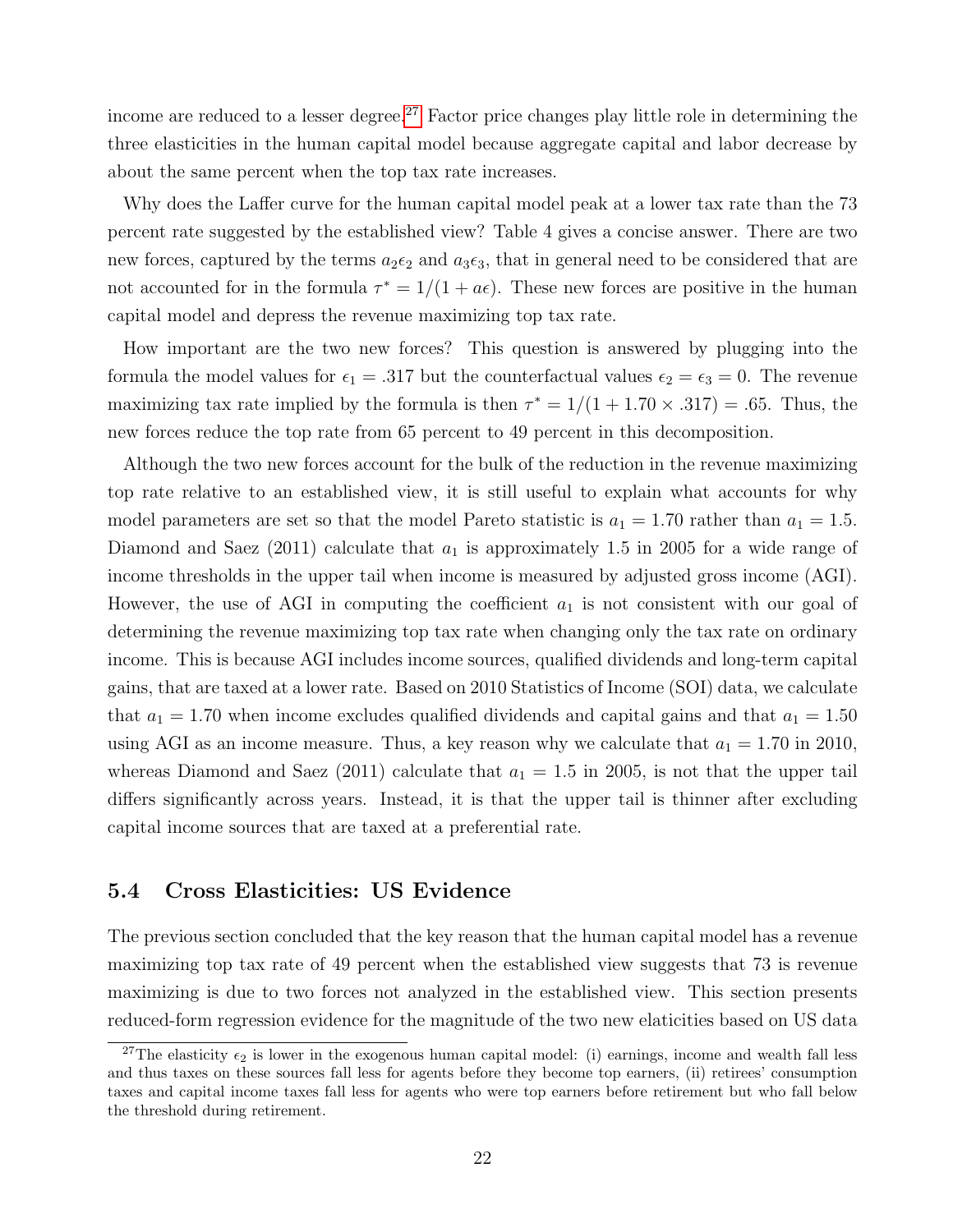that focuses on the long-term response. Saez, Slemrod and Giertz (2012, Table 1) present some US long-term response evidence for  $\epsilon_1$  based on time series regressions.

The elasticities  $(\epsilon_1, \epsilon_2, \epsilon_3)$  in the tax rate formula involve how aggregate income and tax revenue measures for different groups change when  $(1 - \tau)$  changes. These elasticities can be calculated as the ratio of the vertical shift in the balanced-growth path of log aggregate income and tax revenues to a permanent change in  $log(1 - \tau)$  within any model with a balancedgrowth path. This section estimates the two new (cross) elasticities  $(\epsilon_2, \epsilon_3)$  using a statistical model that allows for a permanent shift in the net-of-tax rate and that captures a shift in a balanced-growth path.

We construct an aggregate measure of US taxes, labeled  $Tax_t$ , that consists of federal, state and local personal income taxes, social insurance taxes and taxes on production. This is the aggregate tax measure used previously in Table 1. Aggregate taxes are decomposed following the logic of the formula:  $Tax_t = Rev_{1t} + Rev_{2t} + Rev_{3t}$ <sup>[28](#page-0-0)</sup> Taxes paid by tax units with income above the top 1 percent equal  $Rev_{1t} + Rev_{3t}$ , whereas  $Rev_{2t}$  is the part paid by tax units below the top 1 percent.  $Rev_{3t}$  equals taxes on production plus capital income taxes paid by the top 1 percent on sources of capital income that have preferential tax rates (e.g. capital gains and qualified dividends). Top 1 percent income is measured without capital gains as described in Appendix B.

Figure 8 plots the tax revenue series we calculate and the average marginal tax rate for the top 1 percent of tax units calculated by Mertens and Montiel-Olea (2017).[29](#page-0-0) Much of the tax rate variation appears to be transitory; however, the tax rate declined in a dramatic and roughly permanent fashion in the mid 1980s.[30](#page-0-0)

$$
\begin{pmatrix}\n\log(1-\tau_t) \\
\log Rev_{2t} \\
\log Rev_{3t}\n\end{pmatrix} = \begin{pmatrix}\n\alpha_1 & \alpha_2 & 0 \\
\gamma_1 & \gamma_2 & \gamma_3 \\
\eta_1 & \eta_2 & \eta_3\n\end{pmatrix} \begin{pmatrix}\n1 \\
1_{\{t \ge T\}} \\
t\n\end{pmatrix} + \begin{pmatrix}\n\delta_{1t} \\
\delta_{2t} \\
\delta_{3t}\n\end{pmatrix}
$$
\n(1)

We posit a reduced-form relationship whereby the log net-of-tax rate  $log(1 - \tau_t)$  on the top 1 percent is the sum of an intercept  $\alpha_1$ , a regime-switch component  $\alpha_2 1_{\{t\geq T\}}$  and a residual  $\delta_{1t}$ . The regime-switch component permanently alters the top rate after period T. We set  $T = 1987$ 

<sup>&</sup>lt;sup>28</sup>Using the notation from Table 1,  $Rev_{1t} = N_{1t} Tax_{1t}$ ,  $Rev_{2t} = N_{2t} Tax_{2t}$  and  $Rev_{3t} = N_{1t} Tax_{3t}$ , where  $(N_{1t}, N_{2t})$  are the number of tax units with income above and below the 99th percentile at time t and  $Tax_{1t}, Tax_{2t}$  and  $Tax_{3t}$  are tax revenues per tax unit in the relevant income group.

<sup>&</sup>lt;sup>29</sup>Mertens and Montiel-Olea calculate the income-weighted average, marginal tax rate based on federal income taxes and social security and medicare taxes. We use this measure because standard tax calculators (e.g. TAXSIM) encode state tax rules starting from the late 1970's.

<sup>&</sup>lt;sup>30</sup>The central policy question that the literature tries to answer is how much to permanently change the top tax rate. To address this question using reduced-form methods, it is important to have tax rate variation in the data that roughly corresponds to such a permanent change.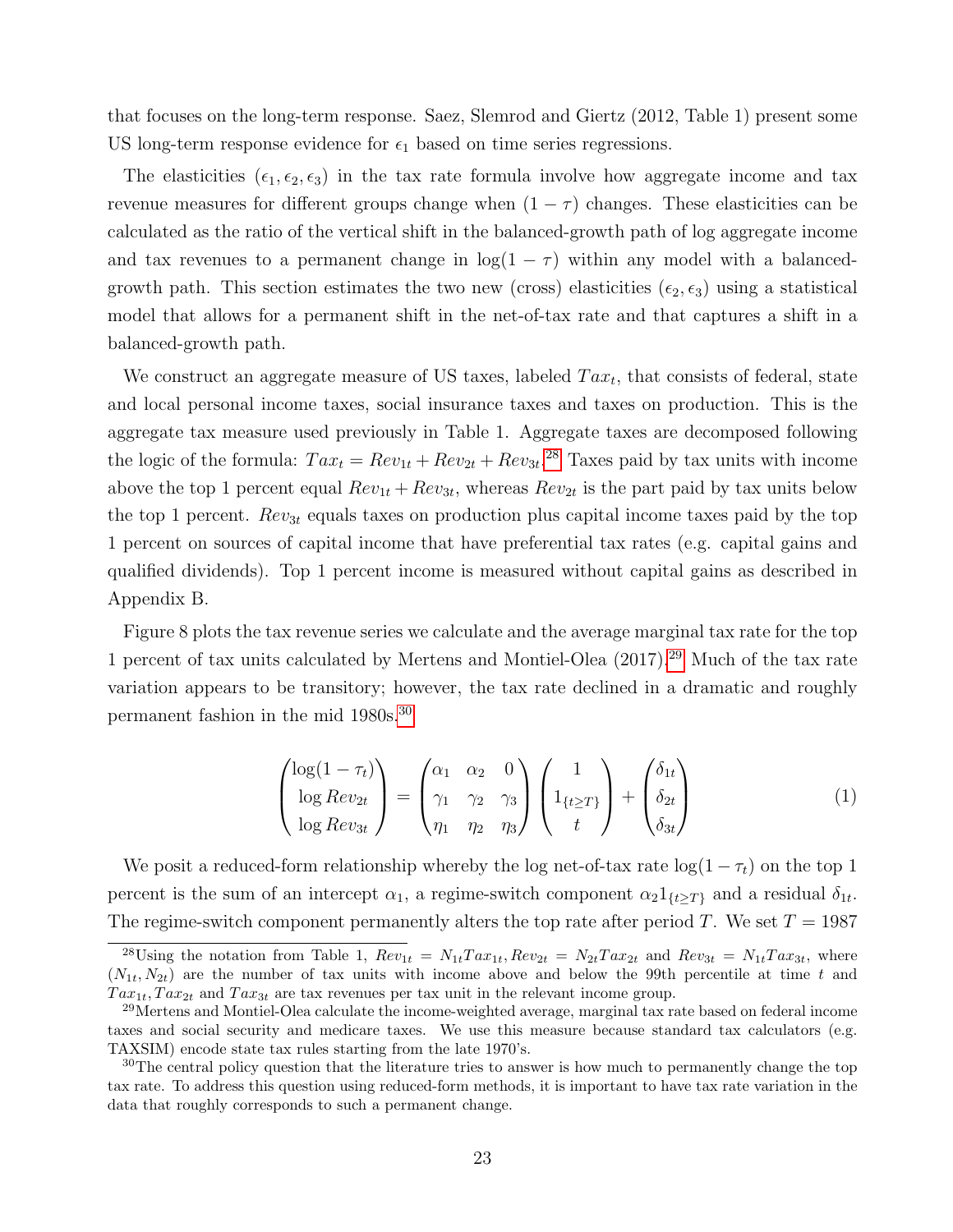so that the regime switch is associated with the Tax Reform Act of 1986.

Log revenue in the statistical model can shift in response to such a permanent tax rate change. log  $Rev_{2t}$  depends on an intercept  $\gamma_1$ , a regime-switch component  $\gamma_2 1_{\{t\geq T\}}$ , a time trend  $\gamma_3 t$  and on unmeasured sources of variation. The statistical model for  $\log Rev_{3t}$  follows the same formulation. Ratios of the estimated parameters  $(\epsilon_2, \epsilon_3) = (\gamma_2/\alpha_2, \eta_2/\alpha_2)$  are our estimates of the elasticities that enter the tax rate formula.

| EQUATION       | PARAMETER                        | $\left( 1\right)$ | $^{\prime}2)$ | $\left(3\right)$ |
|----------------|----------------------------------|-------------------|---------------|------------------|
| $\log(1-\tau)$ | $\alpha_2$                       | 0.236             | 0.243         | 0.225            |
|                |                                  | (0.028)           | (0.028)       | (0.026)          |
| $\log Rev_2$   | $\gamma_2$                       | 0.068             | 0.075         | 0.048            |
|                |                                  | (0.046)           | (0.053)       | (0.067)          |
| $\log Rev_3$   | $\eta_2$                         | $-0.090$          | 0.020         | 0.050            |
|                |                                  | (0.157)           | (0.148)       | (0.195)          |
| Elasticity     | $\epsilon_2 = \gamma_2/\alpha_2$ | 0.288             | 0.307         | 0.212            |
|                |                                  | (0.191)           | (0.215)       | (0.297)          |
| Elasticity     | $\epsilon_3 = \eta_2/\alpha_2$   | $-0.380$          | 0.081         | 0.223            |
|                |                                  | (0.673)           | (0.609)       | (0.865)          |
|                | <b>Time Dummies</b>              | None              | 1986-87       | 1986-90          |
|                | N. Obs.                          | 41                | 41            | 41               |

Table 6 - Revenue Elasticities: US Data 1964-2012

Note: Parameters are estimated using the exactly-identified GMM estimator. Standard errors (in parentheses) are computed using the Newey-West method with 1 lag and, for the elasticities, the delta method. Appendix B describes data sources and data construction.

While this statistical model captures in a simple and transparent way a shift in balancedgrowth paths and a permanent shift in the top tax rate, there are several ways in which it is too simple. First, many tax reforms are announced before they come into force and there are very large anticipatory responses. For example, the Tax Reform Act of 1986 increased the capital gains tax rate in 1987 while decreasing the top ordinary income tax rate in 1987. This led to a dramatic surge in capital gains realizations in 1986 and a corresponding surge in capital gains taxes in 1986 and a collapse in 1987.<sup>[31](#page-0-0)</sup> Second, the statistical model does not allow for transitional dynamics that occur in the human capital model. Both of these issues can be addressed in a simple way by adding time dummines to the system of equations.<sup>[32](#page-0-0)</sup>

Table 6 presents estimation results. Column (1) presents estimates based on the system in equation (1), whereas column (2) and (3) add time dummies to the system. Observations for

<sup>31</sup>Burman, Clausing and O'Hare (1994) document the behavior of capital gains realizations.

<sup>&</sup>lt;sup>32</sup>Appendix B shows that with short time series of 49 observation, all three model elasticities are underestimated in the statistical model based on the transitional path calculated for the human capital model. Adding time dummies for 1986-1990 (1 year before and 4 years after the reform) and estimating the resulting statistical model reduced the underestimation of elasticities  $(\epsilon_2, \epsilon_3)$  compared to the case of no time dummies or just time dummies for 1986-7.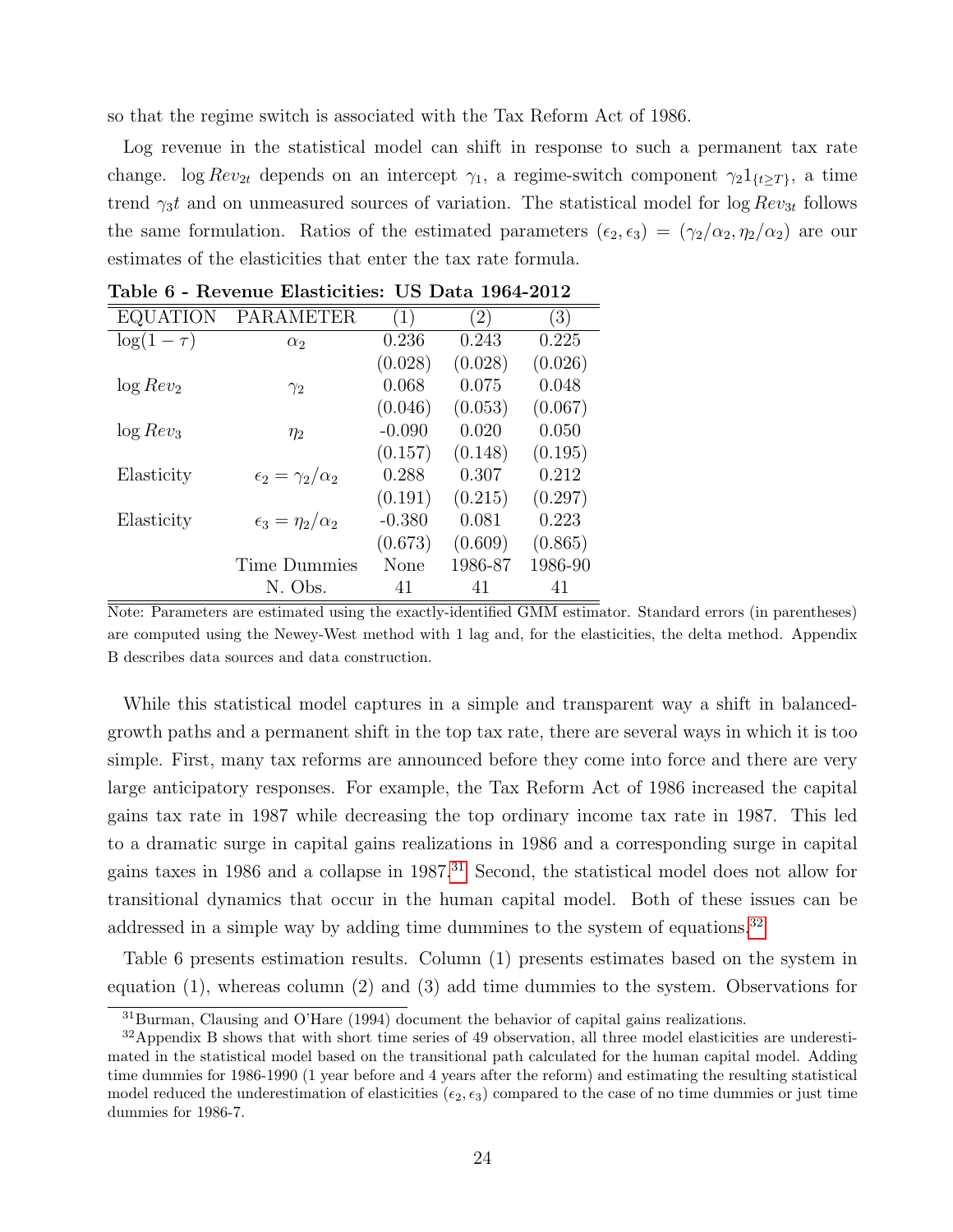the years around the Tax Reform Act of 1986 are "dummied out" in column (2) and the years from 1986 to 1990 are dummied out in column (3). The estimate for  $\alpha_2$ , governing the shift in the net-of-tax rate, is always positive in Table 6. This accounts for the dramatic drop in the top tax rate in Figure 8. The estimate for the elasticity  $\epsilon_2$  is positive in all columns. The estimate for  $\epsilon_3$  is negative in column (1) but is positive in columns (2) and (3).

Our view is that the elasticity estimates in columns (2)-(3) of Table 6 are the most relevant. Some means of controlling for the dramatic variation in capital gains that occured in 1986 and 1987 is needed as the leading explanation is that this is due to (preannounced) changes in the capital gains tax rate. Point estimates for  $\epsilon_2$  and  $\epsilon_3$  are positive based on these columns. Of course, the standard errors are large so that there is no strong evidence for positive elasticities.<sup>[33](#page-0-0)</sup>

The elasticity  $\epsilon_3$  can in theory be restated as the revenue-weighted average of the elasticities of its two components: taxes on production paid by the top 1 percent and capital income taxes paid by the top 1 percent. Figure 9 shows that in 1986 capital income taxes paid by the top 1 percent are more than double the 1985 value and that the 1987 value collapses below the 1985 value. Taxes on production paid by the top 1 percent do not display similar fluctuations, even qualitatively, over this time period.

We estimate the elasticity of each of these two components to a movement in the net-of-tax rate. The estimate for the elasticity of taxes on production paid by the top 1 percent to the net-of-tax rate range from a low of 0.205 to a high of 0.447 as is documented in Table B2 in Appendix B. Thus, the negative point estimate for the elasticity  $\epsilon_3$  in Table 6, for the case without time dummies, is entirely driven by a negative point estimate for the elasticity of capital income taxes paid by the top 1 percent.

Piketty and Saez (2003) and Saez and Zucman (2016) provide a narrative argument for a positive value for  $\epsilon_3$ .<sup>[34](#page-0-0)</sup> They document a strong U-shaped pattern for the top 1 percent income and wealth shares in the US over the last hundred years. The narrative is that the decrease in income tax rates for the top 1 percent since the 1980s has fostered growing capital income and wealth concentration. If valid, then the lower top tax rate would seem to be a force behind an increase in consumption taxes and capital income taxes from top earners leading to a positive value for  $\epsilon_3$ .<sup>[35](#page-0-0)</sup>

<sup>33</sup>A more comprehensive empirical analysis would investigate the importance of adding a list of plausible controls or modeling a shift of a balanced growth path differently. The results in this paper are a first step in such an analysis.

 $34$ Piketty and Saez (2003, p. 37) state "In the United States, due to the very large rise of top wages since the 1970s, the coupon-clipping rentiers have been overtaken by the working rich. Such a pattern might not last for very long because our proposed interpretation also suggests that the decline of progressive taxation observed since the early 1980s in the United States could very well spur a revival of high wealth concentration and top capital incomes during the next few decades."

<sup>35</sup>Kaymak and Poschke (2016) and Hubmer, Krusell and Smith (2016) employ quantitative-theoretical models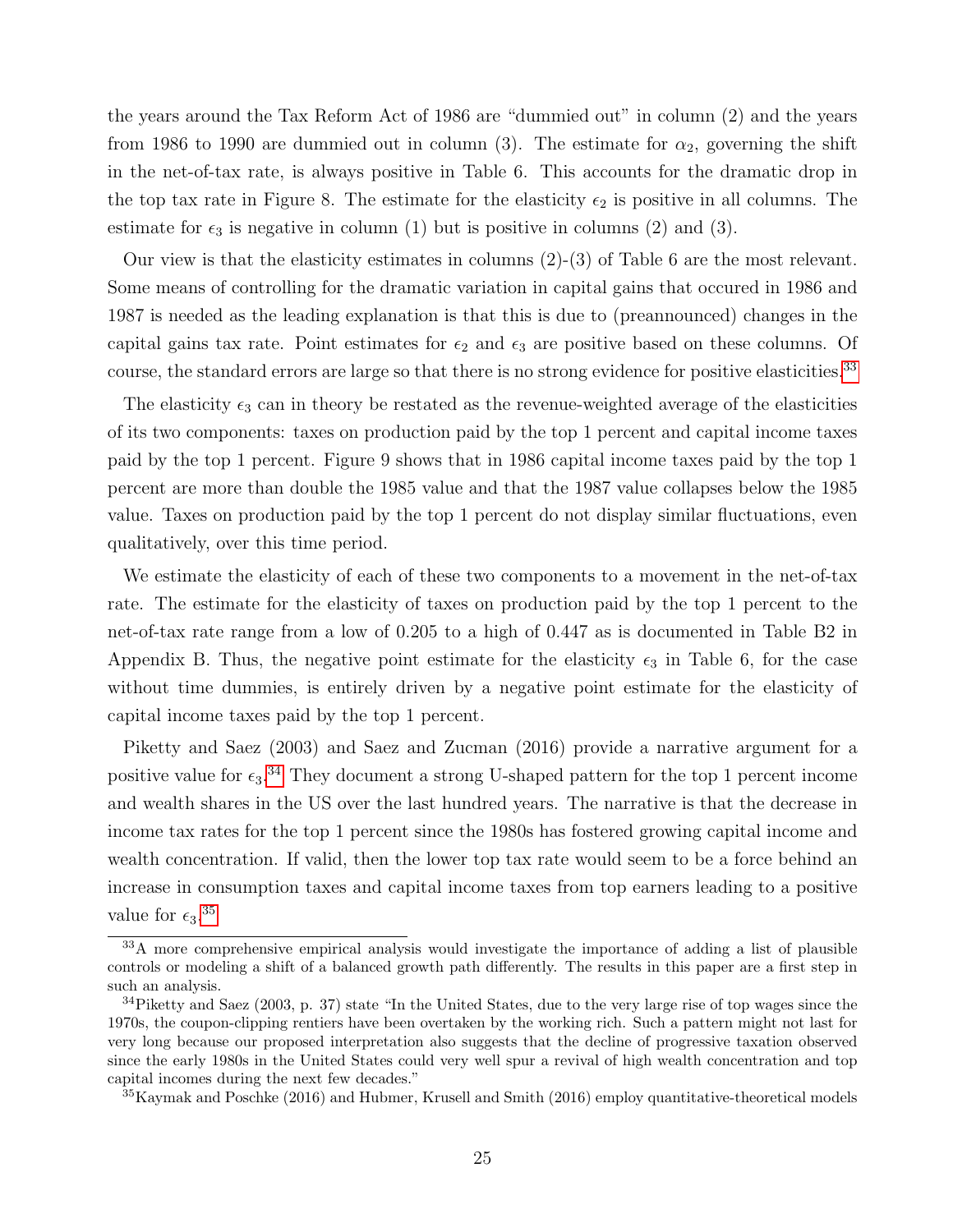# 6 Conclusion

From a human capital perspective, we argue that the revenue maximizing top tax rate in the US is approximately 49 percent. Two new forces are the main quantitative drivers for why the model's top rate is well below the 73 percent top tax rate from the established view. The widely-used tax rate formula, which underlies the established view, does not account for these two new forces. Reduced-form evidence supports positive point estimates for the elasticities underlying these new forces, but standard errors are large so that this evidence is currently weak.

The human capital model is consistent with a number of facts that theory and the literature view as being relevant for determining the revenue maximizing top tax rate. For example, the model exactly matches the US Pareto statistic  $a_1 = 1.70$  that enters the tax rate formula. The model approximates the Frisch labor hours elasticity for males. The small empirical value for this elasticity has been viewed (e.g. Keane (2011) and Saez et al. (2012)) as suggesting that the revenue maximizing top tax rate will be large. The model is also consistent with a number of non-targeted, data properties. For example, the model produces a short-term income elasticity to the net-of-tax rate within the range of the estimated values in the literature. This is the main evidence underlying the established view. The model produces strikingly large earnings growth rates for top lifetime earners just as in US data. The human capital model produces large growth rates because top lifetime earners are disproportionally good learners whose investments over the lifetime produce steep age-earnings profiles.

to argue that lower top income tax rates since the 1980s account for an important part of the rise in the top 1 percent wealth share since 1980 in the US.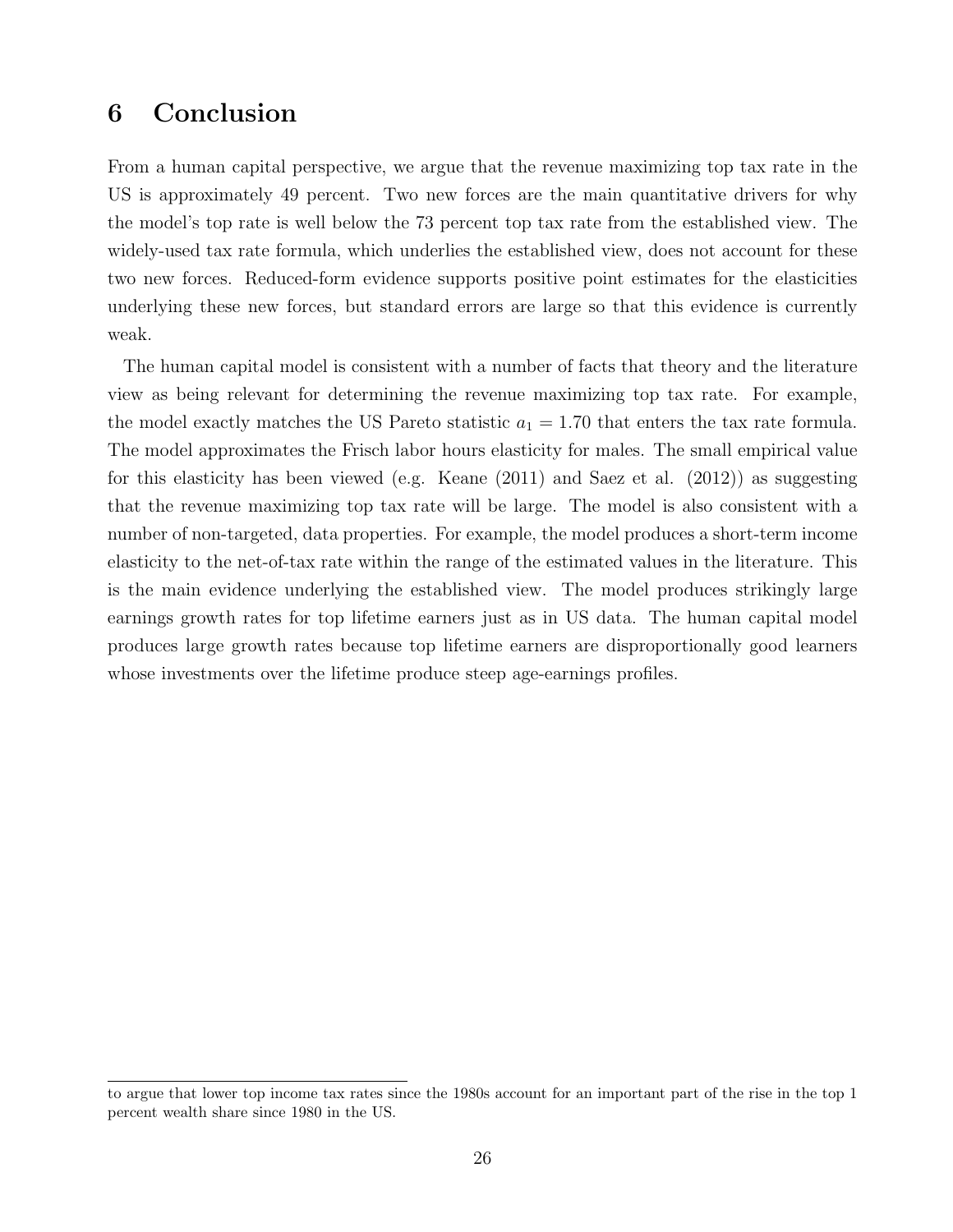# References

Altonji, J. (1986), Intertemporal Substitution in Labor Supply: Evidence from Micro Data, Journal of Political Economy, vol. 94, pp. S176-S215.

Alvaredo, F., Atkinson, A., Piketty, T. and E. Saez, The World Top Incomes Database, http://topincomes.g-mond.parisschoolofeconomics.eu/, accessed10/10/2013.

Badel, A. and M. Huggett (2017), The Sufficient Statistic Approach: Predicting the Top of the Laffer Curve, Journal of Monetary Economics, vol. 87, pp. 1-12.

Badel, A., Daly, M., Huggett, M. and M. Nybom (2018), Top Earners: Cross-Country Facts, Federal Reserve Bank of St. Louis Review, vol. 100, pp. 237-57.

Blandin, A. (2016), Reforming the Social Security Earnings Cap: The Role of Endogenous Human Capital, manuscript.

Brewer, M., Saez, E. and A. Shephard (2010), Means testing and tax rates on earnings, in Dimensions of Tax Design: The Mirrlees Review, Editors J. Mirrlees, S. Adam, T. Besley, R. Blundell, S. Bond, R. Chote, M. Gammie, P. Johnson, G. Myles and J. Poterba, Oxford University Press.

Bruggemann, B. (2017), Higher Taxes at the Top: The Role of Entrepreneurs, manuscript.

Burman, L., Clausing, K. and J. O'Hare (1994), Tax Reform and Realizations of Capital Gains in 1986, National Tax Journal, vol. 47, pp. 1-18.

Chetty, R. (2006), A New Method of Estimating Risk Aversion, American Economic Review, vol. 96, pp. 1821- 1834.

Diamond, P. and E. Saez (2011), The Case for a Progressive Tax: From Basic Research to Policy Recommendations, Journal of Economic Perspectives, vol. 25, pp. 165-90.

Domeij, D and M. Floden (2006), The Labor-supply Elasticity and Borrowing Constraints: Why Estimates are Biased, Review of Economic Dynamics vol. 9, pp. 242-262.

Erosa, A. and T. Koreshkova (2007), Progressive Taxation in a Dynastic Model of Human Capital, Journal of Monetary Economics, vol. 54, pp. 667-85.

Feenberg, D. and E. Coutts (1993), An Introduction to the TAXSIM Model, Journal of Policy Analysis and Management, vol. 12, pp. 189-94.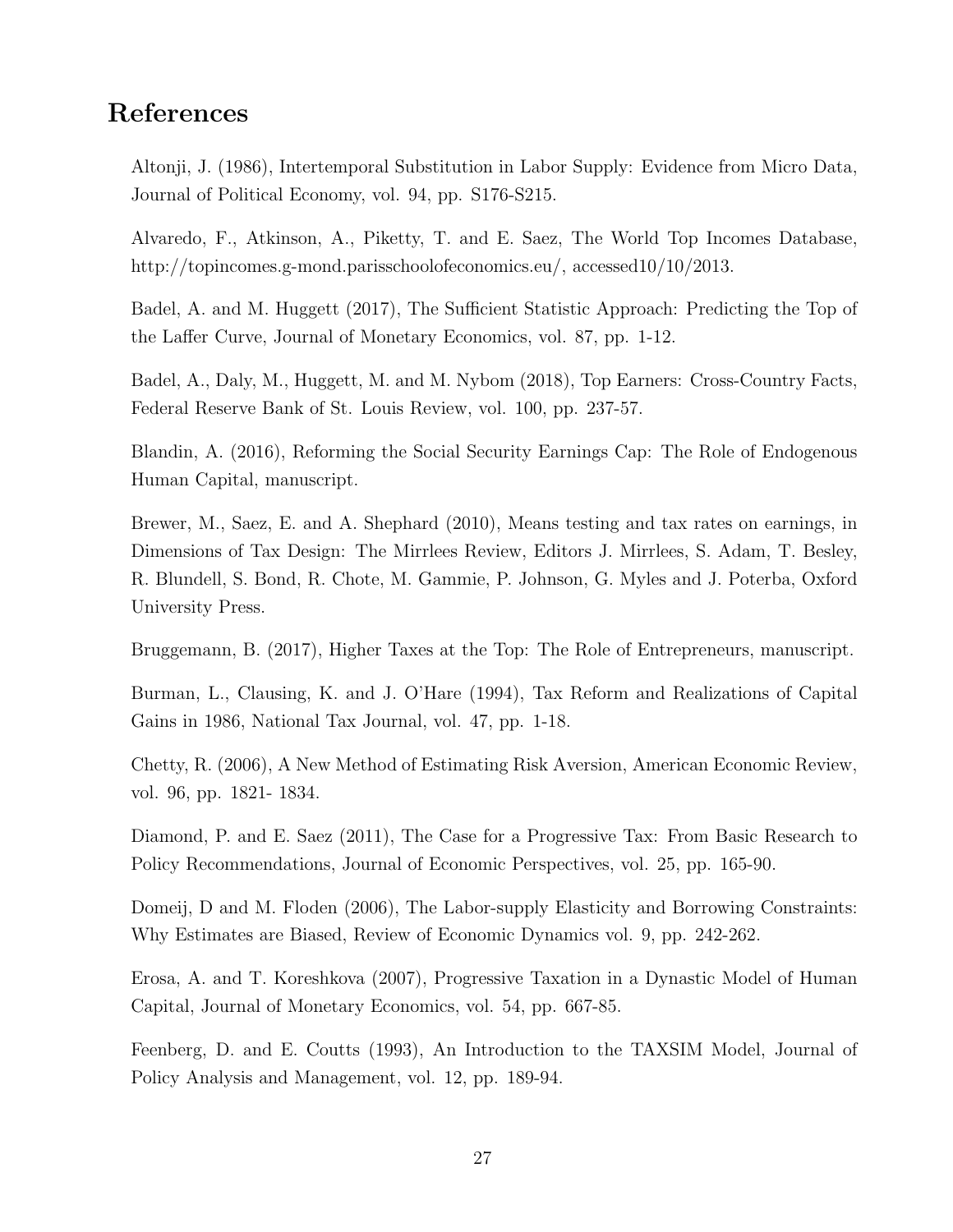Guner, N., Lopez-Daneri, M. and G. Ventura (2016), Heterogeneity and Government Revenues: Higher Taxes at the Top?, Journal of Monetary Economics, vol. 80, pp. 69-85.

Guvenen, F., Kuruscu, B. and S. Ozkan (2014), Taxation of Human Capital and Wage Inequality: A Cross-Country Analysis, Review of Economic Studies, vol. 81, pp. 818-50.

Guvenen, F., Ozkan, S. and J. Song (2014), The Nature of Countercyclical Income Risk, Journal of Political Economy, vol. 122, pp. 621-60.

Guvenen, F., Karahan, F., Ozkan, S. and J. Song (2015), What Do Data on Millions of US Workers Say About Labor Income Risk?, manuscript.

Heathcote, J., Perri F. and G. Violante (2010), Unequal We Stand: An Empirical Analysis of Economic Inequality in the United States: 1967-2006, Review of Economic Dynamics, vol. 13, pp. 15-51.

Heathcote, J., Storesletten, K. and G. Violante (2009), Quantitative Macroeconomics with Heterogeneous Households, Annual Review of Economics, vol. 1, pp.319-54.

Heathcote, J., Storesletten, K. and G. Violante (2017), Optimal Tax Progressivity: An Analytical Framework, Quarterly Journal of Economics, vol. 132, pp. 1693-1754.

Heckman, J, Lochner, L. and C. Taber (1998), Tax Policy and Human Capital Formation, American Economic Review, Papers and Proceedings, vol. 88, pp. 293-7.

Hubmer, J., Krusell, P. and A. Smith, Jr.(2016), The Historical Evolution of the Wealth Distribution: A Quantitative-Theoretic Investigation, NBER Working Paper 23011.

Huggett, M., Ventura, G. and A. Yaron (2011), Sources of Lifetime Inequality, American Economic Review, vol. 101, pp. 2923-54.

Kapicka, M. (2015) Optimal Mirrleesian Taxation in a Ben-Porath Economy, American Economic Journal: Macroeconomics, vol. 7, pp. 219-48.

Kaymak, B. and M. Poschke (2016), The Evolution of Weath Inequality Over Half a Century: The Role of Taxes, Transfers and Technology, Journal of Monetary Economics, vol. 77, pp. 1-25.

Keane, M. (2011), Labor Supply and Taxes: A Survey, Journal of Economic Literature, vol. 49(4), pp. 961-1075.

Keane, M. and R. Rogerson (2012), Micro and Macro Labor Supply Elasticities: A Reassessment of Conventional Wisdom, Journal of Economic Literature, vol. 50, pp. 464-76.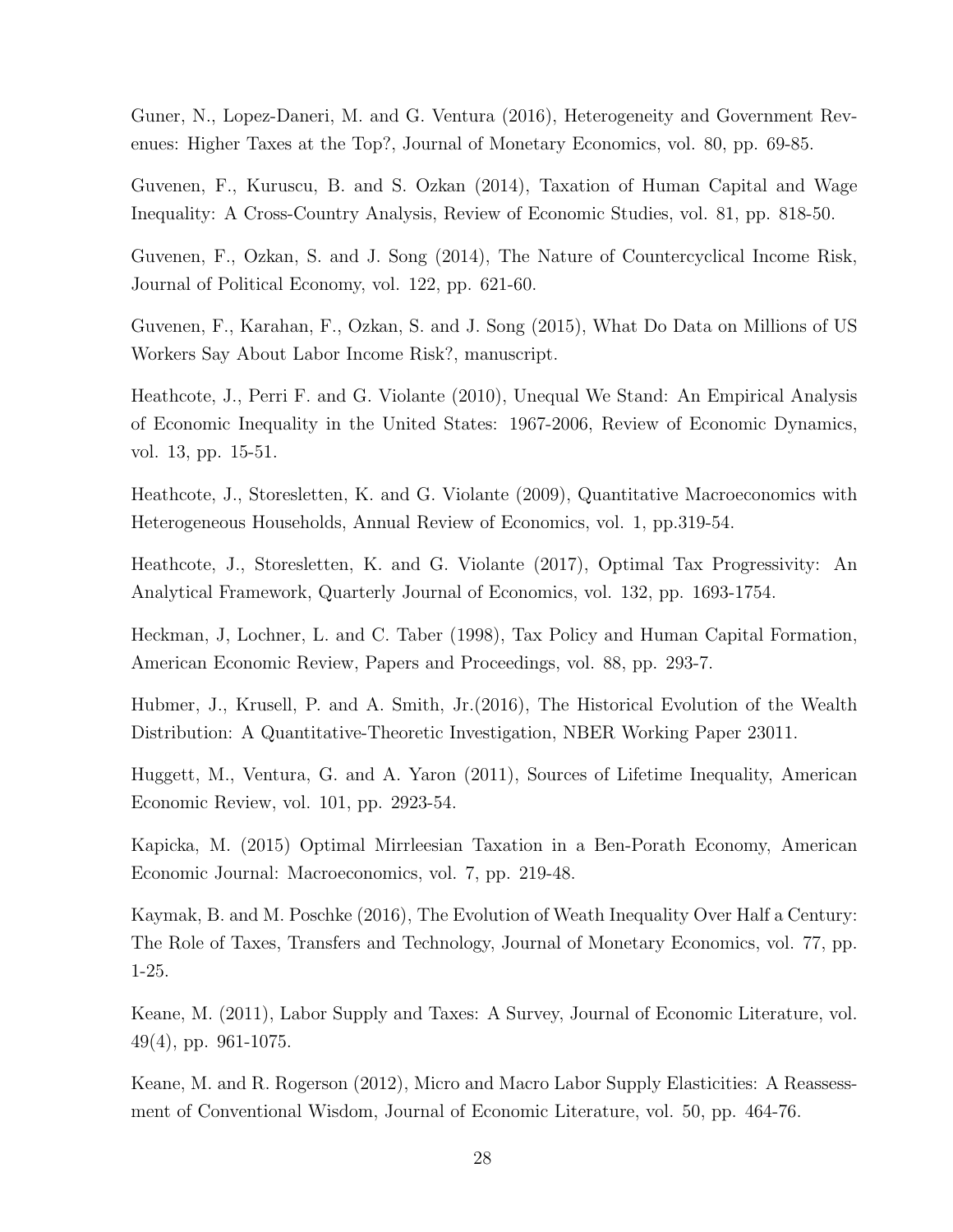Kindermann, F. and D. Krueger (2017), High Marginal Tax Rates on the Top 1% ? Lessons from a Life Cycle Model with Idiosyncratic Income Risk, manuscript.

Krueger, D. and A. Ludwig (2016), On the Optimal Provision of Social Insurance: Progressive Taxation Versus Education Subsidies, Journal of Monetary Economics, vol. 78, pp. 72-98.

MaCurdy, T (1981), An Empirical Model of Labor Supply in a Life-Cycle Setting, Journal of Political Economy, vol. 89, pp. 1059- 85.

Mertens, K. and J. Montiel-Olea (2017), Marginal Tax Rates and Income: New Time Series Evidence, manuscript.

Mirrlees, J. (1971), An Exploration into the Theory of Optimum Income Taxation, Review of Economic Studies, vol. 38, pp. 175- 208.

Piketty, T. and E. Saez (2003), Income Inequality in the United States, 1913-1998, Quarterly Journal of Economics, vol. 118, pp. 1-39.

Piketty, T. and E. Saez (2013), Optimal Labor Income Taxation, Handbook of Public Economic, (eds) Atkinson and Bourguignon.

Saez, E. (2001), Using Elasticities to Derive Optimal Income Tax Rates, Review of Economic Studies, vol. 68, pp. 205-29.

Saez, E., Slemrod, J. and S. Giertz (2012), The Elasticity of Taxable Income with Respect to Marginal Tax Rates: A Critical Review, Journal of Economic Literature, vol. 50(1), pp. 3-50.

Saez, E. and G. Zucman (2016), Wealth Inequality in the United States Since 1913: Evidence from Capitalized Income Tax Data, Quarterly Journal of Economics, vol. 131, pp. 519-78.

Stantcheva, S. (2017), Optimal Taxation and Human Capital Policies over the Lifetime, Journal of Political Economy, vol. 125, pp. 1931-90.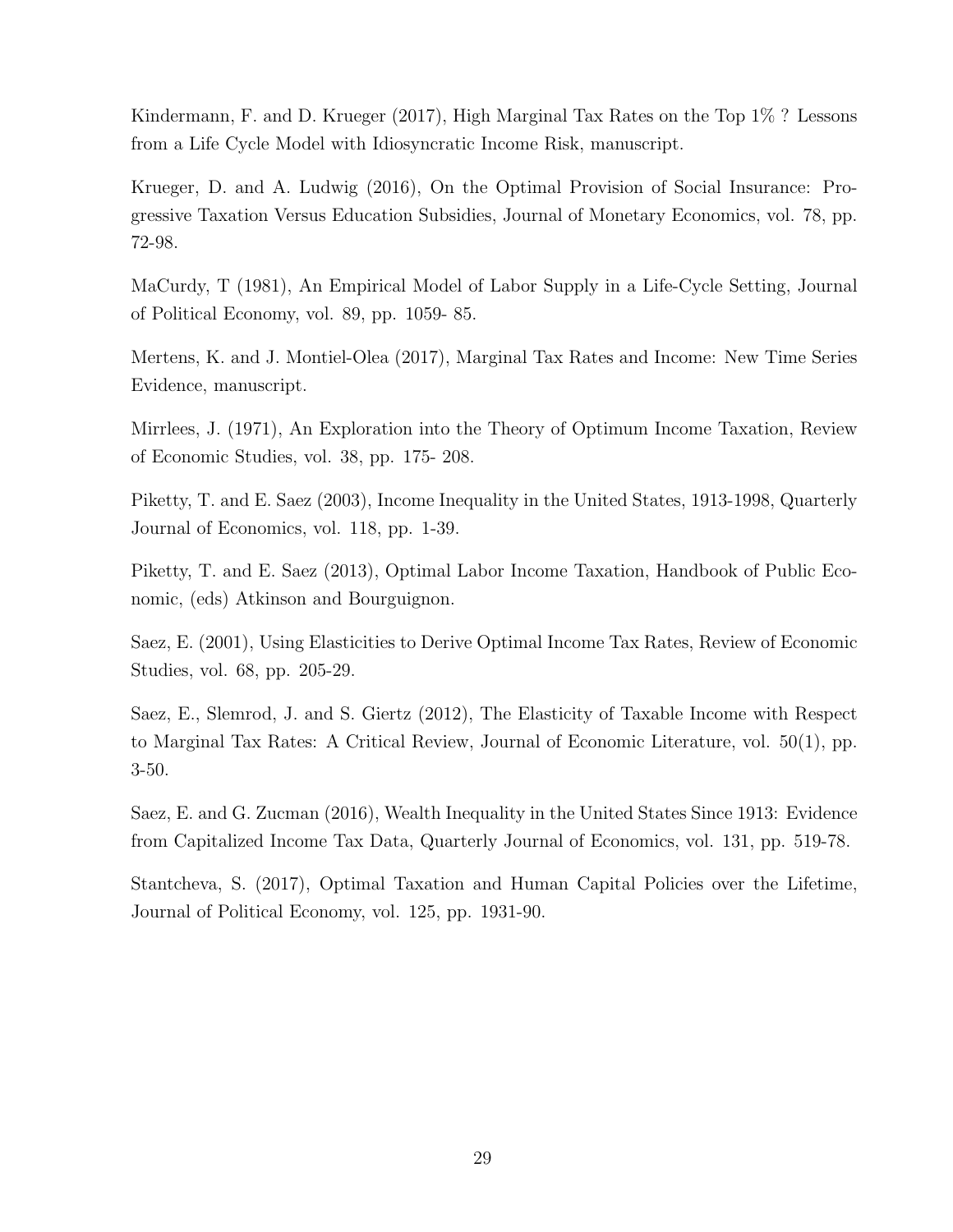

Figure 1: Life-Cycle Profiles: Earnings and Hours

Note: Earnings profiles are based on SSA data. Hours profiles are based on PSID data.



Figure 2: Model Tax System

Note: The horizontal axis measures income in thousands of dollars.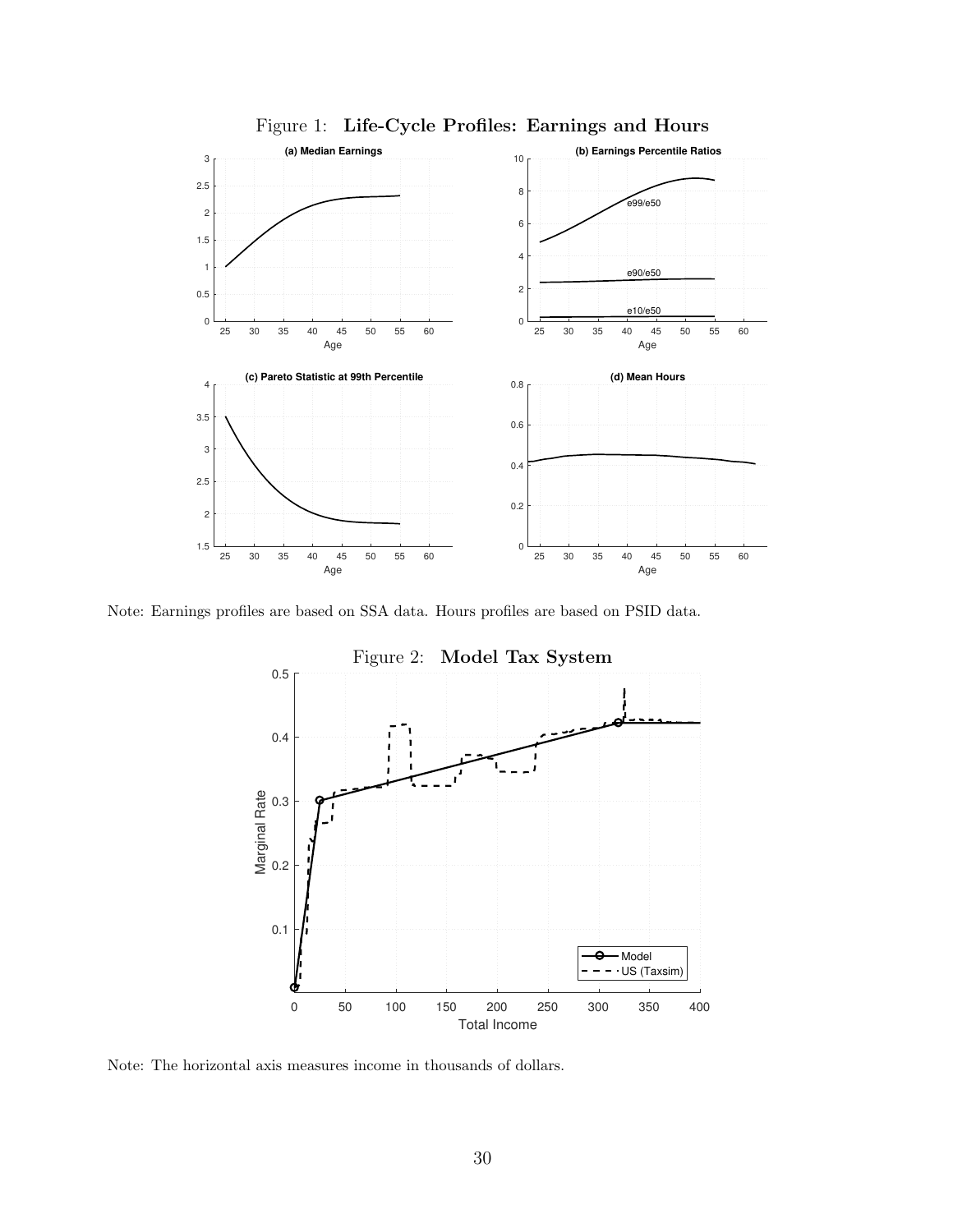

<span id="page-30-0"></span>Figure 3: Life-Cycle Profiles: Data and Model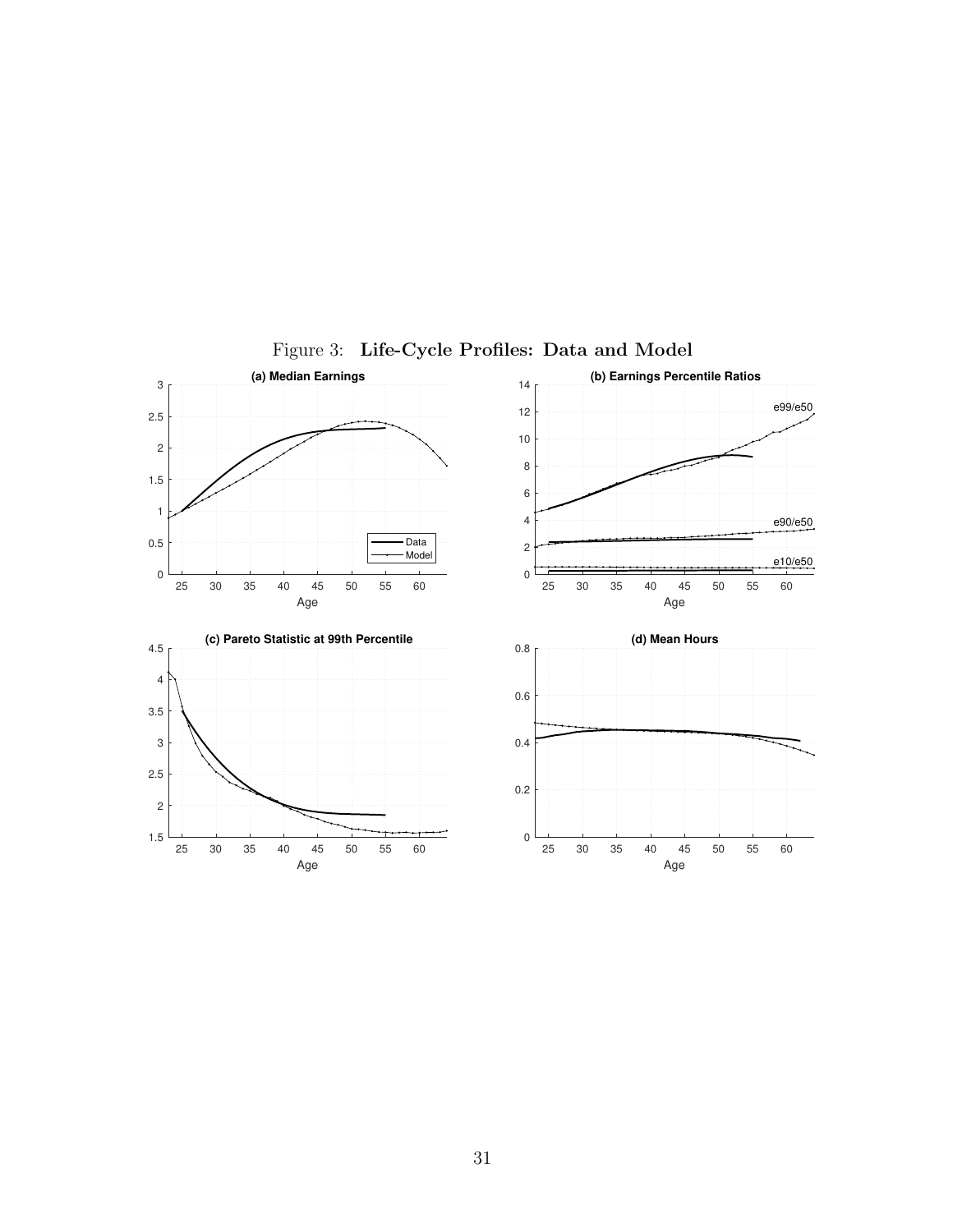

Figure 4: Model Transition Path

Note: All variables are normalized to 100 in period 1. The tax reform occurs in model period 3 and permanently changes the tax rate from  $\tau = 0.422$  to  $\tau = 0.49$ . Capital and labor are per agent.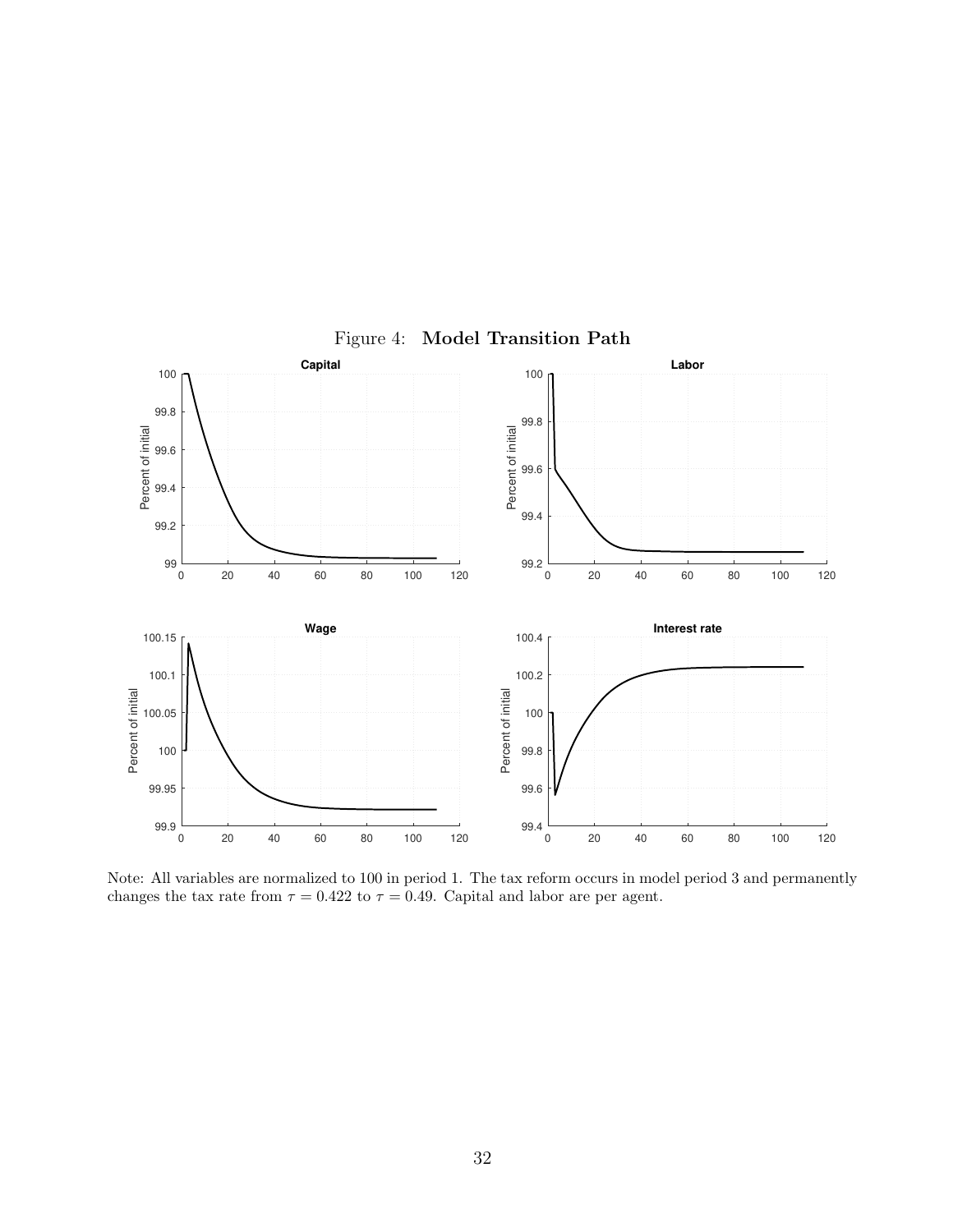

Figure 5: Earnings Ratios By Lifetime Earnings Percentiles

Note: The figure plots mean earnings ratios for each bin of lifetime earnings. US facts are from Guvenen et al. (2015). Facts for Denmark and Sweden are from Badel, Daly, Huggett and Nybom (2018).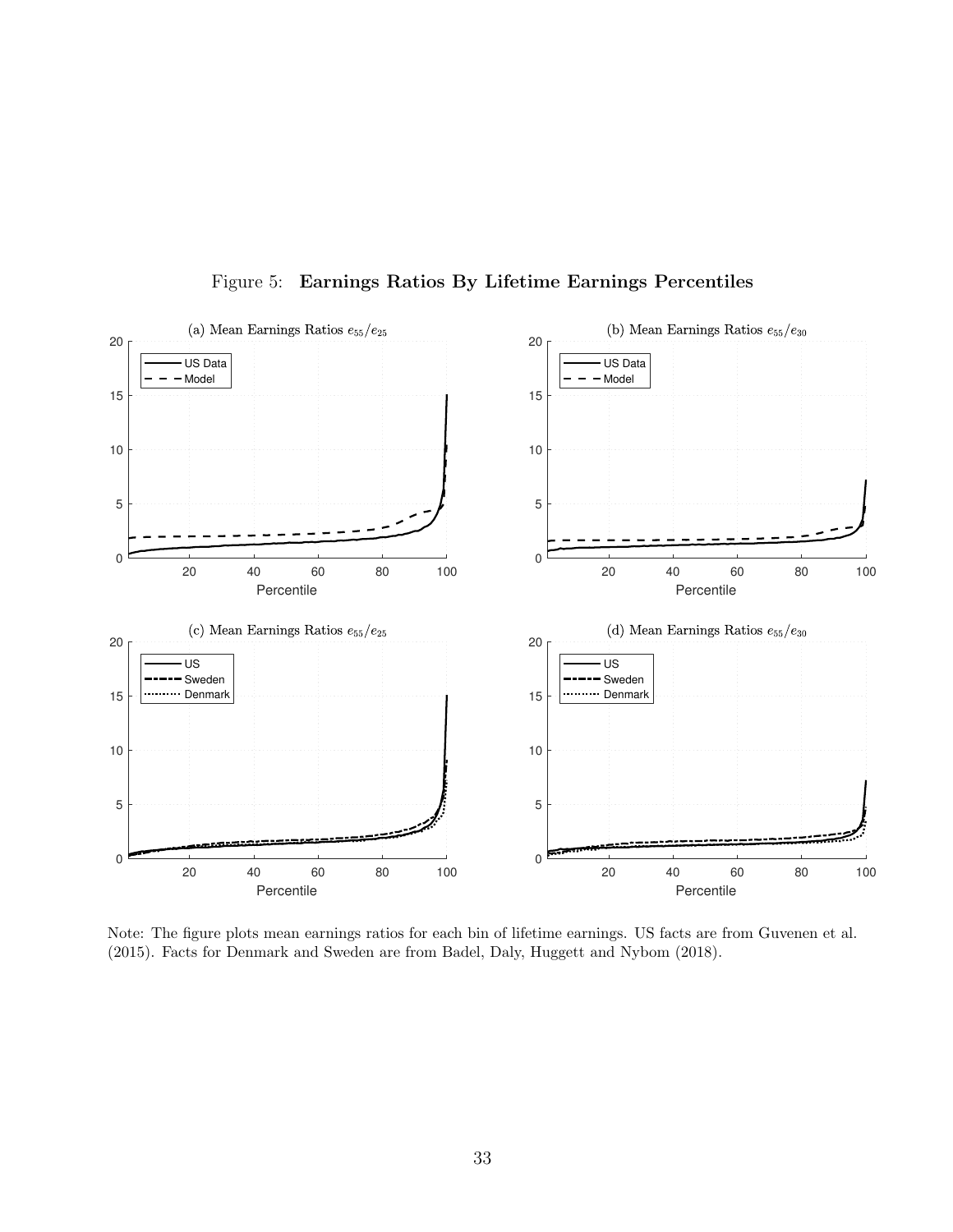

Figure 6: Laffer Curves and Equivalent Consumption Variation

Note: The Laffer curve plots the lump-sum transfer per agent stated as a percent of initial output per agent. The Laffer curve is plotted for the benchmark model and for models with different targeted values for the regression coefficient  $\theta_1$ . Consumption equivalents are calculated for age 1 agents in the benchmark model.



Figure 7: Laffer Curves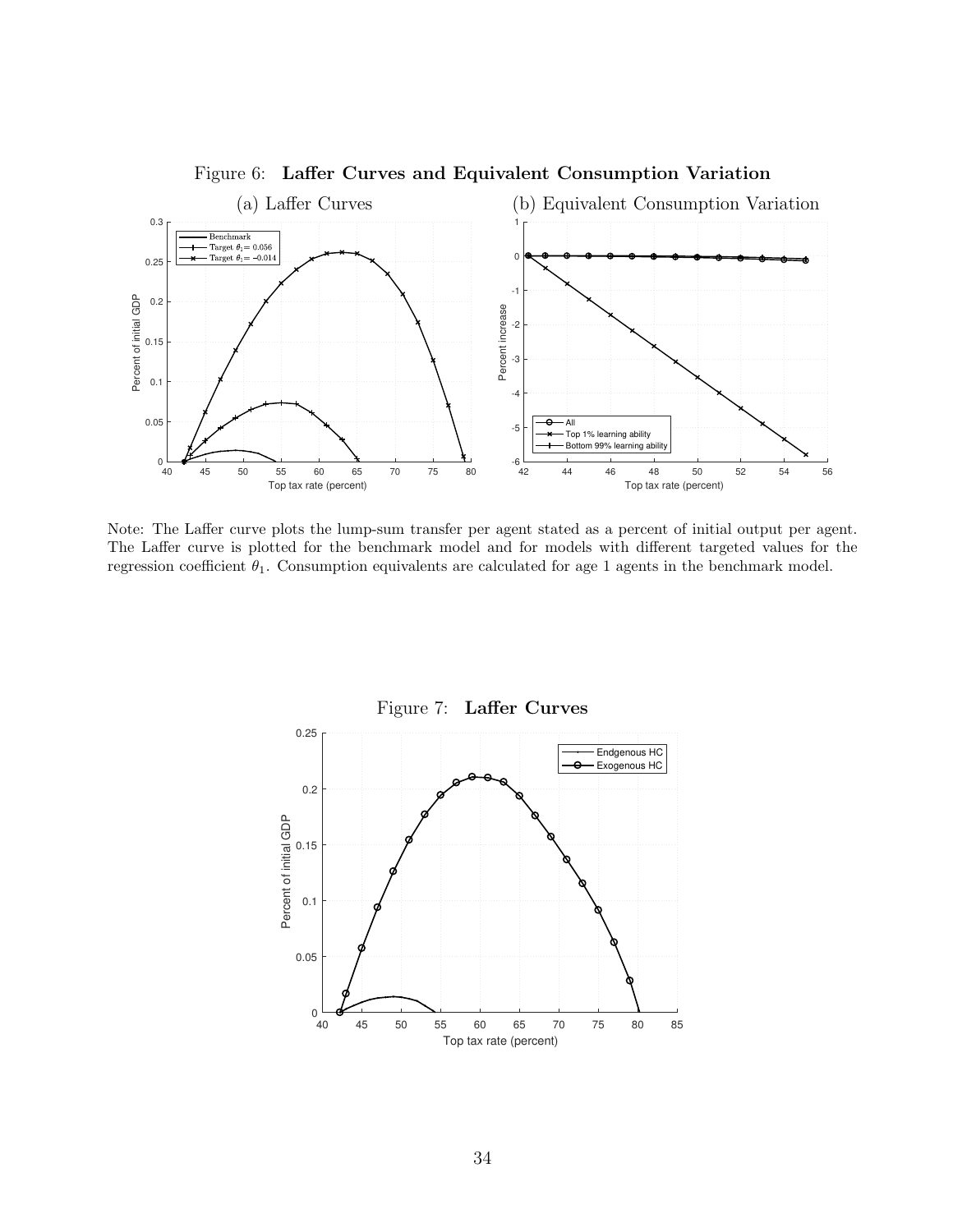

Figure 8: Top 1 Percent Tax Rate, Income and Tax Revenue

Note: Tax rate is the average marginal tax rate on the top 1 percent from Mertens and Montiel-Olea (2017).  $Revenue_2$  is based on all the enumerated taxes paid by tax units below the 99th percentile.  $Revenue_3$  is based on the taxes on production and the capital income taxes paid by the top 1 percent of tax units. Data and methods are described in Appendix B.



Figure 9: Log Tax Revenues from the Top 1 Percent

Note: Revenue3 is decomposed into Tax on Production and Tax on Capital Income. Data and methods for constructing these series are described in Appendix B.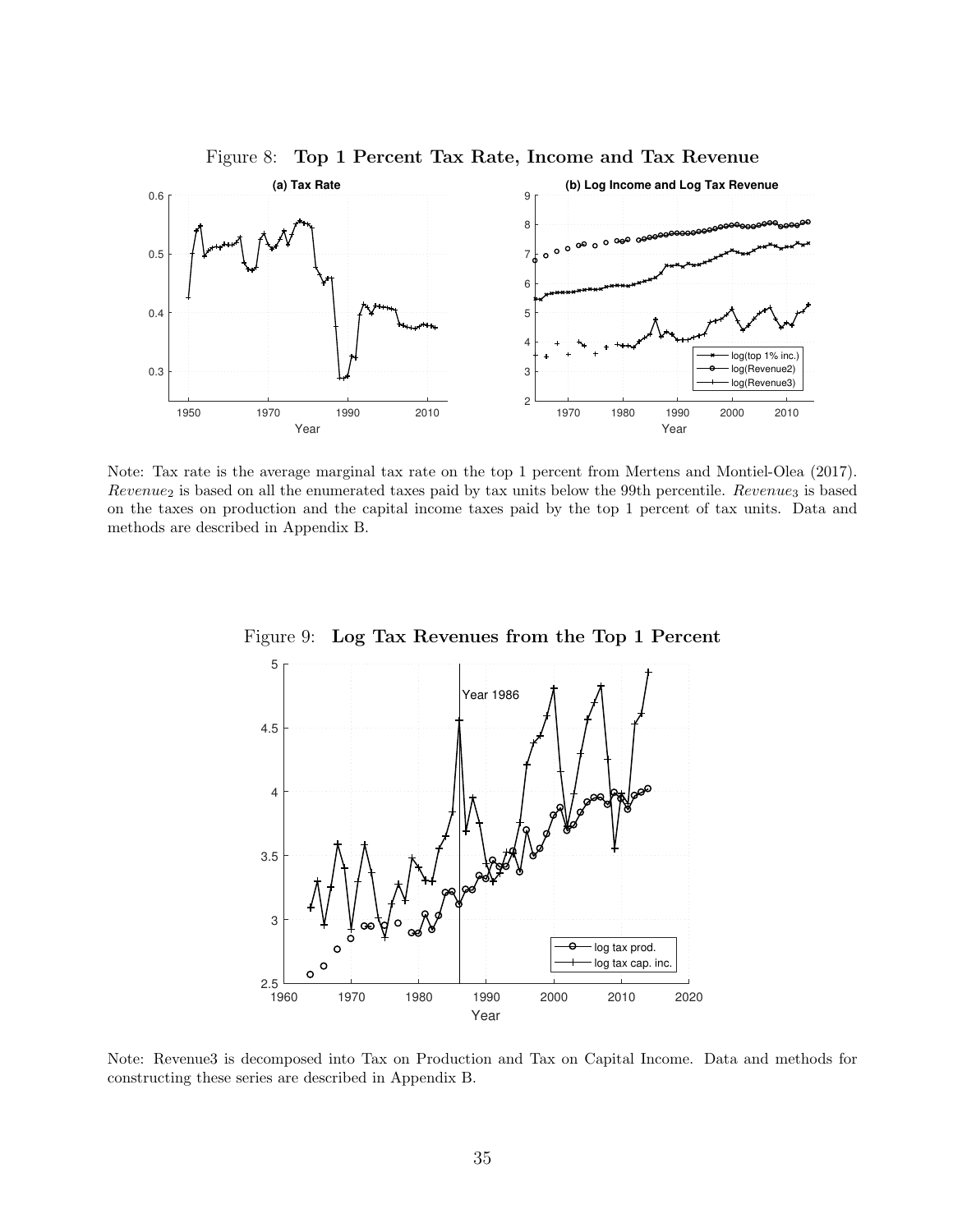# A Appendix for "Taxing Top Earners: A Human Capital Perspective", Authors: Badel, Huggett and Luo

#### A.1 Earnings and Hours Data

SSA Data: We use Social Security Administration (SSA) earnings data from Guvenen, Ozkan and Song (2014). We use age-year tabulations of the 10, 25, 50, 75, 90, 95 and 99th earnings percentile for males age  $j \in \{25, 35, 45, 55\}$  in year  $t \in \{1978, 1979, ..., 2011\}$ . These tabulations are based on a 10 percent random sample of males from the Master Earnings File (MEF). The MEF contains all earnings data collected by SSA based on W-2 forms. Earnings data are not top coded and include wages and salaries, bonuses and exercised stock options as reported on the W-2 form (Box 1). The earnings data is converted into real units. See Guvenen et al. (2014) for details.

We construct the Pareto statistic at the 99th earnings percentile for age j and year t as follows. We assume that the earnings distribution follows a Pareto distribution beyond the 99th percentile for age j and year  $t$ . We construct the parameters describing this distribution via the method of moments and the data values for the 95th and 99th earnings percentiles ( $e_{95}$ ,  $e_{99}$ ) for a given age and year. The c.d.f. of a Pareto distribution is  $F(e; \alpha, \lambda) = 1 - \left(\frac{e}{\alpha}\right)^{-\lambda}$ . We solve the system  $.95 = F(e_{95}; \alpha, \lambda)$  and  $.99 = F(e_{99}; \alpha, \lambda)$ . This implies  $\lambda = \frac{\log 0.05 - \log 0.01}{\log e_{99} - \log e_{95}}$ . To construct the Pareto statistic at the 99th percentile for age j and year t, it remains to calculate the conditional mean  $E[e|e \ge e_{99}] = \frac{\lambda e_{99}}{\lambda - 1}$  that is implied by the Pareto distribution.

**PSID Data:** We use Panel Study of Income Dynamics (PSID) data provided by Heathcote, Perri and Violante (2010), HPV hereafter. The data comes from the PSID 1967 to 1996 annual surveys and from the 1999 to 2003 biennial surveys.

Sample Selection: We keep only data on male heads of household reporting to have worked at least 260 hours during the last year with non-missing records for labor earnings. In order to minimize measurement error, we delete records with positive labor income and zero hours of work or an hourly wage less than half of the federal minimum in the reporting year.

Variable Definitions: The annual earnings variable provided by HPV includes all income from wages, salaries, commissions, bonuses, overtime and the labor part of self-employment income. Annual hours of work is defined as the sum total of hours worked during the previous year on the main job, on extra jobs and overtime hours. This variable is computed using information on usual hours worked per week times the number of actual weeks worked in the last year.

Age-Year Cells: We split the dataset into age-year cells, compute the relevant moment within each cell. We put a PSID observation in the  $(a, y)$  cell if the interview was conducted during year y and the head of household's age in year y was in the interval  $[a - 2, a + 2]$ , where ages range from  $a = 23$  to  $a = 62$ . The life-cycle profiles we calculate correspond to  $(\beta_{23}+d, \beta_{24}+d, \beta_{25}+d, ..., \beta_{62}+d)$ , where the  $\beta_a$  are the estimated age coefficients and d is a vertical displacement selected in the manner described in section 3.

# A.2 Tax Formula Coefficients

Step 1: Calculate  $(y, \bar{y})$  in Panel (d) of Table 1, using the income measure in section 3.3.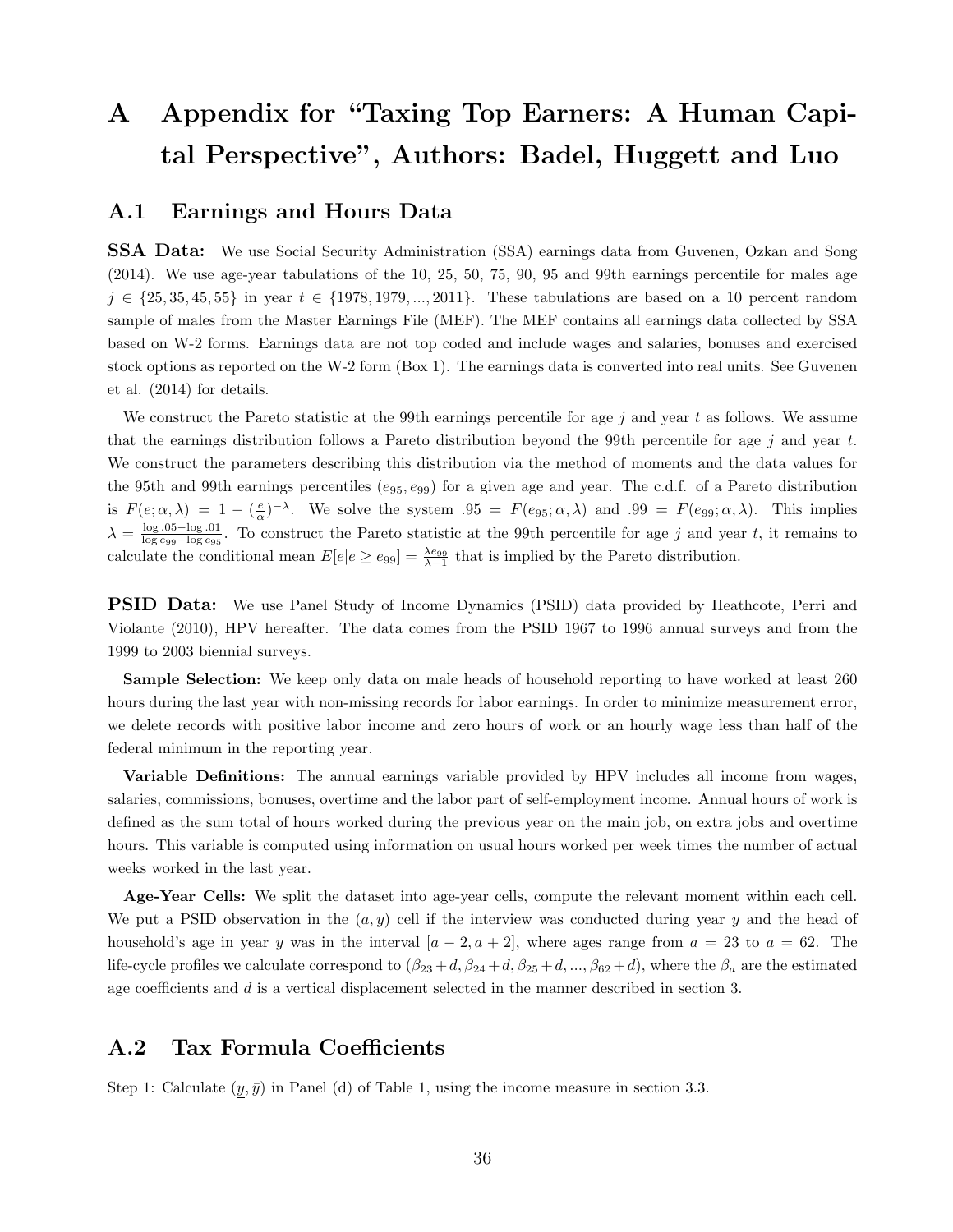- 1. SOI Table 1.4 tabulates income, by type of income, for tax units sorted by adjusted gross income (AGI) bins.<sup>[36](#page-0-0)</sup> In 2010, 250 and 500 thousand dollars are the  $p_1 = .9823$  and  $p_2 = .9947$  percentiles of AGI based on the number of potential tax units in 2010 reported in Piketty and Saez (2003 update, Table A0).
- 2. Assume that tax units in the [250, 500) and [500,  $\infty$ ) AGI bins (in thousands of dollars) are also the tax units that would fall in the two corresponding bins based on the same percentiles for our definition of income. Assume that income is distributed Pareto beyond the  $p_1$  percentile of income. The Pareto cdf is  $F(y) = 1 - (\alpha/y)^{\lambda}$ . Conditional means satisfy  $E[y|y > y_i] = y_i(\lambda/(\lambda - 1)).$
- 3. Denote  $(y_1, y_2)$  the  $(p_1, p_2)$  percentiles of our income measure and  $(\bar{y}_1, \bar{y}_2)$  the respective means, conditional on income exceeding  $(y_1, y_2)$ . Calculate  $(\bar{y}_1, \bar{y}_2)$  based on tabulated income types in the [250,  $\infty$ ) and [500,  $\infty$ ) AGI bins. Solve the equations below to get  $(\alpha, \lambda, y_1, y_2)$ :

$$
1 - p_1 = (\alpha/y_1)^{\lambda}, \ 1 - p_2 = (\alpha/y_2)^{\lambda}, \ \bar{y}_1 = y_1(\lambda/(\lambda - 1)), \ \bar{y}_2 = y_2(\lambda/(\lambda - 1))
$$

4. Solve  $(y, \bar{y})$  using:  $.99 = 1 - (\alpha/y)^{\lambda}$  and  $\bar{y} = y(\lambda/(\lambda - 1)).$ 

Step 2: Calculate capital income tax in Panel (c) of Table 1.

- 1. capital income tax =  $\tau_k \times Capital\ Income$ . We calculate  $\tau_k = 0.20$  in section 4.
- 2. Capital Income equals qualified dividends plus capital gains for tax units in the top percentile. Capital gains equal the measure for the top percentile in Piketty and Saez (2003, update) based on Table A0, A4 and A6. Qualified dividends equal those in the  $[500, \infty)$  AGI bin from SOI Table 1.4 and a fraction  $\phi$  of those in the [250, 500) AGI bin.  $\phi$  is the fraction of income in the [250, 500) bin due to units with income above the 99th percentile.

$$
\phi = \frac{(1 - .99)\bar{y} - (1 - p_2)\bar{y}_2}{(1 - p_1)\bar{y}_1 - (1 - p_2)\bar{y}_2}
$$

Step 3: Calculate entries (1)-(3) in Panel (b) of Table 1.

- 1. Personal taxes are the sum of federal, state and local income taxes. Federal taxes equal the federal income tax in the [500,  $\infty$ ) bin in SOI Table 3.3 plus a fraction  $\phi$  of this tax in the [250, 500) bin. State and local taxes equal the state and local taxes in the [500,  $\infty$ ) bin in SOI Table 2.1 plus a fraction  $\phi$ of the tax in the [250, 500) bin. State and local income taxes are based on tax units that use itemized deductions. A high fraction of the tax units in the  $[250, \infty)$  bin are itemizers.
- 2. Social insurance taxes are the sum of self-employment taxes and the taxes on the employed. Selfemployment taxes are the sum of self-employment taxes in the  $(500, \infty)$  bin in SOI Table 3.3 plus a fraction  $\phi$  of this tax in the [250, 500) bin. Taxes on the employed are in two parts. First, for units in the [500,  $\infty$ ) bin taxes equal number  $\times$  13243 + 0.029  $\times$  wages, where number is the number of units in the bin with wage and salary income from SOI Table 1.4, 13243 is the maximum OASDI tax, 0.029 is the combined medicare tax rate and wages is the bin total of reported wage and salary income from SOI Table 1.4. Second, we make the same calculation for the [250, 500) bin and multiply by  $\phi$ .

<sup>36</sup>SOI Tables: https://www.irs.gov/uac/soi-tax-stats-individual-income-tax-returns-publication-1304 complete-report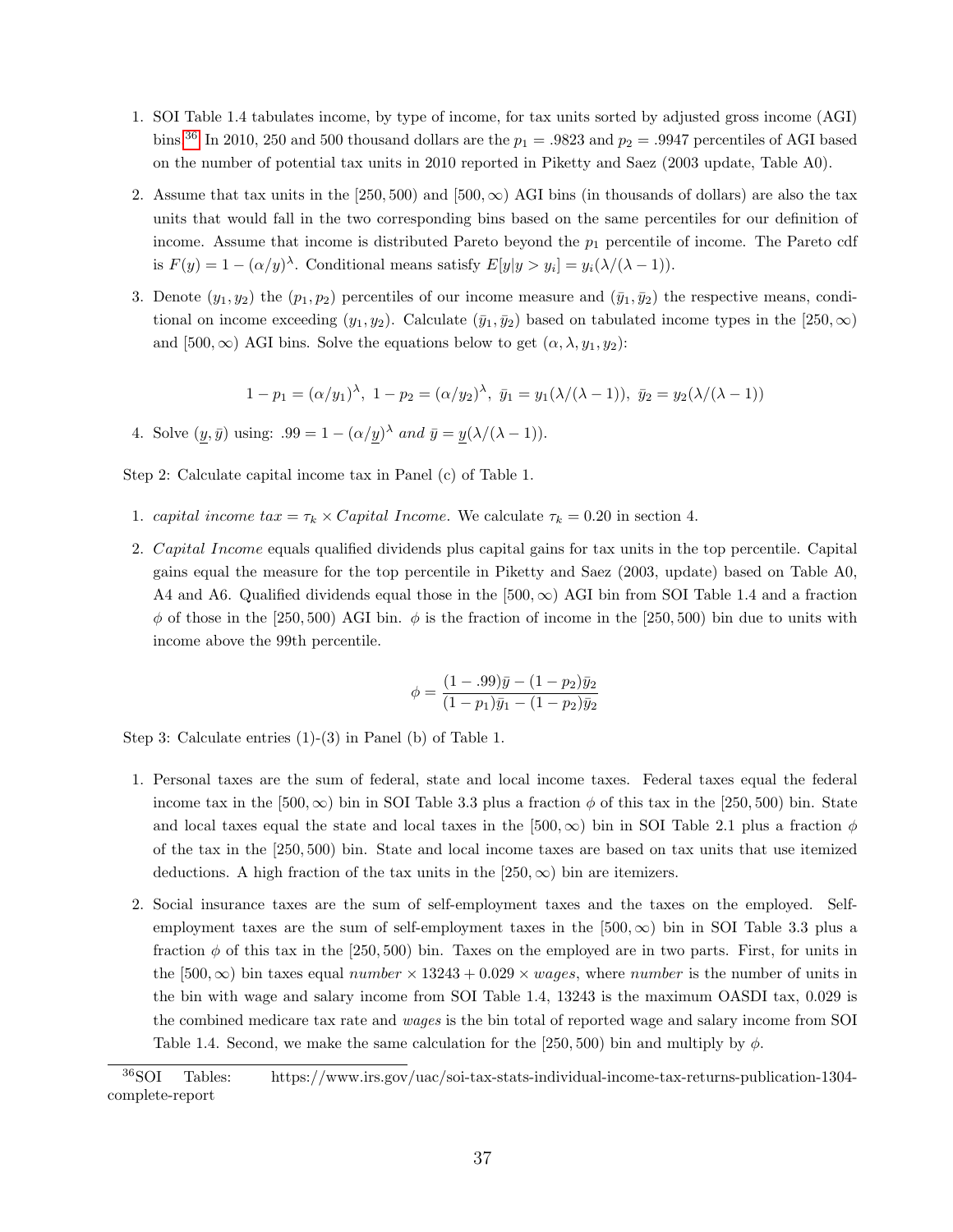3. Taxes on production paid by the top 1 percent equal real estate taxes paid by the top 1 percent plus an imputed measure of residual taxes paid by the top 1 percent. Real estate taxes equal the real estate tax in the [500,  $\infty$ ) bin in SOI Table 2.1 plus a fraction  $\phi$  of this tax in the [250, 500) bin. Residual taxes paid by the top 1 percent in  $t = 2010$  equal  $Residual_t \times Consumption~Share_t$ .

Residual taxes at time  $t = 2010$  are:  $Residual_t = Taxes$  on  $Production_t - Residental$  Real Estate  $Tax_t$ . Residential Real Estate Tax equals property taxes, from BEA Table 3.5 line 30, times the average share of residential structures investment in private structures investment from BEA Table 5.4.5. Consumption  $Share_t$ equals non-housing, consumption expenditures of households with income in the top 1 percent as a ratio to non-housing consumption expenditures of all households. We use CEX data in 2010 to make this calculation.

Step 4: Compute the entries in Panel (a) of Table 1. Personal Taxes are BEA Table 3.1 line 3. Social Insurance Taxes are BEA Table 3.6 line 4 plus line 22. Social insurance taxes are based only on the employer and employee parts of social security and medicare taxes. Taxes on Production are BEA Table 3.1 line 4. The number N is the number of potential tax units in 2010 from Piketty and Saez (2003 Update, Table A0).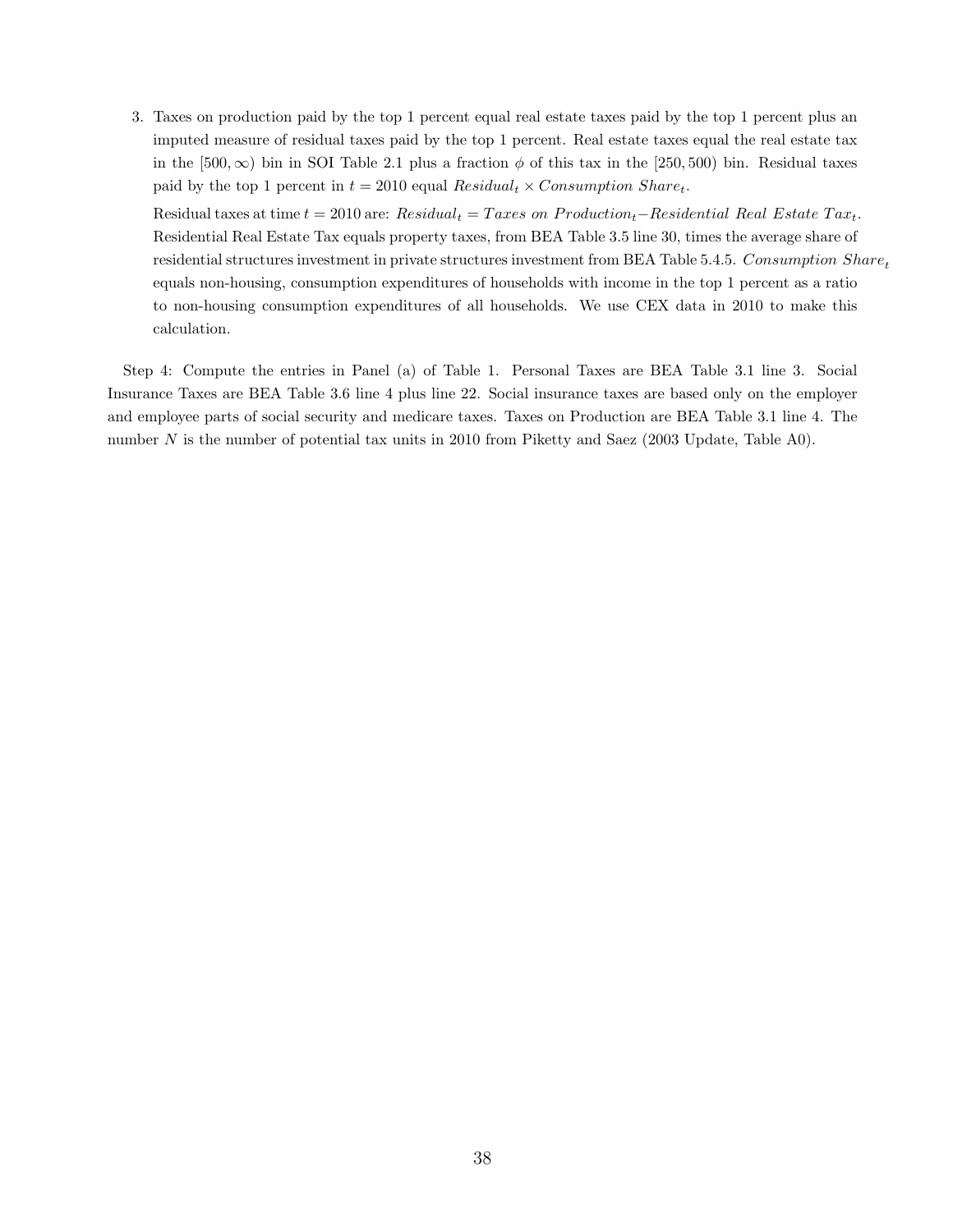# B APPENDIX

This appendix provides detailed information on (1) construction of the data series graphed in Figure 8 and 9, (2) Pareto statistics in US data, (3) robustness excercises related to Figure 1, (4) the construction of Pareto-Lognormal distributions, (5) computation of model equilibrium, (6) the labor hours regressions from section 4, (7) estimation of the three elasticities ( $\epsilon_1, \epsilon_2, \epsilon_3$ ) based on US data and on model data, (8) training time in model and NLSY data. References related to these calculations are provided at the end of the appendix.

# B.1 Decomposing Aggregate Taxes: Data Construction

Construct a time series for aggregate taxes, labeled  $Tax_t$ , over 1964-2014. Use the data and methods described in Step 4 of Appendix A.2. Decompose  $Tax_t = (Rev_{1t} + Rev_{3t}) + Rev_{2t}$  into three components.  $Rev_{1t} + Rev_{3t}$ are all the taxes in  $Tax_t$  paid by the top 1 percent of tax units, whereas  $Rev_{2t}$  are taxes paid by tax units below the top 1 percent. Using the notation from section 3,  $Rev_{1t} = N_{1t} Tax_{1t}$ ,  $Rev_{2t} = N_{2t} Tax_{2t}$ ,  $Rev_{3t} = N_{1t} Tax_{3t}$ . The decomposition is calculated in three steps.

Step 1: Calculate (1) federal income taxes, (2) state and local income taxes, (3) social insurance taxes and (4) taxes on production paid by the top 1 percent tax units. Calculate  $Rev_{1t} + Rev_{3t}$  for a given year over 1964-2014 as the sum of these four measures by applying step 1.1 to 1.8.

- 1.1 Define income as the sum of the following Statistics of Income (SOI) categories: (i) wages and salaries, (ii) interest, (iii) dividends, (iv) business income, (v) IRA distributions, (vi) pensions and annuities, (vii) total rent and royalty, (viii) partnership and S-corporation income and (ix) estate and trust income.
- 1.2 Find the AGI bin in SOI Table 1.4 that brackets the top 1 percent of tax units based on AGI. Calculate mean income per tax unit  $\bar{y}_1$  among tax units within this AGI bin and higher AGI bins using the income definition in step 1.1. Calculate mean income per tax unit  $\bar{y}_2$  based on the income information in next highest AGI bin and higher bins. Calculate  $(p_1, p_2)$  as the percentile threshold for the two AGI bins among potential tax units. For example, in 2010 the [250, 500k] AGI bin brackets the top 1 percent of AGI among all potential tax units and  $(p_1, p_2) = (0.9823, 0.9947)$ . This is the procedure in Step 1 from Appendix A.2.
- 1.3 Infer  $(y, \bar{y})$ , the 99th percentile of income and the mean income per tax unit beyond this percentile. Use the assumption that income is distributed Pareto and use  $(\bar{y}_1, \bar{y}_2, p_1, p_2)$ . Follow Step 1 in Appendix A.2.
- 1.4 Calculate the fraction  $\phi$  of income, defined in step 1.1, in the bracketing AGI bin that is due to tax units with income beyond the 99th percentile y. Follow Step 2 in Appendix A.2 and use  $(\bar{y}_1, \bar{y}_2, \bar{y}, p_1, p_2)$ .
- 1.5 Calculate federal income taxes paid by tax units with income in the top 1 percent as the sum of all the federal income taxes paid by tax units above the bracketing AGI bin plus  $\phi$  times the federal income taxes paid by tax units in the bracketing AGI bin. Use SOI Table 3.3 to calculate federal taxes.
- 1.6 Calculate state and local income taxes paid by the top 1 percent of tax units by repeating the procedure in step 1.5. Use SOI Table 2.1 to do this.
- 1.7 Social insurance taxes paid by the top 1 percent of tax units are calculated as self-employment taxes plus imputed social insurance taxes from the employed. Calculate self-employment taxes directly from those reported in SOI Table 3.3 following the procedure in step 1.5. Social insurance taxes from the employed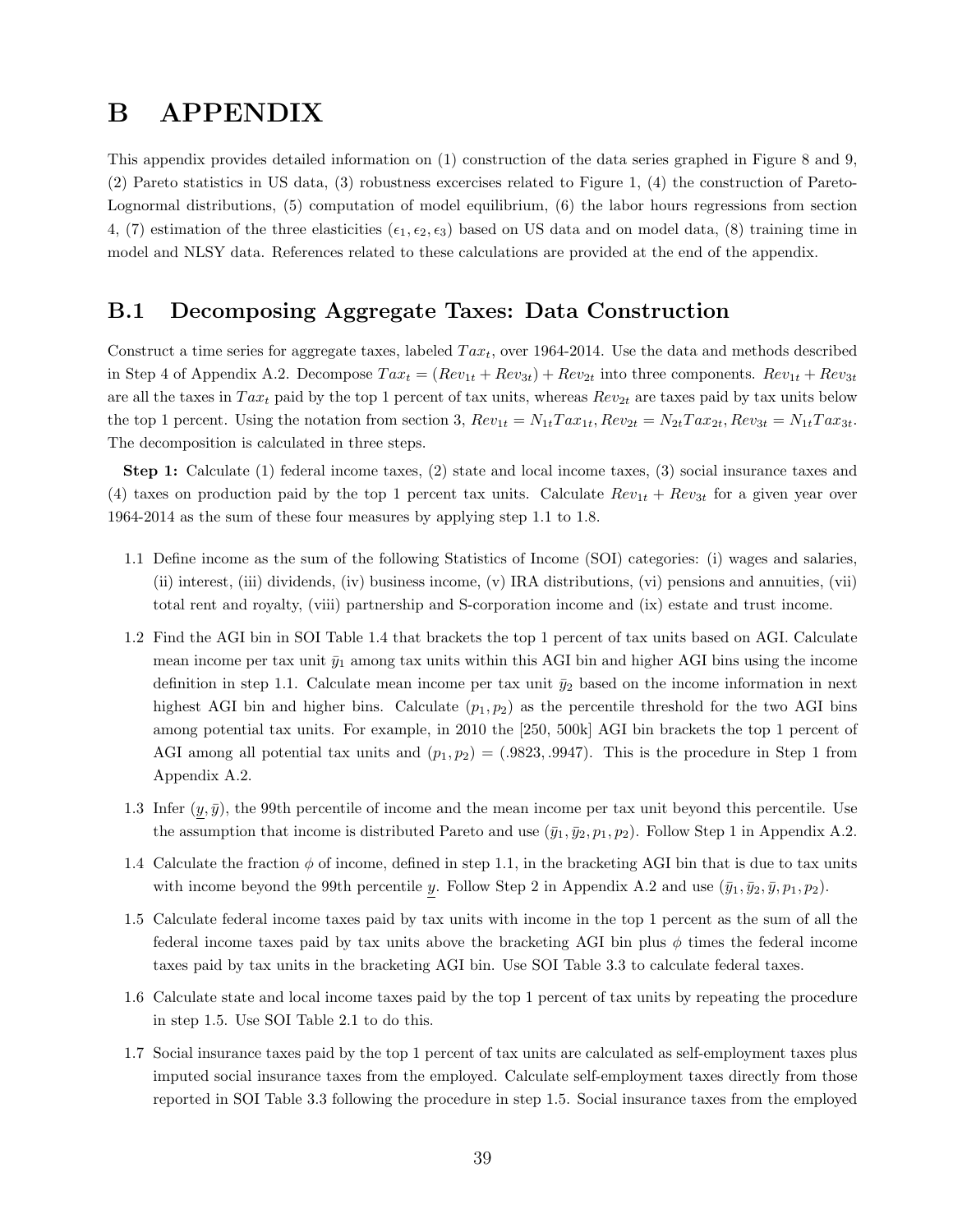are calculated in two parts. First, for all AGI bins above the bracketing bin, social insurance taxes are the number of tax units in these AGI bins times the maximum taxable earnings for OASDI taxes times the combined employee-employer OASDI tax rate plus the same calculation for HI taxes. Second, make the same calculation for the bracketing bin and multiply by the fraction  $\phi$ . In years without a maximum taxable earnings for HI taxes, follow the calculation in Step 3 of Appendix A.2. Tax rates and maximum taxable earnings in different years are taken from Tax Policy Center.[37](#page-0-0)

1.8 Taxes on production paid by the top 1 percent equal the sum of two components. First, calculate residential real estate taxes paid by the top 1 percent directly by repeating the procedure in step 1.5. Use SOI Table 2.1 for real estate taxes paid by itemizers. Second, calculate residual taxes on production paid by the top 1 percent at time t as  $Residual_t \times Consumption~Share_t$ . Step 3 from Appendix A.2 explains the construction of  $(Residual_t, Consumption\,Share_t)$ . We calculate the top 1 percent consumption share directly from CEX data for the period 1980-2012. We set Consumption Sharet to the 1980 value before 1980 and to the 2012 value after 2012. As a check, we also calculate Consumption Sharet using household income and imputed consumption from the 1967-2010 PSID data constructed by Attanasio and Pistaferri (2014). The consumption share is quite flat in this data set from 1967 to 1980 and is always below the value we calculate in CEX data in 1980.

**Step 2:** Calculate  $Rev_{2t} = Tax_t - (Rev_{1t} + Rev_{3t})$  using Step 1. Calculate  $Rev_{3t}$  as taxes on production paid by the top 1 percent tax units from Step 1 plus a measure of the capital income taxes paid by the top 1 percent tax units: capital income taxes<sub>t</sub> = Capital Income<sub>t</sub> × capital tax rate<sub>t</sub>. Calculate  $Rev_{1t}$  as federal, state and local income taxes and social insurance taxes from Step 1 less capital income taxes.

Capital income is measured as capital gains plus qualified dividends. Capital gains is the measure in the top income percentile from Piketty and Saez (2003, update), based on the information in their Tables A0, A4 and A6. Qualified dividends are calculated based on the method in step 1.5 using SOI Table 1.4. The capital income tax rate series used is the maximum federal tax rate on capital gains for 1954-2014 calculated by the US Treasury.[38](#page-0-0)

**Step 3:** Express  $(Rev_{1t}, Rev_{2t}, Rev_{3t})$  in 2014 dollars using the CPI-U series. Express aggregate top 1 percent income  $Income_t$  in 2014 dollars using the CPI-U series, the top 1 percent income from step 1.3 and the number of top 1 percent tax units.

Notes on Step 1-3: First, the definition of income used in step 1 above differs slightly from that in Table 1 as dividends are total dividends rather than non-qualified dividends. Second, SOI table numbering is systematic after roughly 1996. Table numbering above refers to these later years.[39](#page-0-0) Third, some of the information needed to carry out steps 1.1 to 1.8 is not available in some years. Real estate tax and state and local income tax information is not present in SOI tables in 1965, 1967, 1969, 1971, 1974, 1976, 1978 and self-employment tax is not present in 1982. The decomposition  $(Rev_{1t}, Rev_{2t}, Rev_{3t})$  is not calculated in those years. Fourth, Table 1 Panel (c) calculates capital income taxes paid by the top 1 percent in 2010 using the combined federal and state capital gains tax rate calculated using TAXSIM. The calculation above is based only on the maximum federal capital gains tax rate series as TAXSIM only incorporates state taxes from the late 1970s.

<sup>37</sup>http://www.taxpolicycenter.org/statistics/payroll-tax-rates.

<sup>38</sup>https://www.treasury.gov/resource-center/tax-policy/tax-analysis/Documents/Taxes-Paid-on-Capital-Gains-for-Returns-with-Positive-Net-Capital-Gains.pdf

<sup>39</sup>SOI Tables prior to 1996 are available at https://www.irs.gov/uac/soi-tax-stats-archive-1954-to-1999 individual-income-tax-return-reports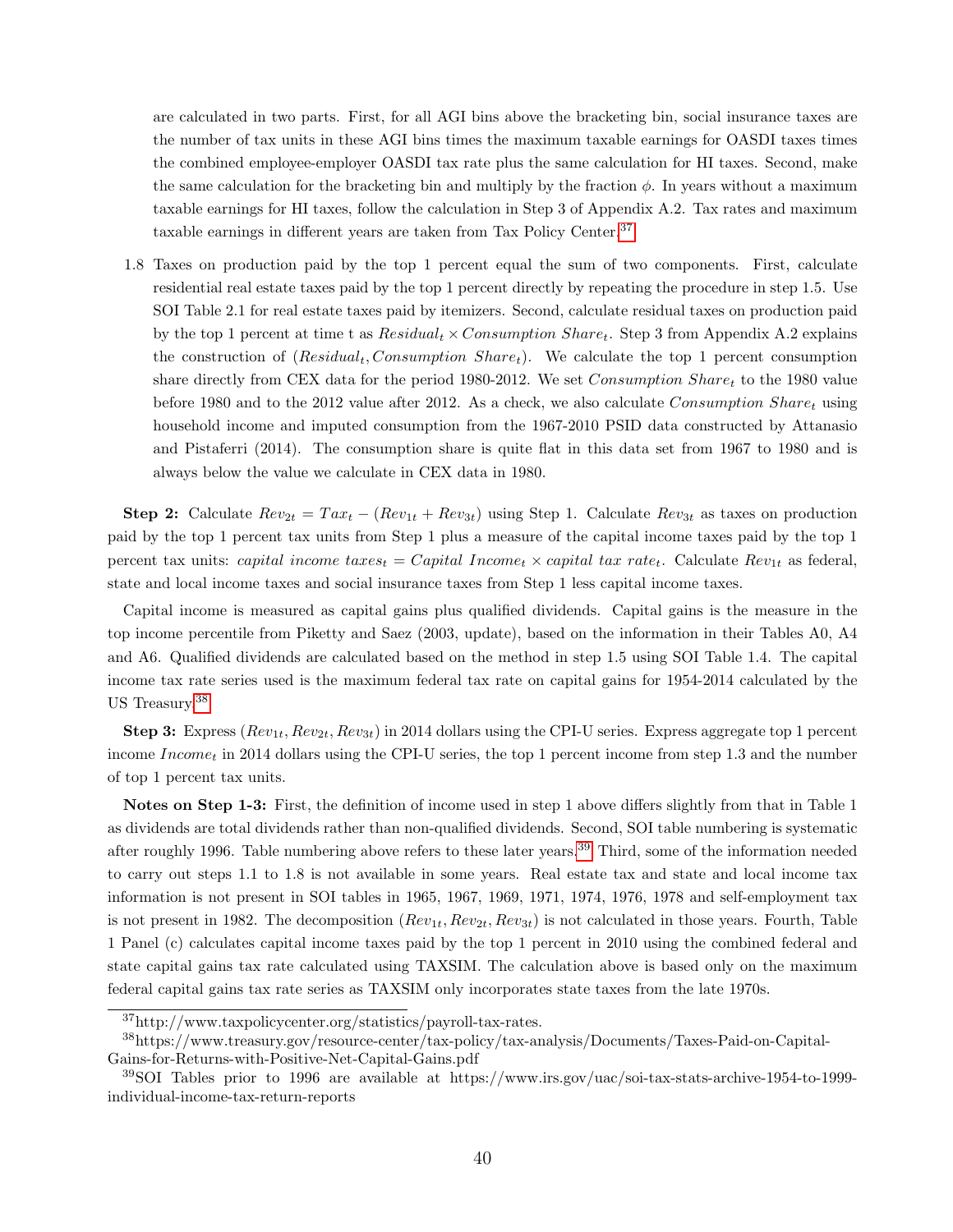

Figure B1: Pareto Statistic at 99th Percentile: US Measures

Note: Income measure is without capital gains and comes from the World Top Incomes Data Base. The wage and salary measure is for tax units using data from Piketty and Saez (2003, Update). The earnings measure is for males based on data from Guvenen, Ozkan and Song (2014).

### B.2 Pareto Statistic in US Data

Figure B1 plots the Pareto statistic at the 99th percentile in US data. We plot the statistic based on (1) an income definition that excludes capital gains, (2) wage and salary income and (3) earnings for males age 25-60. The measures in  $(1)-(2)$  are based on tax units whereas  $(3)$  is based on individual males. Measure  $(1)$  comes from The World Top Incomes Database, measure (2) comes from Piketty and Saez (2003, update). Measure (3) is based on SSA data tabulated by Guvenen et al. (2014) and is constructed by assuming that earnings beyond the 99-th percentile is distributed Pareto and by using the reported 99-th and 99.999-th percentiles of earnings to infer the Pareto coefficient beyond the 99-th percentile.

The Pareto statistic for income is below that for wage and salary income in all years of the data sets. The Pareto statistic for male earnings is close to the Pareto statistic for wage and salary income in all years for which both statistics can be calculated. In the year 2010, the statistic is 1.64 for income excluding capital gains, 1.79 for male earnings and 1.85 for wage and salary. The Pareto statistic at the 99th percentile is 1.70 in 2010 in Table 1 for an income measure that excludes capital gains and qualified dividends, whereas it is 1.50 in 2010 using AGI as an income measure. The AGI calculation uses SOI Table 1.4, uses the  $[250k, \infty)$  and  $[500k, \infty)$ AGI bins to calculate average AGI within these bins and uses an interpolation based on the Pareto distribution. Intuitively, the AGI-based Pareto statistic is lower in 2010 than the measures that exclude capital gains or that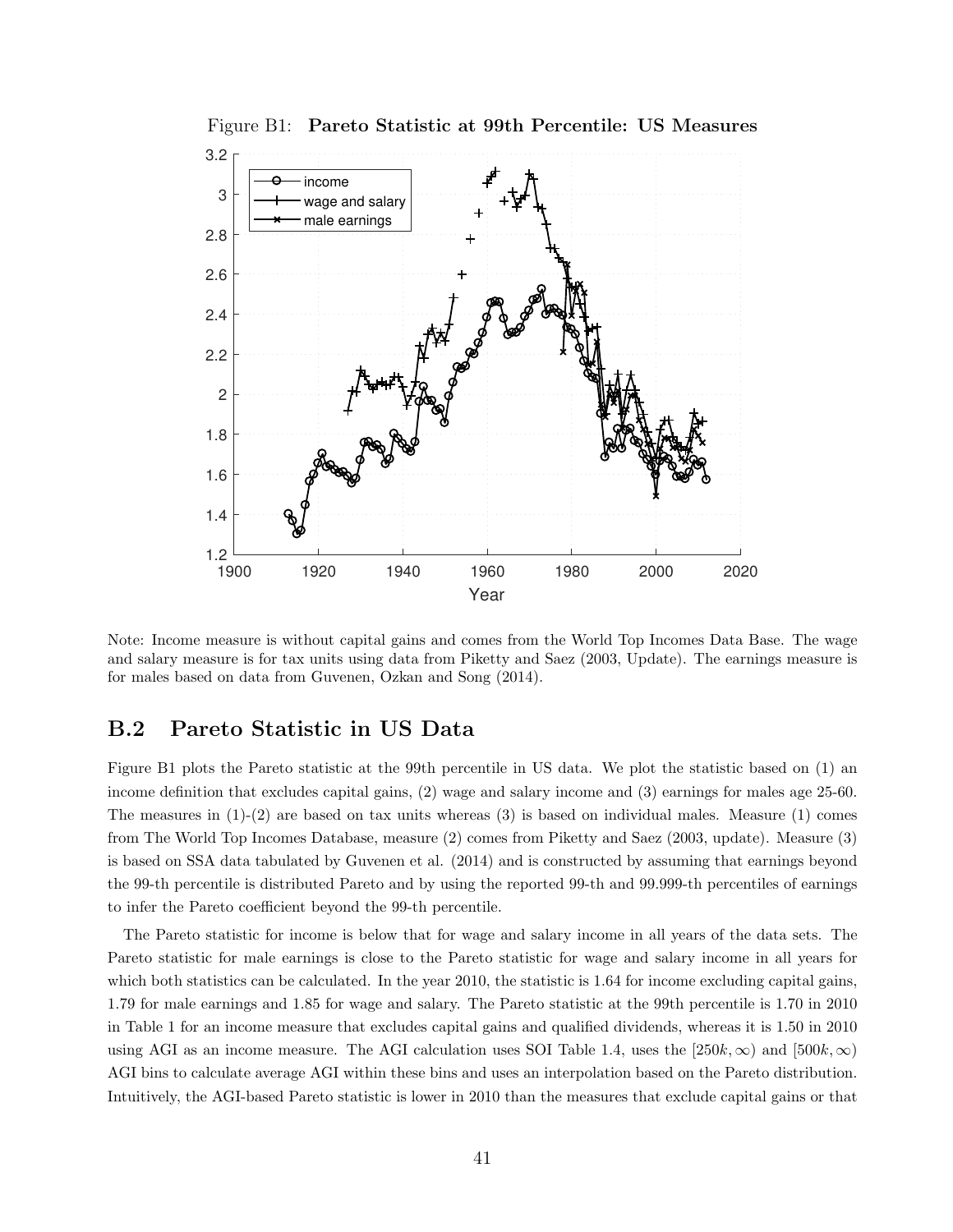

Figure B2: Life-Cycle Profiles: Time and Cohort Effects

Note: Earnings profiles are based on SSA data. Hours profiles are based on PSID data.

exclude capital gains and qualified dividends because AGI includes capital gains and qualified dividends and these capital income sources are quite concentrated in the upper tail.

### B.3 US Profiles: Time Effects vs. Cohort Effects

Figure B2 plots the results of regressing various earnings and work time statistics on a third-order polynomial in age and either time dummy variables or cohort dummy variables. It shows that the results based on time and cohort effects are qualitatively similar. Cohort effects regressions imply a greater growth rate of the 99-50 ratio over the working lifetime. Figure 1 from section 3 of the paper plotted the time effects results. Figure B3 plots model properties for the economies considered in Figure 6.

# B.4 Initial Conditions

We construct a bivariate distribution based on assumptions A1-2 below. Theorem 1 implies that initial human capital follows a Pareto-Lognormal distribution and, thus, has a Pareto tail.

A1: Let learning ability a be distributed according to a Right-Tail Pareto-Lognormal distribution  $PLN(\mu_a, \sigma_a^2, \lambda_a)$ . Let  $\varepsilon$  be independently distributed and lognormal  $LN(0, \sigma_{\varepsilon}^2)$ .

A2:  $\log h_1 = \beta_0 + \beta_1 \log a + \log \varepsilon$  and  $\beta_1 > 0$ .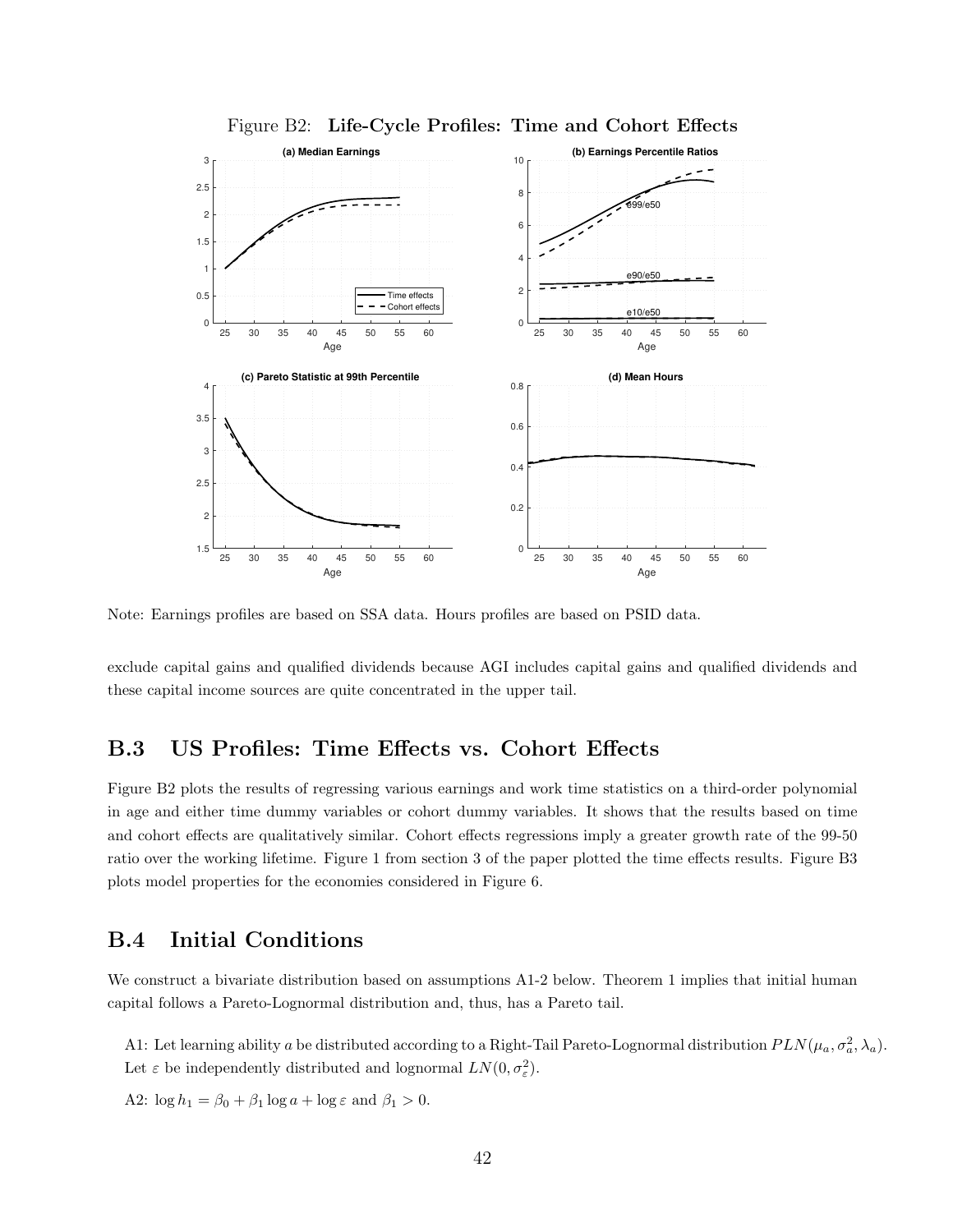

Figure B3: Model and Data: Different Frisch Elasticity Targets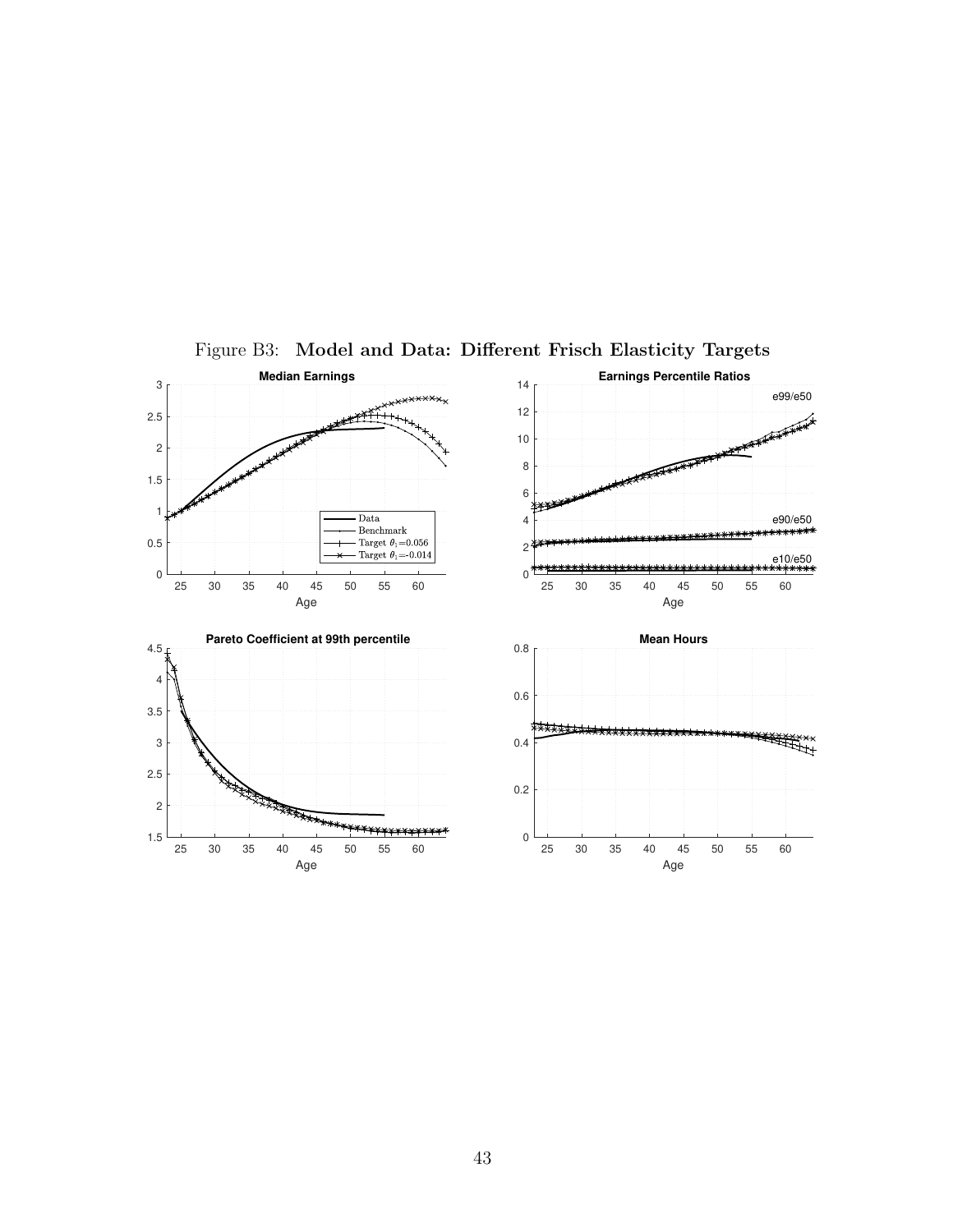**Theorem 1:** Assume A1-2. Then  $h_1$  is distributed  $PLN(\beta_0 + \beta_1 \mu_a, \beta_1^2 \sigma_a^2 + \sigma_{\varepsilon}^2, \lambda_a/\beta_1)$ .

Proof: By definition of the PLN distribution,  $a \sim PLN(\mu_a, \sigma_a^2, \lambda_a)$  can be expressed as  $a = xy$ , where  $x \sim LN(\mu_a, \sigma_a^2)$  and y is distributed Type-1 Pareto(1,  $\lambda_a$ ). Substitute this identity into assumption A2 and rearrange.

$$
\log h_1 = \beta_0 + \beta_1 \log x + \log \varepsilon + \beta_1 \log y
$$
  

$$
h_1 = \exp(\beta_0 + \beta_1 \log x + \log \varepsilon) y^{\beta_1}
$$

The first term on the right hand side is distributed  $LN(\beta_0 + \beta_1\mu_a, \beta_1^2\sigma_a^2 + \sigma_{\varepsilon}^2)$ . By definition of the Type-1 Pareto distribution, for  $y_0 \ge 1$  we have  $\text{Prob}(y \le y_0) = 1 - y_0^{-\lambda_a}$ . Let  $z \equiv y^{\beta_1}$ .

$$
Prob(z \le z_0) = Prob(y^{\beta_1} \le z_0) = Prob(y \le z_0^{\frac{1}{\beta_1}}) = 1 - z_0^{-\frac{\lambda_a}{\beta_1}}
$$

The second term on the right hand side is distributed Type-1 Pareto with scale parameter 1 and shape parameter  $\lambda_a/\beta_1$ . ||

We discretize this bivariate distribution. Let  $\psi(\hat{x}_{ij}) = Prob_i Prob_{ij}$  denote the probability of  $\hat{x}_{ij} \in X_1^{grid}$ . Prob<sub>i</sub> and Prob<sub>ij</sub> are the probabilities of learning ability  $a_i$  and human capital  $h_{ij}$ , conditional on ability  $a_i$ .

- 1.  $X_1^{grid} = \{(a_i, h_{ij}) : a_i \in \{a_1, ..., a_I\}, \log h_{ij} = \beta_1 + \beta_1 \log a_i + \epsilon_j, \epsilon_j \in \{\epsilon_1, ..., \epsilon_J\}\}\$
- 2.  $\{\epsilon_1, ..., \epsilon_J\}$  is an equi-spaced  $J = 21$  point Tauchen discretization going from  $-3$  to 3 standard deviations  $\sigma_{\epsilon}$ . Prob<sub>ij</sub> are probabilities induced by this discretization and by  $a_i \in \{a_1, ..., a_I\}$ .
- 3.  $\{a_1, ..., a_I\}$  is an  $I = 9$  point ability grid, where  $a_i = E[a|a_{P_i} \le a < a_{P_{i+1}}]$ ,  $P_i$  are percentiles and  $a_{P_i}$  is the  $P_i$ -th percentile of the ability distribution. Expectation is taken using  $PLN(\mu_a, \sigma_a^2, \lambda_a)$ . Percentiles are chosen to be (0.0, 0.2, 0.4, 0.6, 0.8, 0.9, 0.99, 0.995, 0.999, 1.0).

# B.5 Computation

The algorithm to compute a steady-state equilibrium for the model with top tax rate  $\bar{\tau}$ , given all model parameters, is outlined below.

#### Main Algorithm:

- 1. Given  $\bar{\tau}$ , guess  $(K/L, Tr)$ . Calculate  $w = F_2(K/L, 1)$  and  $r = F_1(K/L, 1) \delta$ .
- 2. Solve problem DP-1 at grid points  $x = (k, h) \in X_j^{grid}(a)$ .

$$
(DP-1) \t v_j(x,a) = \max_{(c,l,s,k')} u(c,l+s) + \beta E[v_{j+1}(k',h',a)]
$$
 subject to  
i.  $c+k' \le whl + k(1+r) - T_j (whl, c, kr; \bar{\tau}) + Tr$  and  $k' \ge 0$   
ii.  $h' = H(h, s, z', a)$  and  $0 \le l + s \le 1$ 

- 3. Compute  $(K', L', Tr')$  implied by the optimal decision rules in step 2.
- 4. If  $K'/L' = K/L$  and  $Tr' = Tr$  up to a tolerance, then stop. Otherwise, update the guess and repeat 1-3.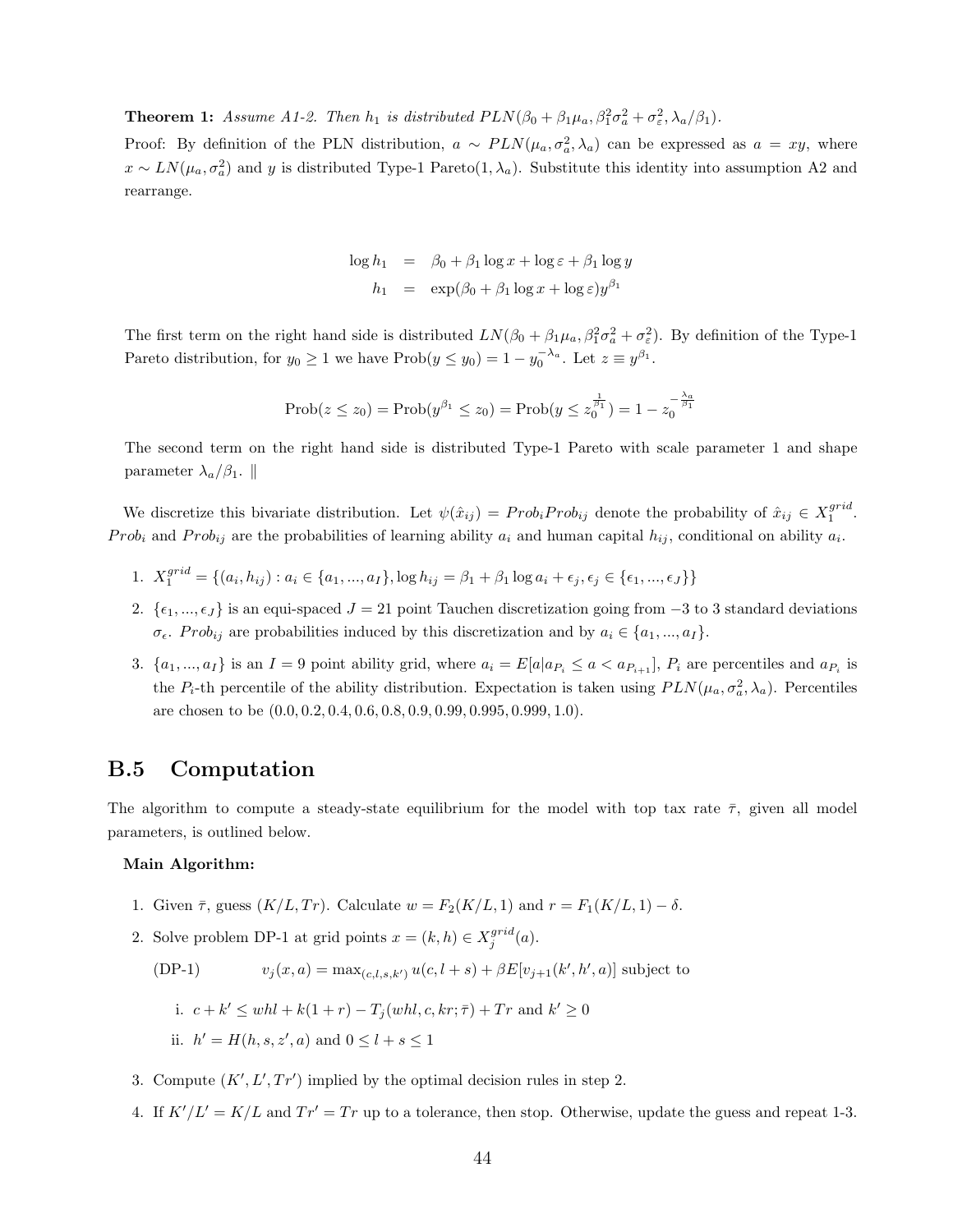Comments:

Step 1: A guess for the lump-sum transfer Tr, corresponding to the top rate  $\bar{\tau}$ , is needed as Tr is endogenous. Step 2: Solve DP-1 at age and ability specific grid points in  $X_j^{grid}(a)$ . This involves interpolating  $v_{j+1}$ . We use bi-cubic interpolation on  $(k', h')$ . To compute expectations, discretize the distribution of the shock variable  $z'$ with 7 equi-spaced log shocks lying 3 standard deviations on each side of the mean.

Step 3: Compute aggregates  $(K', L')$  as follows. First, for each initial conditions  $\hat{x} = (h, a) \in X_1^{grid}$  draw  $N =$ 1000 random histories  $z^J$ . Use the decision rules from step 2 to compute lifetime histories. Set  $E[k_j(\hat{x}, z^j)|\hat{x}] =$  $\frac{1}{N}\sum_{n=1}^N k_j(\hat{x}, z_n^j)$  and  $E[h_j(\hat{x}, z^j)|j(\hat{x}, z^j)|\hat{x}] = \frac{1}{N}\sum_{n=1}^N h_j(\hat{x}, z_n^j)l_j(\hat{x}, z_n^j)$ , where  $z_n^j$  is the n-th draw of the shock history. Compute aggregates as indicated below, where  $\psi(\hat{x})$  is the probability of  $\hat{x} \in X_1^{grid}$ . Shock histories are fixed across all iterations in the Main Algorithm. The lump-sum transfer condition  $Tr' = Tr$  holds when aggregate taxes  $T'$  implied from the computed decision rules equal  $G+Tr$  computed from the benchmark model.

$$
K' = \sum_{\hat{x} \in X_1^{grid}} \sum_{j=1}^{J} \mu_j E[k_j(\hat{x}, z^j) | \hat{x}] \psi(\hat{x})
$$
  
\n
$$
L' = \sum_{\hat{x} \in X_1^{grid}} \sum_{j=1}^{J} \mu_j E[h_j(\hat{x}, z^j) l_j(\hat{x}, z^j) | \hat{x}] \psi(\hat{x})
$$
  
\n
$$
T' = \sum_{\hat{x} \in X_1^{grid}} \sum_{j=1}^{J} \mu_j E[T_j(wh_j(\hat{x}, z^j) l_j(\hat{x}, z^j), c_j(\hat{x}, z^j), rk_j(\hat{x}, z^j); \bar{\tau}) | \hat{x}] \psi(\hat{x})
$$

Setting Model Parameters:

Following the discussion in section 4, some model parameters are fixed and the remaining model parameters are calibrated to minimize the sum of squares of distances between equilibrium model values and data values, subject to the equality constraints for three scalar moments that we want to match perfectly. In particular, the distances include those of the four age profiles presented in Figure [3,](#page-30-0) and of  $10 \times$  MaCurdy coefficient and 10  $\times$  mean hours. The equality constraints impose the following model values equal to data values:  $K/Y$ , Pareto statistic of earnings at the 99th percentile among all earners, and earnings level at the 99th percentile among all earners. The constrained minimization problem is first solved using a global algorithm (genetic algorithm), and then refined using several local methods (the interior-point and the active-set methods by Knitro).

The algorithm specified above is used to compute equilibria under tax reforms when all model parameters are determined. A closely-related algorithm is used to compute equilibria for given model parameters when the lump-sum transfer is zero.

The algorithm to compute the Laffer curve for the exogenous human capital model is given below. The skills process is by construction exactly the same as in the original benchmark steady-state equilibrium. An equilibrium in this model is defined in the same way as in the benchmark model with the exception that the decision problem differs.

#### Algorithm for Computing Equilibria in the Model with Exogenous Human Capital:

- 1. Given top tax rate  $\bar{\tau}$ , guess  $(K/L, Tr)$ . Calculate  $w = F_2(K/L, 1)$  and  $r = F_1(K/L, 1) \delta$ .
- 2. Solve problem DP-2 at grid points  $x = (k; \bar{k}, \bar{h})$  for fixed values of ability a.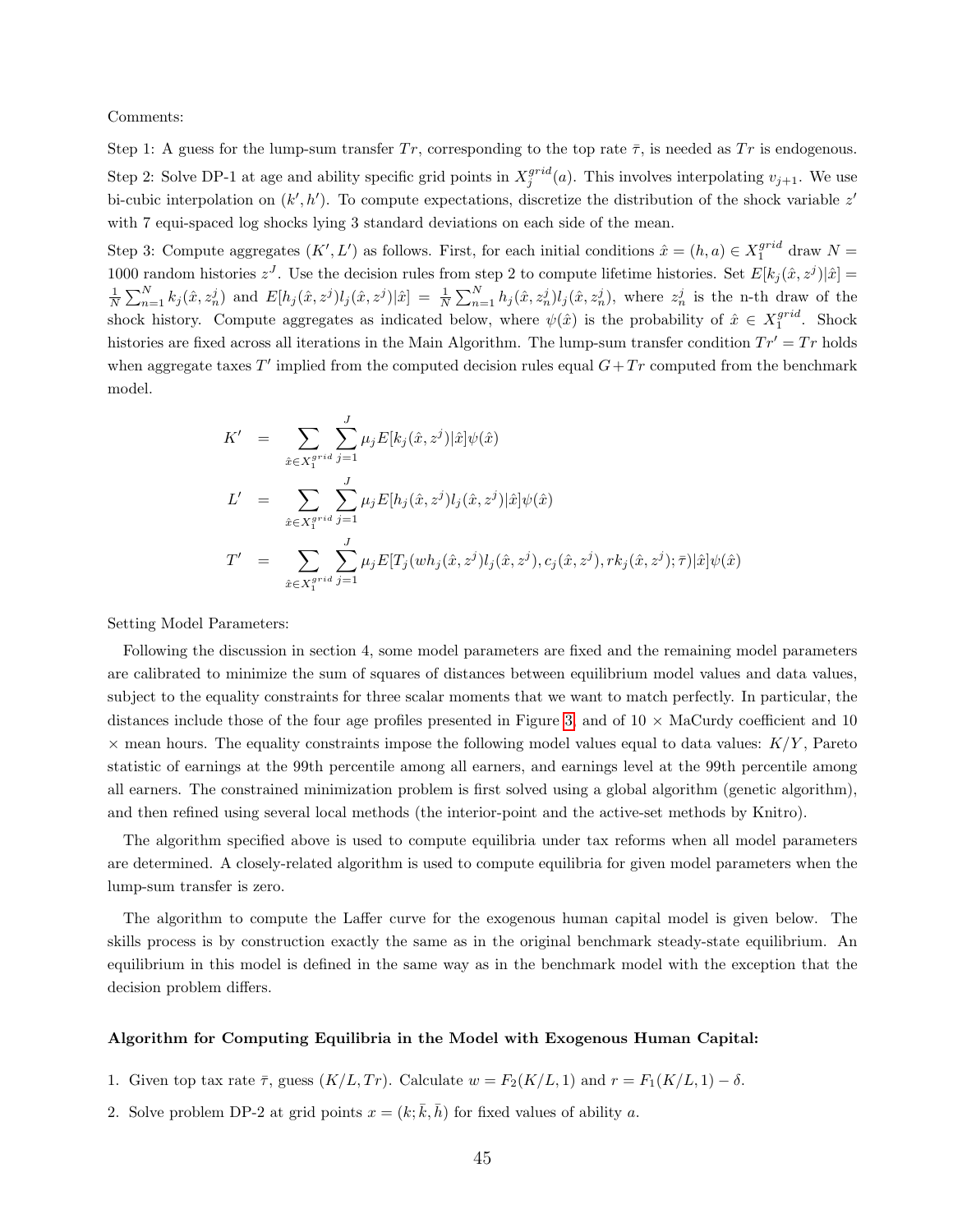- $(DP-2)$  $(\bar{k}, \bar{h}, a) = \max_{(c, l, k')} u(c, l + \bar{s}) + \beta E[v_{j+1}(k'; \bar{k}', \bar{h}', a)]$  subject to
	- i.  $c + k' \leq w\bar{h}l + k(1+r) T_j(w\bar{h}l, c, kr; \bar{\tau}) + Tr$  and  $k' \geq 0$
	- ii.  $(\bar{h}', \bar{k}') = (H(\bar{h}, \bar{s}, z', a), k_j^*(\bar{k}, \bar{h}, a))$  and  $\bar{s} = s_j^*(\bar{k}, \bar{h}, a)$ .
	- iii.  $s_j^*(\bar{k}, \bar{h}, a)$  and  $k_j^*(\bar{k}, \bar{h}, a)$  are optimal decision rules solving DP-1 from the benchmark model.

iv.  $0 \leq l + \bar{s} \leq 1$  and  $\bar{s} = s_j^*(\bar{k}, \bar{h}, a)$ .

- 3. Compute  $(K', L', Tr')$  implied by the optimal decision rules in step 2.
- 4. If  $K'/L' = K/L$  and  $Tr' = Tr$ , then stop. Otherwise, update the guesses and repeat 1-3.

# B.6 Labor Hours Regressions

We first describe the construction of the data sets underlying the results in section 4 for the regressions of the change in log hours on the change in log wages.

$$
\Delta \log hours_j = \theta_0 + \theta_1 \Delta \log wage_j + \epsilon_j
$$

We create a data set of pairs  $(\Delta \log hours_j, \Delta \log wage_j)$  in two steps. Step 1: For each initial condition  $\hat{x} = (a, h) \in X_1^{grid}$ , draw  $N = 1000$  lifetime shock histories. Step 2: For each  $\hat{x} \in X_1^{grid}$ , shock history and age j in the age range, calculate  $(\Delta \log hours_j, \Delta \log wage_j)$ . We run IV regressions using a two-stage-weightedleast-squares estimator. The instruments in the first stage are cubic polynomials in age and learning ability and their interactions. We use the weighted-least-squares estimator with weight  $\frac{1}{N}\mu_j\psi(\hat{x})$  on an observation, where  $N = 1000$ ,  $\mu_j$  are age shares and  $\psi(\hat{x})$  are probabilities of initial conditions. The results are contained in Table B1 for a number of choices of the age range and the measurement of wages.

| Panel (a) | Wage Measure                    | Age $25-55$ | Age $30-60$ | Age $50-60$ |
|-----------|---------------------------------|-------------|-------------|-------------|
|           | $wage_j = e_j/(l_j + s_j)$      | 0.124       | 0.296       | 0.378       |
|           | $wage_i = e_i/l_i$              | 0.117       | 0.274       | 0.479       |
|           | $wage_i = e_i(1 - \tau'_i)/l_i$ | 0.130       | 0.303       | 0.567       |
| Panel (b) | Wage Measure                    | Age $25-55$ | Age $30-60$ | Age 50-60   |
|           | $wage_j = e_j/(l_j + s_j)$      | 0.360       | 0.458       | 0.377       |
|           | $wage_i = e_i/l_i$              | 0.482       | 0.503       | 0.489       |
|           | $wage_i = e_i(1 - \tau'_i)/l_i$ | 0.561       | 0.580       | 0.570       |

Table B1 - Model Regression Coefficient  $\theta_1$ 

Note: Panel (a) puts no sample restrictions beyond those stated. Panel (b) puts the additional sample restriction that agents hold more than one quarter of mean earnings in assets. Model hours are  $hours_j = l_j + s_j$ . The symbol  $\tau'_j$  denotes the marginal earnings tax rate.

To interpret the results in Table B1, we state a necessary condition for an interior solution to Problem P1 from section 2 and follow an analogous derivation to that in MaCurdy (1981). The intratemporal necessary condition below states that the period marginal disutility of extra time working equals the after-tax marginal compensation to work multiplied by the Lagrange multiplier on the period budget constraint. We restated this necessary condition using the functional form assumption on the period utility function from section 2. The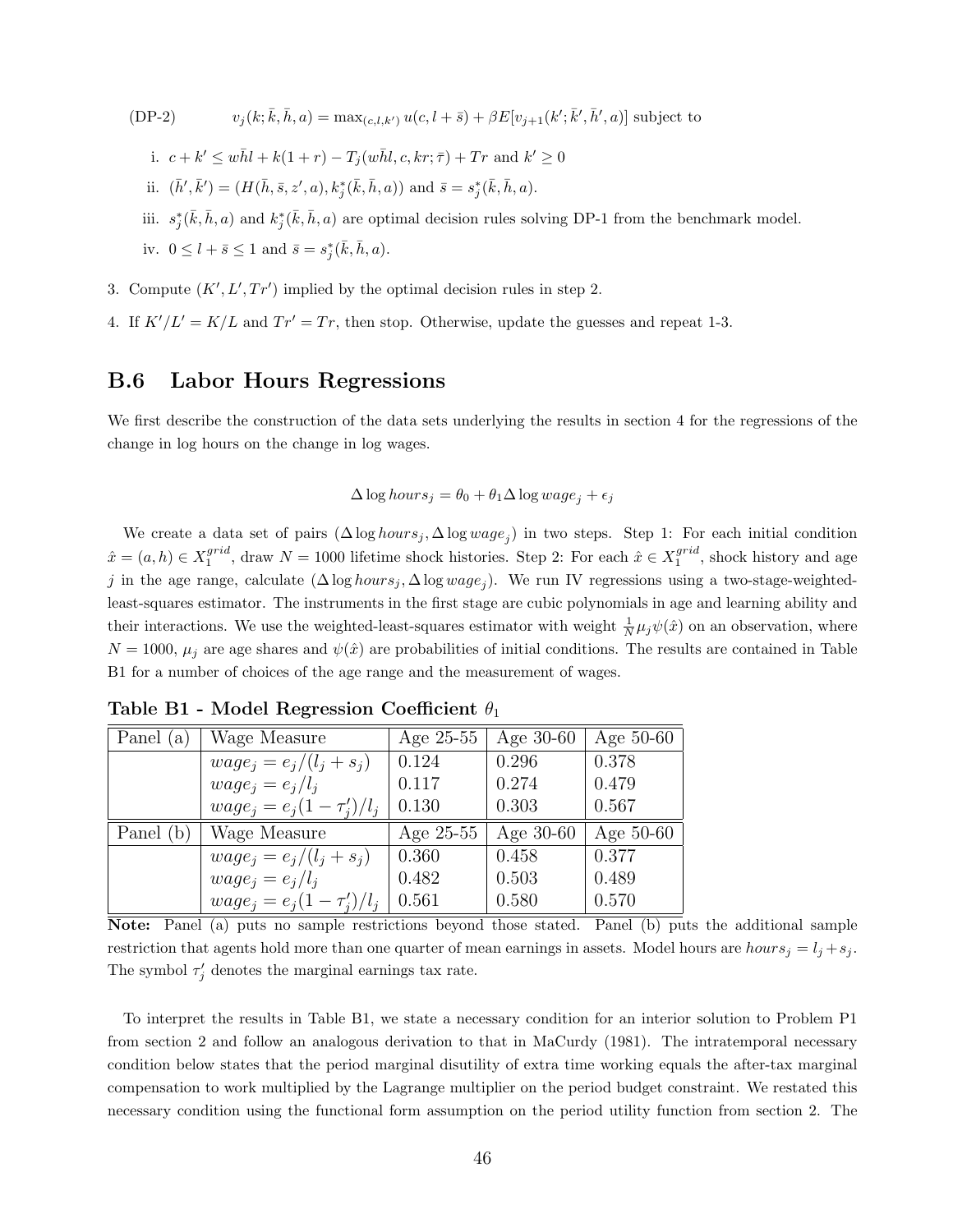second equation takes first differences of the log of the first equation. The third equation uses the Euler equation for asset holding to replace the change in the Lagrange multiplier with model variables and parameters.

$$
u_{2,j}(c_j, l_j + s_j) + \lambda_j \left[ wh_j(1 - \tau'_j) \right] = 0 \implies l_j + s_j = \left[ \frac{\lambda_j \left( wh_j(1 - \tau'_j) \right)}{\phi} \right]^{\nu}
$$

$$
\Delta \log(l_j + s_j) = \nu \left[ \Delta \log \lambda_j \right] + \nu \Delta \log wh_j(1 - \tau'_j)
$$

$$
\Delta \log(l_j + s_j) = \nu \left[ -\log \beta (1 + r(1 - \tau_k)) \right] + \nu \Delta \log wh_j(1 - \tau'_j)
$$

The last step assumes that the agent is off the corner of the borrowing constraint (i.e.  $k_{j+1} > 0$ ) and that there is no risk. We do so for transparency. An extra Lagrange multiplier term enters the last equation when the agent is at a corner (see Domeij and Floden (2006)). When there is risk, the last equation is modified by an additive "forecast error" term (see Keane and Rogerson (2012)) where the additive term is based on a linear approximation.

The last equation above suggests that the human capital model is similar to the exogenous wage model, considered by MaCurdy (1981) and many others, in that the regression coefficient that comes from regressing a particular measure of "hours" growth on a very specific measure of "wage" growth is, at least in principle, a way of estimating the model parameter  $\nu$ . This holds within the model only when the hours measure is the sum of model work time and model learning time  $(hours_j = l_j + s_j)$  and only when the wage measure is  $wage_j = e_j(1 - \tau_j')/l_j = wh_j(1 - \tau_j')$ . Thus, the hours measure  $l_j + s_j$  on the left-hand side of the equation must differ from the hours measure  $l_j$  used to calculate the "wage" measure used on the right-hand side. Clearly, this is not consistent with the practice in the empirical literature. Thus, even if borrowing constraints, idiosyncratic risk and progressive taxation were not present, the standard regression approach in the literature does not produce an unbiased estimate of the model parameter  $\nu$  when the theoretical model is the human capital model.[40](#page-0-0)

Table B1 shows a number of regularities. First, the regression coefficient for the 25-55 age group in the first row is positive but below the value of  $\nu = 0.614$  from Table 2. Second, even in row 3, where the measures for log hours and log wage changes used are the relevant ones from the perspective of theory and IV techniques are applied, the regression coefficient is still less than the value of  $\nu$ . Domeij and Floden (2006) argue that in exogenous-wage models standard estimation procedures are biased downward. They demonstrate a downward bias due to borrowing constraints and approximation error of the intertemporal Euler equation.

When we include in the estimation only agents with substantial assets (more than one quarter of mean earnings), then all regression coefficients in Table B1 increase but remain below the value of  $\nu$ . For example, for the 25-55 age group the estimate moves from  $\theta_1 = 0.124$  to  $\theta_1 = 0.360$  by restricting the sample in this way. Domeij and Floden (2006, Table 5) estimate in 1984-94 PSID data that  $\theta_1 = 0.16$  with a standard error of 0.13. Their point estimate increases when the sample is restricted to include only individuals with larger liquid assets or larger total wealth. They estimate that  $\theta_1 = 0.41$  when the sample includes only PSID observations with a total wealth of at least one half of yearly income.

 $^{40}$ Imai and Keane (2004) argue that an important elasticity is underestimated in a human capital model with learning by doing.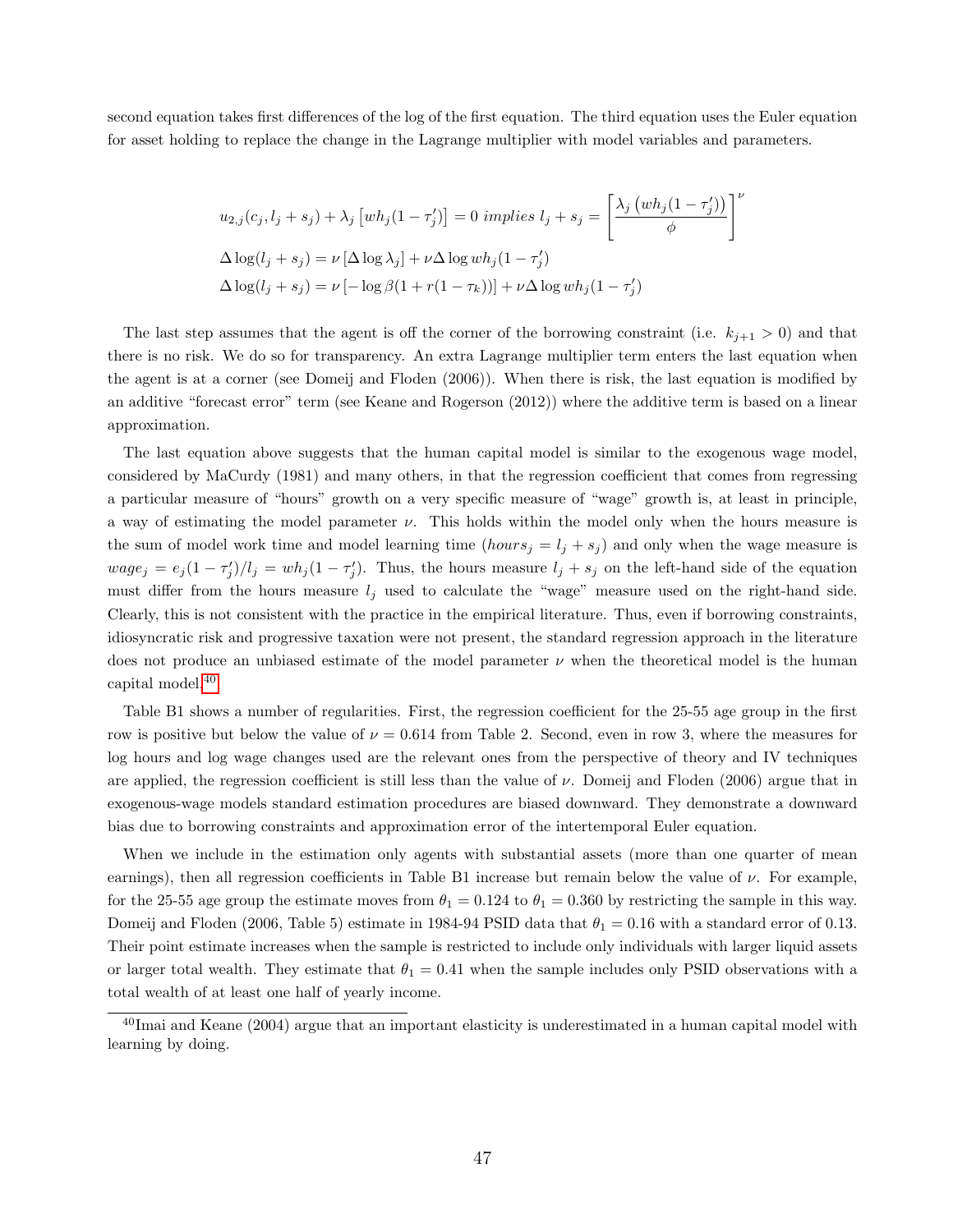# B.7 Elasticity Estimates  $(\epsilon_1, \epsilon_2, \epsilon_3)$ : US Data and Model Data

We estimate the elasticity of the taxes on production of the top 1 percent and capital income taxes paid by the top 1 percent,  $(\epsilon_{3,1}, \epsilon_{3,2})$ , using system (2). System (2) modifies system (1) from section 6 by removing the series log  $Rev_{3t}$  while adding the series for taxes on production and capital income taxes paid by the top 1 percent. In theory, the elasticity  $\epsilon_3$  in section 6.5 is a revenue-weighted average of these two sub elasticities.

$$
\begin{pmatrix}\n\log(1-\tau_t) \\
\log Rev_{2t} \\
\log TaxProd_t \\
\log CapIncomeTax_t\n\end{pmatrix} = \begin{pmatrix}\n\alpha_1 & \alpha_2 & 0 \\
\gamma_1 & \gamma_2 & \gamma_3 \\
\zeta_1 & \zeta_2 & \zeta_3 \\
\mu_1 & \mu_2 & \mu_3\n\end{pmatrix} \begin{pmatrix}\n1 \\
1_{\{t \geq T\}} \\
t\n\end{pmatrix} + \begin{pmatrix}\n\delta_{1t} \\
\delta_{2t} \\
\delta_{3t} \\
\delta_{4t}\n\end{pmatrix}
$$
\n(2)

| <b>EQUATION</b>   | <b>PARAMETER</b>                    | (1)      | $\left( 2\right)$ | $\left(3\right)$ | $\left( 4\right)$ | (5)      | (6)      |
|-------------------|-------------------------------------|----------|-------------------|------------------|-------------------|----------|----------|
| $\log(1-\tau)$    | $\alpha_2$                          | 0.236    | 0.243             | 0.225            | 0.236             | 0.243    | 0.225    |
|                   |                                     | (0.028)  | (0.028)           | (0.026)          | (0.028)           | (0.028)  | (0.026)  |
| $\log Rev_2$      | $\gamma_2$                          | 0.068    | 0.075             | 0.048            | 0.052             | 0.055    | 0.047    |
|                   |                                     | (0.046)  | (0.053)           | (0.067)          | (0.036)           | (0.043)  | (0.058)  |
| $\log TaxProd$    | $\zeta_2$                           | 0.056    | 0.050             | 0.101            | 0.040             | 0.030    | 0.100    |
|                   |                                     | (0.047)  | (0.053)           | (0.062)          | (0.057)           | (0.064)  | (0.072)  |
| $\log CapInc Tax$ | $\mu_2$                             | $-0.167$ | $-0.016$          | $-0.011$         | $-0.183$          | $-0.035$ | $-0.012$ |
|                   |                                     | (0.245)  | (0.240)           | (0.309)          | (0.244)           | (0.244)  | (0.318)  |
| Elasticity        | $\epsilon_2 = \gamma_2/\alpha_2$    | 0.288    | 0.307             | 0.212            | 0.219             | 0.227    | 0.207    |
|                   |                                     | (0.191)  | (0.215)           | (0.297)          | (0.156)           | (0.179)  | (0.260)  |
| Elasticity        | $\epsilon_{3,1} = \zeta_2/\alpha_2$ | 0.238    | 0.205             | 0.447            | 0.169             | 0.125    | 0.442    |
|                   |                                     | (0.199)  | (0.218)           | (0.261)          | (0.246)           | (0.266)  | (0.313)  |
| Elasticity        | $\epsilon_{3,2} = \mu_2/\alpha_2$   | $-0.706$ | $-0.065$          | $-0.047$         | $-0.775$          | $-0.145$ | $-0.053$ |
|                   |                                     | (1.053)  | (0.987)           | (1.371)          | (1.048)           | (1.003)  | (1.409)  |
|                   | <b>Time Dummies</b>                 | None     | 1986-87           | 1986-90          | None              | 1986-87  | 1986-90  |
|                   | N. Obs.                             | 41       | 41                | 41               | 41                | 41       | 41       |

Table B2 - Revenue Elasticities: US Data 1964-2012

Note: Columns  $(1)-(3)$  measure the dependent variables as log revenue. Columns  $(4)-(6)$  measure the dependent variables as log revenue per tax unit. Estimation and standard errors follow the methods in Table 5.

Table B2 estimates the elasticities  $(\epsilon_{3,1}, \epsilon_{3,2})$ . The point estimate for the elasticity  $\epsilon_{3,1}$  is positive in all specifications. The point estimate of the elasticity of capital income taxes  $\epsilon_{3,2}$  is negative without time dummies, but increases markedly after controlling for time dummies. Thus, the negative point estimate for  $\epsilon_3$  in Table 5 in section 6.5, for the case without time dummies, is driven entirely by a large, negative elasticity of capital income taxes paid by the top 1 percent.

Table B3 estimates all three elasticities, based on system (3) below, using the US data displayed in Figure 7 from section 6.5.

$$
\begin{pmatrix}\n\log(1-\tau_t) \\
\log top1inc_t \\
\log Rev_{2t} \\
\log Rev_{3t}\n\end{pmatrix} = \begin{pmatrix}\n\alpha_1 & \alpha_2 & 0 \\
\beta_1 & \beta_2 & \beta_3 \\
\gamma_1 & \gamma_2 & \gamma_3 \\
\eta_1 & \eta_2 & \eta_3\n\end{pmatrix} \begin{pmatrix}\n1 \\
1_{\{t \ge 1987\}} \\
t\n\end{pmatrix} + \begin{pmatrix}\n\delta_{1t} \\
\delta_{2t} \\
\delta_{3t} \\
\delta_{4t}\n\end{pmatrix}
$$
\n(3)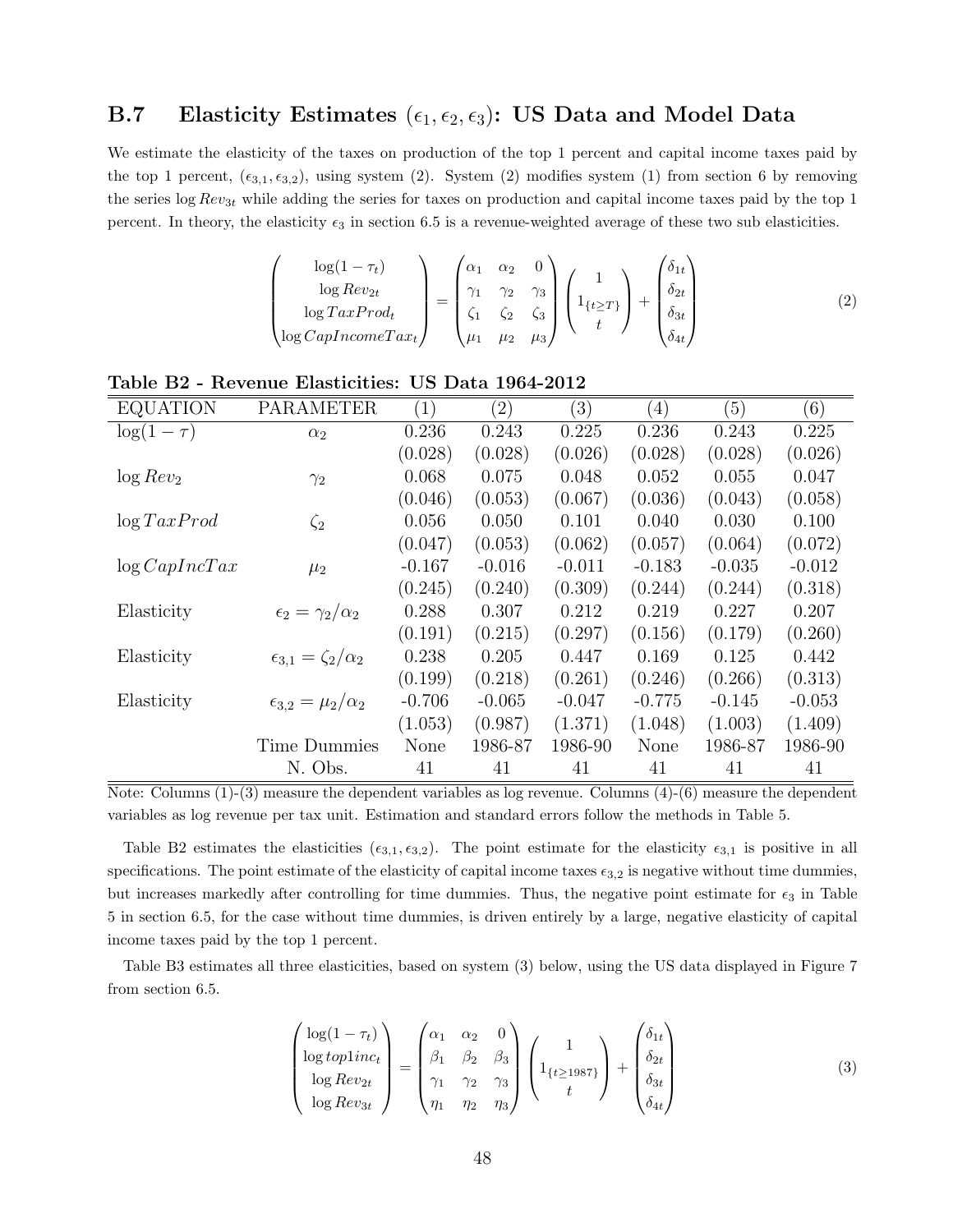| <b>EQUATION</b> | <b>PARAMETER</b>                 | (1)          | (2)         | (3)         | (4)           | (5)         | (6)         |
|-----------------|----------------------------------|--------------|-------------|-------------|---------------|-------------|-------------|
| $\log(1-\tau)$  | $\alpha_2$                       | 0.236        | 0.243       | 0.225       | 0.236         | 0.243       | 0.225       |
|                 |                                  | 0.028        | 0.028       | 0.026       | 0.028         | 0.028       | 0.026       |
| $\log topline$  | $\beta_2$                        | 0.299        | 0.337       | 0.333       | 0.283         | 0.317       | 0.331       |
|                 |                                  | 0.049        | 0.051       | 0.071       | 0.059         | 0.064       | 0.089       |
| $\log Rev_2$    | $\gamma_2$                       | 0.068        | 0.075       | 0.048       | 0.052         | 0.055       | 0.047       |
|                 |                                  | 0.046        | 0.053       | 0.067       | 0.036         | 0.043       | 0.058       |
| $\log Rev_3$    | $\eta_2$                         | $-0.090$     | 0.020       | 0.050       | $-0.106$      | 0.000       | 0.049       |
|                 |                                  | 0.157        | 0.148       | 0.195       | 0.157         | 0.154       | 0.204       |
|                 | Time Dummies                     | None         | 1986-7      | 1986-90     | None          | 1986-7      | 1986-90     |
|                 | Observations                     | 41           | 41          | 41          | 41            | 41          | 41          |
|                 | $\epsilon_1 = \beta_2/\alpha_2$  | 1.268(.255)  | 1.386(.274) | 1.476(.376) | 1.198(.304)   | 1.306(.331) | 1.47(0.457) |
|                 | $\epsilon_2 = \gamma_2/\alpha_2$ | .288(.191)   | .307(.215)  | .212(.297)  | .219(.156)    | .227(.179)  | .207(.26)   |
|                 | $\epsilon_3 = \eta_2/\alpha_2$   | $-.38(.673)$ | .081(.609)  | .223(.865)  | $-.449(.673)$ | .001(.633)  | .218(.908)  |

Table B3 - US Data 1964 - 2012

Note: Dependent variables are measured as total income and revenue in columns (1)-(3), but are measured per tax unit in columns (4)-(6). Elasticity point estimates are ratios of regression coefficients as in Table 5 from section 6.5. Appendix B describes data construction. Estimation follows methods in Table 5.

What is new in Table B3 are the results for the income elasticity  $\epsilon_1$ . The top 1 percent income elasticity estimates are larger than 1 in all specifications. The closest regression specification to that in Table B3 are the level and share regressions in Saez (2004). Saez (2004, Table 3 and 6) estimates that  $\epsilon_1 = 0.71$  for the level regression and  $\epsilon_1 = 0.85$  for the share regression when the time polynomial is a linear time trend for the time period 1960-2000.[41](#page-0-0) The tax rate in Saez is the average marginal tax rate on the top 1 percent based on federal income taxes. The Mertens and Montiel-Olea (2017) tax rate series that we use is the average marginal tax rate based on federal income taxes and social security and medicare taxes. This implies that the (log) net-of-tax rate increase from the early 1980s to the present is smaller than the Saez measure. This is one reason why the estimates for  $\epsilon_1$  in Table B3 are larger than those in Saez (2004).<sup>[42](#page-0-0)</sup> Saez, Slemrod and Giertz (2012, Table 1) estimate  $\epsilon_1 = 0.82$  based on the top income share regression with a linear time trend and US data 1960-2006.

 $\log(top 1\ income_t) = \alpha + \epsilon \log(1-\tau_t) + poly(t) + \nu_t$ 

 $\log(t \circ p \cdot 1 \text{ income share}_t) = \alpha + \epsilon \log(1 - \tau_t) + \text{poly}(t) + \nu_t$ 

We apply the regression methods used in Table B3 to model data in Table B4. We use the model transition path to a one-time tax reform from section 6 to construct time series for all aggregate variables and tax rates. The first model period corresponds to 1964, the last period corresponds to 2012 and the model tax rate increases permanently in 1987 from 0.422 to 0.49. Model aggregates are income and revenue per agent. Table B4 shows that the true model elasticities  $(\epsilon_1, \epsilon_2, \epsilon_3) = (.317, .040, .739)$  are all underestimated. One reason for this is that

<sup>&</sup>lt;sup>41</sup>The level regression in Saez (2004) and the regressions in Table B2 use the CPI-U series to deflate. The Saez (2004) level regression is based on average top 1 percent income and thus is most comparable to the estimate  $\epsilon_1 = 1.198$  from column (4).

<sup>&</sup>lt;sup>42</sup>Effective since 1994, the medicare tax applies to all earned income.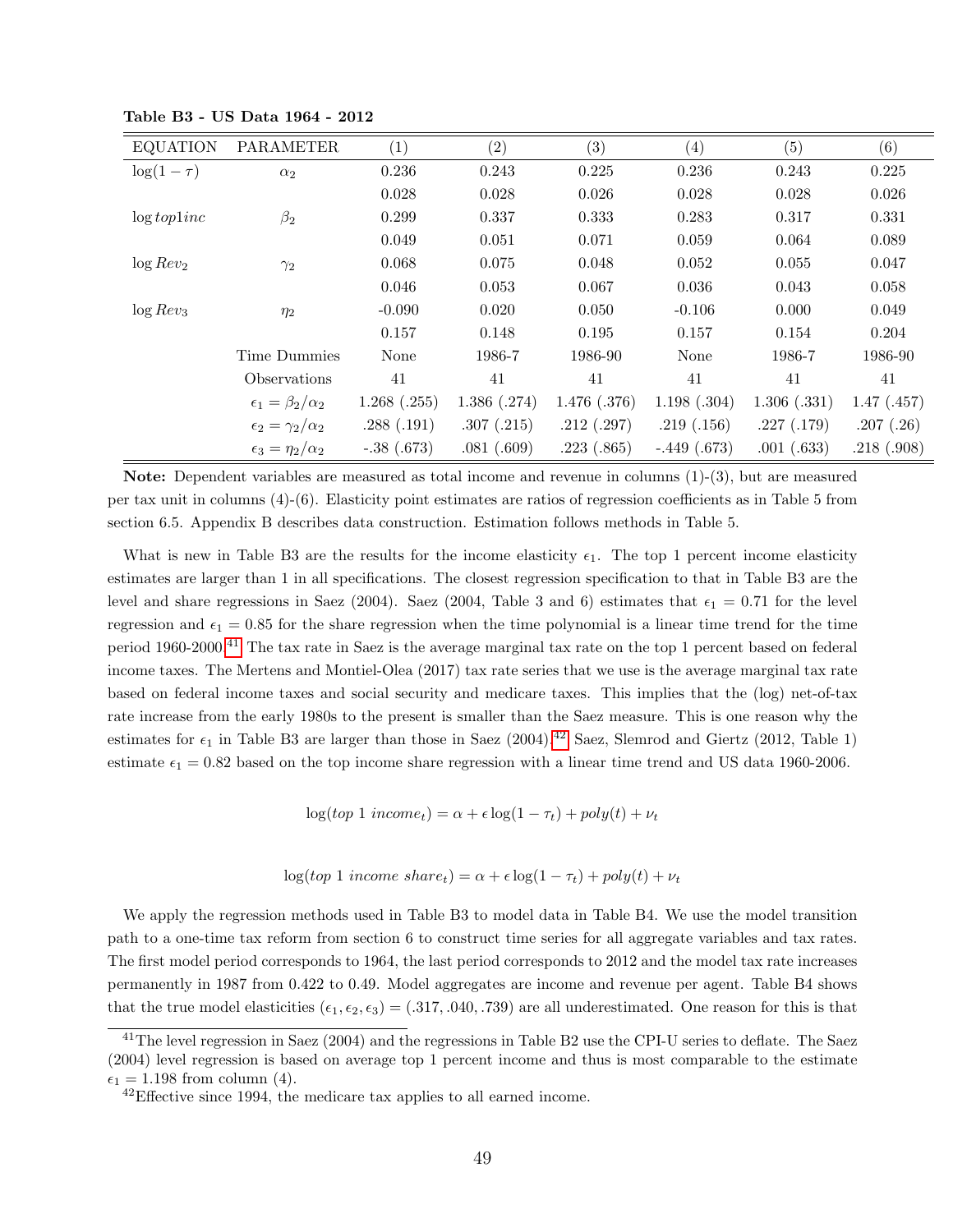with a short time series the trend term captures part of the fall in income and in tax revenue that is due to the tax rate increase.

| <b>EQUATION</b> | <b>PARAMETER</b>                 | (1)           | (2)           | (3)           |
|-----------------|----------------------------------|---------------|---------------|---------------|
| $\log(1-\tau)$  | $\alpha_2$                       | $-0.112$      | $-0.112$      | $-0.112$      |
|                 |                                  | 0.000         | 0.000         | 0.000         |
| $\log$ topline  | $\beta_2$                        | $-0.032$      | $-0.031$      | $-0.030$      |
|                 |                                  | 0.001         | 0.001         | 0.001         |
| $\log Rev_2$    | $\gamma_2$                       | 0.002         | 0.002         | 0.001         |
|                 |                                  | 0.001         | 0.001         | 0.001         |
| $\log Rev_3$    | $\eta_2$                         | $-0.052$      | $-0.054$      | $-0.065$      |
|                 |                                  | 0.007         | 0.006         | 0.004         |
|                 | Time Dummies                     | None          | 1986-7        | 1986-90       |
|                 | Observations                     | 49            | 49            | 49            |
|                 | $\epsilon_1 = \beta_2/\alpha_2$  | .285(.008)    | .278(.008)    | .27(.008)     |
|                 | $\epsilon_2 = \gamma_2/\alpha_2$ | $-.017(.007)$ | $-.016(.007)$ | $-.007(.007)$ |
|                 | $\epsilon_3 = \eta_2/\alpha_2$   | .46(.06)      | .485(.055)    | .583(.041)    |

Table B4 - System Regression Based on Model Data

# B.8 Training Time: Model and NLSY Data

Figure B4 plots the mean model time investment in learning. Time investments decline with age for agents grouped by learning ability. Higher learning ability groups have larger time investments at any age. Figure B4 also plots the findings for males from National Longitudinal Survey of Youth (NLSY) data. The NLSY records an individual's Armed Forces Qualification Test (AFQT) score, based on tests conducted early in the lifetime, and records training time in training programs that are not associated with formal schooling. We add together the weekly training time in all such training programs. Undoubtedly, the training measure understates time allocated to skill acquistion. Presumably, a part of what any assistant professor, resident heart surgeon, professional musician or aspiring CEO picks up is not via time recorded in such programs. Nevertheless, training time tends to decline with age and to be larger at any age for groups with higher  $AFQT$  scores.<sup>[43](#page-0-0)</sup>

We describe sample selection based on the NLSY data on training time and AFQT scores for males.

Training time: We use NLSY79 data Round 1 (1979 survey year) to Round 25 (2012 survey year) directly acquired from the BLS website. In each survey there was a series of questions following: I would now like to ask you about OTHER TYPES of schooling and training you may have had, excluding regular schooling we have already talked about... Then the respondent was asked about up to 4 training programs they enrolled since the previous interview, with weekly hours spent on each training program provided. We define training time of each respondent as the sum of weekly hours spent on all mentioned training programs.

Measure of learning ability: NLSY79 contains the AFQT (Armed Forces Qualification Test) Percentile

<sup>&</sup>lt;sup>43</sup>Appendix B documents sample selection and how we create age-year-AFQT cells for males from NLSY data and our methods for estimating age profiles for training hours. It is well known (e.g. Heckman, Lochner and Taber (1998), Kaymak (2014) and Griffy (2017) among others) that male log earnings or log wage rate profiles in NLSY data are steeper for groups with higher AFQT scores.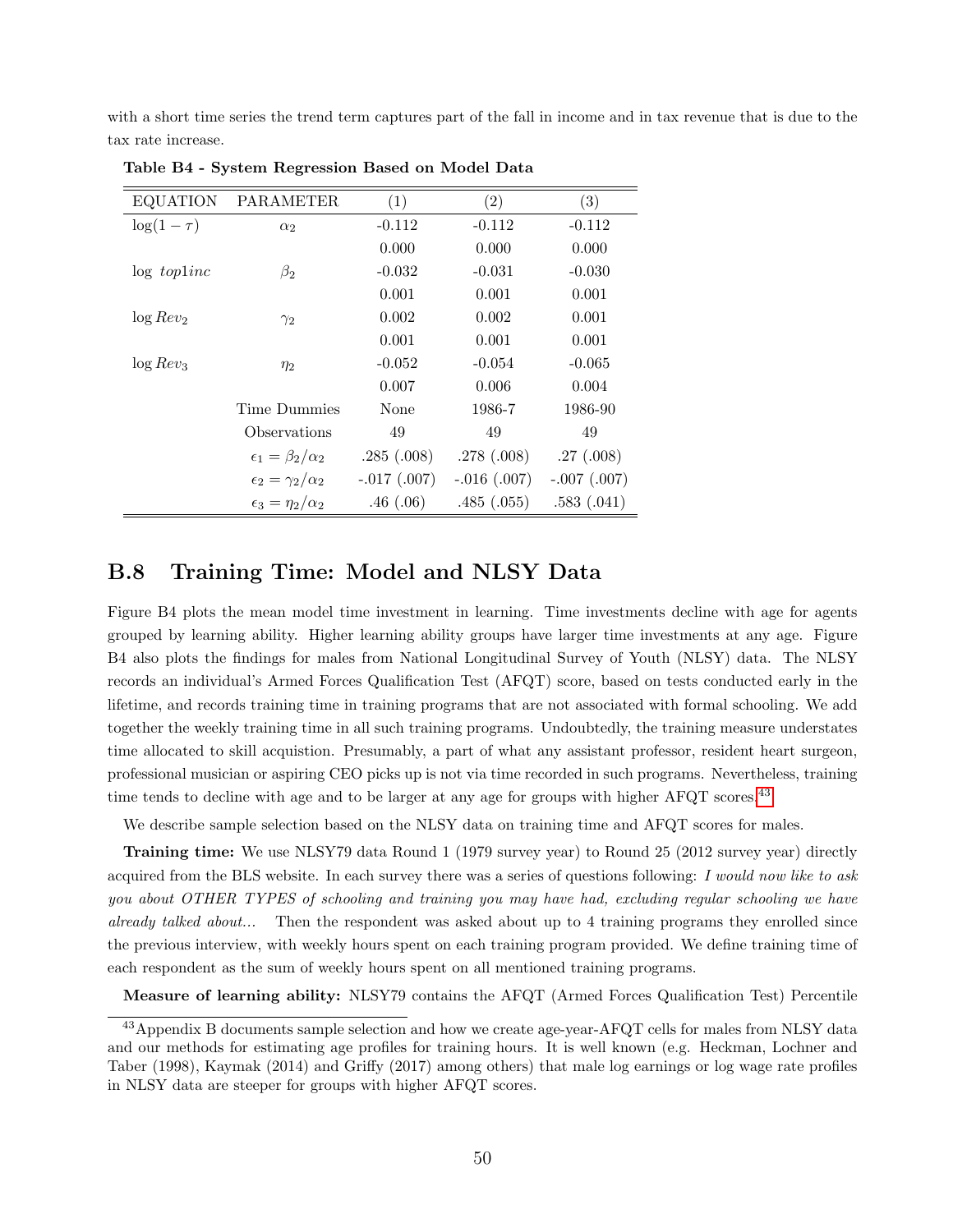

#### Figure B4: Training Time: Model versus NLSY79 Data

Note: The estimated NLSY age profiles are vertically shifted to pass through the mean training time across years for the different AFQT groups at age 45.

Score of each respondent. We use the AFQT Percentile Score as the measure of learning ability.<sup>[44](#page-0-0)</sup>

Sample selection: We keep respondents who are male, have finished formal school education, report positive earnings, and are employed. Respondents are defined as employed if their age ≤ 30 and their annual work hours are between 260 and 5280, or if their age  $> 30$  and their annual work hours are between 520 and 5280.

AFQT-age-year cells: We split the dataset into AFQT-age-year cells and compute the average training time across samples within each cell. We put an NLSY observation in the  $(q, a, y)$  cell if the interview was conducted during year y, the respondent's AFQT Percentile Score was in the percentile range  $q$ , and the respondent's age in year y was in the interval  $[a-2, a+2]$ , where ages range from  $a = 23$  to  $a = 50^{0.45}$  $a = 50^{0.45}$  $a = 50^{0.45}$  For each percentile range q, we regress average training time on the age and year dummies. The life-cycle profiles we calculate and plot in Figure 9 from section 6.6 correspond to  $(\beta_{q,23} + d_q, \beta_{q,24} + d_q, \beta_{q,25} + d_q, ..., \beta_{q,50} + d_q)$ , where  $\beta_{q,a}$  are the estimated age coefficients for the percentile range q, and  $d_q$  is a vertical displacement for the percentile range q selected such that the average training time at age 45 passes through the mean value across panel years at this age.

<sup>44</sup>We use the NLSY79 AFQT Percentile Score revised in 2006 (variable AFQT-3). We use the percentile defined for national population rather than within NLSY79 samples.

<sup>&</sup>lt;sup>45</sup>We truncate our analysis at age 50 since NLSY79 drew samples aged between 14 and 22 in year 1979, and the number of samples above age 50 are small even in recent surveys. For the same reason, for each percentile range q, the data is an unbalanced panel in age and survey year. To minimize measurement error, we remove any cell that has less than 10 observations. This leaves an average cell size of 284 for the AFQT quintile range, and an average cell size of 59 for the top 10% AFQT range.